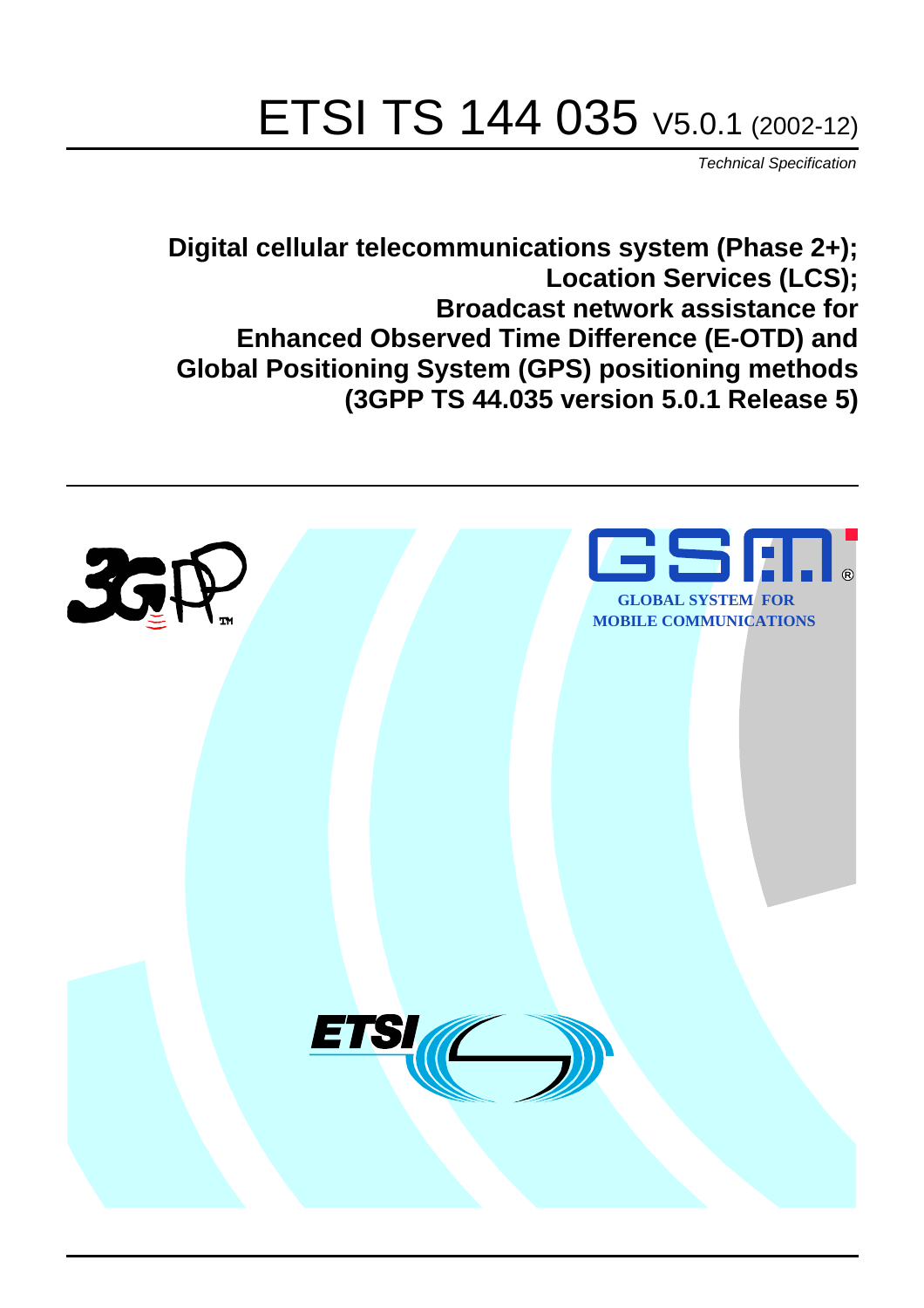Reference RTS/TSGG-0244035v501

> Keywords GSM

### **ETSI**

#### 650 Route des Lucioles F-06921 Sophia Antipolis Cedex - FRANCE

Tel.: +33 4 92 94 42 00 Fax: +33 4 93 65 47 16

Siret N° 348 623 562 00017 - NAF 742 C Association à but non lucratif enregistrée à la Sous-Préfecture de Grasse (06) N° 7803/88

#### **Important notice**

Individual copies of the present document can be downloaded from: [http://www.etsi.org](http://www.etsi.org/)

The present document may be made available in more than one electronic version or in print. In any case of existing or perceived difference in contents between such versions, the reference version is the Portable Document Format (PDF). In case of dispute, the reference shall be the printing on ETSI printers of the PDF version kept on a specific network drive within ETSI Secretariat.

Users of the present document should be aware that the document may be subject to revision or change of status. Information on the current status of this and other ETSI documents is available at <http://portal.etsi.org/tb/status/status.asp>

> If you find errors in the present document, send your comment to: [editor@etsi.org](mailto:editor@etsi.org)

#### **Copyright Notification**

No part may be reproduced except as authorized by written permission. The copyright and the foregoing restriction extend to reproduction in all media.

> © European Telecommunications Standards Institute 2002. All rights reserved.

**DECT**TM, **PLUGTESTS**TM and **UMTS**TM are Trade Marks of ETSI registered for the benefit of its Members. **TIPHON**TM and the **TIPHON logo** are Trade Marks currently being registered by ETSI for the benefit of its Members. **3GPP**TM is a Trade Mark of ETSI registered for the benefit of its Members and of the 3GPP Organizational Partners.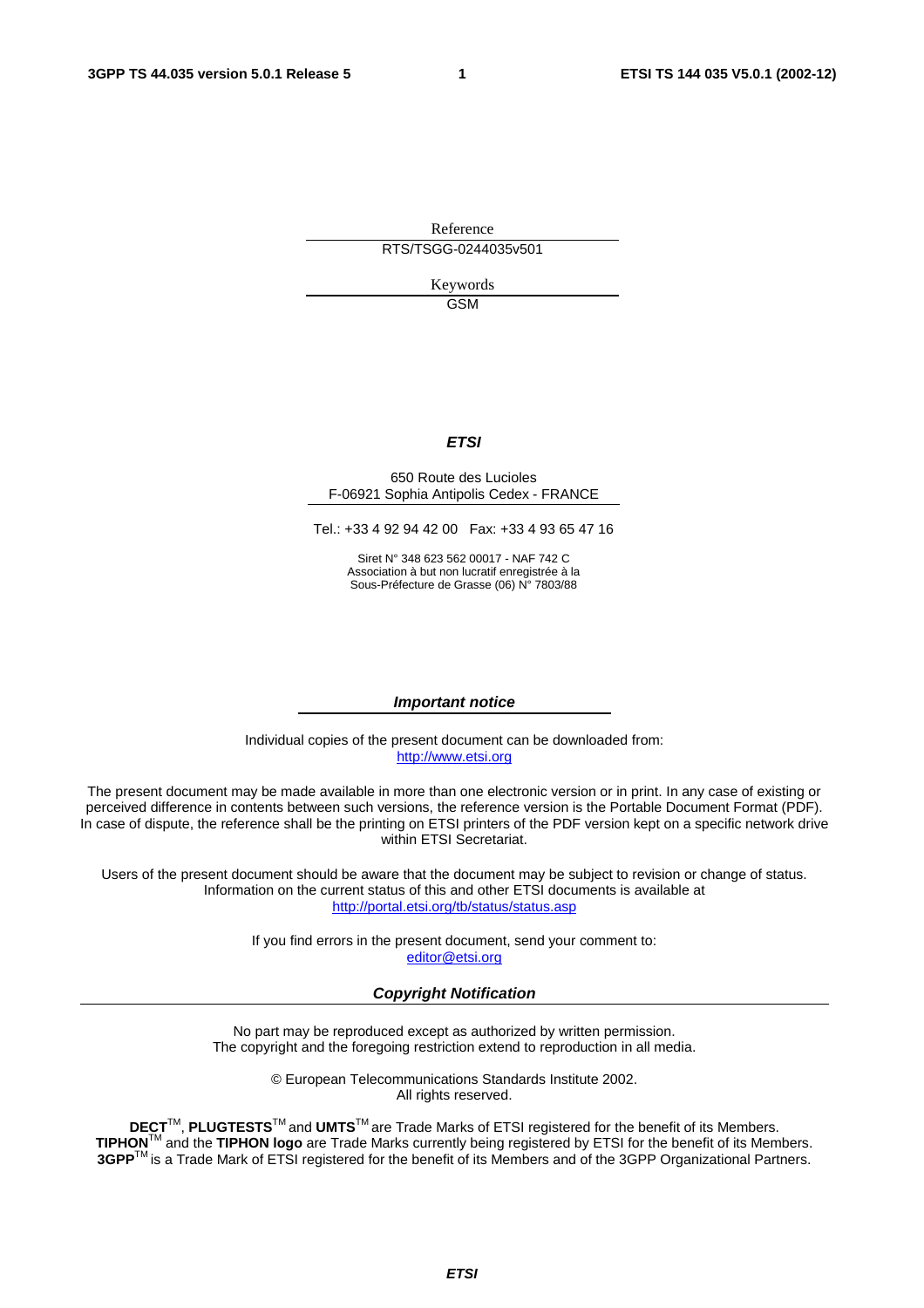# Intellectual Property Rights

IPRs essential or potentially essential to the present document may have been declared to ETSI. The information pertaining to these essential IPRs, if any, is publicly available for **ETSI members and non-members**, and can be found in ETSI SR 000 314: *"Intellectual Property Rights (IPRs); Essential, or potentially Essential, IPRs notified to ETSI in respect of ETSI standards"*, which is available from the ETSI Secretariat. Latest updates are available on the ETSI Web server ([http://webapp.etsi.org/IPR/home.asp\)](http://webapp.etsi.org/IPR/home.asp).

All published ETSI deliverables shall include information which directs the reader to the above source of information.

# Foreword

This Technical Specification (TS) has been produced by ETSI 3rd Generation Partnership Project (3GPP).

The present document may refer to technical specifications or reports using their 3GPP identities, UMTS identities or GSM identities. These should be interpreted as being references to the corresponding ETSI deliverables.

The cross reference between GSM, UMTS, 3GPP and ETSI identities can be found under <http://webapp.etsi.org/key/queryform.asp>.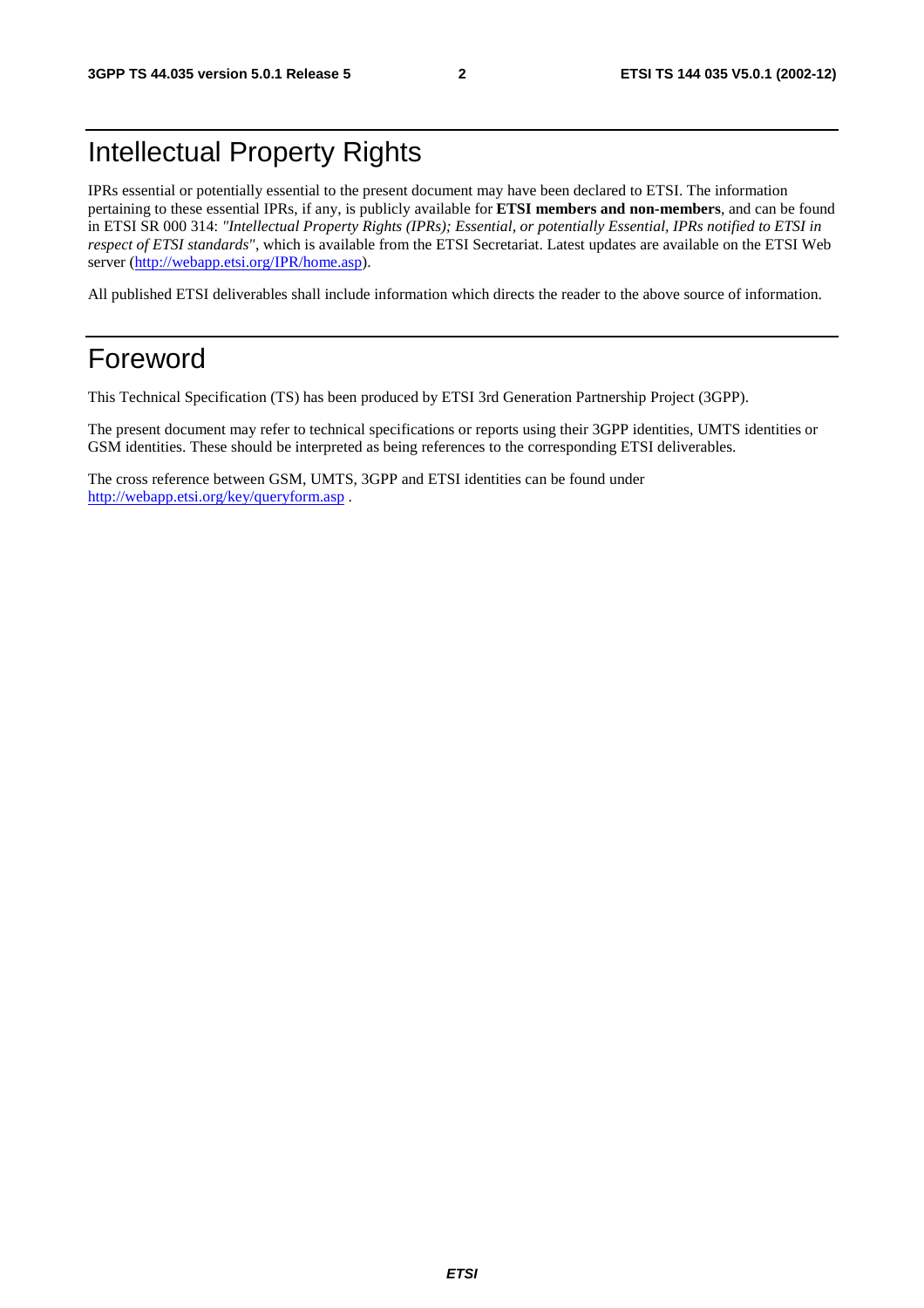$\mathbf{3}$ 

# Contents

| <b>Annex D</b> (informative): |                                                             |  |
|-------------------------------|-------------------------------------------------------------|--|
| <b>Annex C</b> (informative): | <b>Example of GPS Assistance Data Broadcast Message33</b>   |  |
| <b>Annex B</b> (informative): | <b>Example of E-OTD Assistance Data Broadcast Message29</b> |  |
| A.4                           |                                                             |  |
| A.3                           |                                                             |  |
| A.2                           |                                                             |  |
| A.1                           |                                                             |  |
| <b>Annex A (informative):</b> | Overview of Broadcast Assistance for E-OTD and GPS26        |  |
| 4.2.1.3                       |                                                             |  |
| 4.2.1.2                       |                                                             |  |
| 4.2.1.1.8                     |                                                             |  |
| 4.2.1.1.7                     |                                                             |  |
| 4.2.1.1.6                     |                                                             |  |
| 4.2.1.1.5                     |                                                             |  |
| 4.2.1.1.4                     |                                                             |  |
| 4.2.1.1.3                     |                                                             |  |
| 4.2.1.1.1<br>4.2.1.1.2        |                                                             |  |
| 4.2.1.1                       |                                                             |  |
| 4.2.1                         |                                                             |  |
| 4.2                           |                                                             |  |
| 4.1.1.14                      |                                                             |  |
| 4.1.1.13                      |                                                             |  |
| 4.1.1.12                      |                                                             |  |
| 4.1.1.11                      |                                                             |  |
| 4.1.1.10                      |                                                             |  |
| 4.1.1.9                       |                                                             |  |
| 4.1.1.8                       |                                                             |  |
| 4.1.1.7                       |                                                             |  |
| 4.1.1.5<br>4.1.1.6            |                                                             |  |
| 4.1.1.4                       |                                                             |  |
| 4.1.1.3                       |                                                             |  |
| 4.1.1.2                       |                                                             |  |
| 4.1.1.1                       |                                                             |  |
| 4.1.1                         |                                                             |  |
| 4.1                           |                                                             |  |
| 4                             |                                                             |  |
| 3.2                           |                                                             |  |
| 3.1                           |                                                             |  |
| 3                             |                                                             |  |
| 2                             |                                                             |  |
| 1                             |                                                             |  |
|                               |                                                             |  |
|                               |                                                             |  |
|                               |                                                             |  |
|                               |                                                             |  |
|                               |                                                             |  |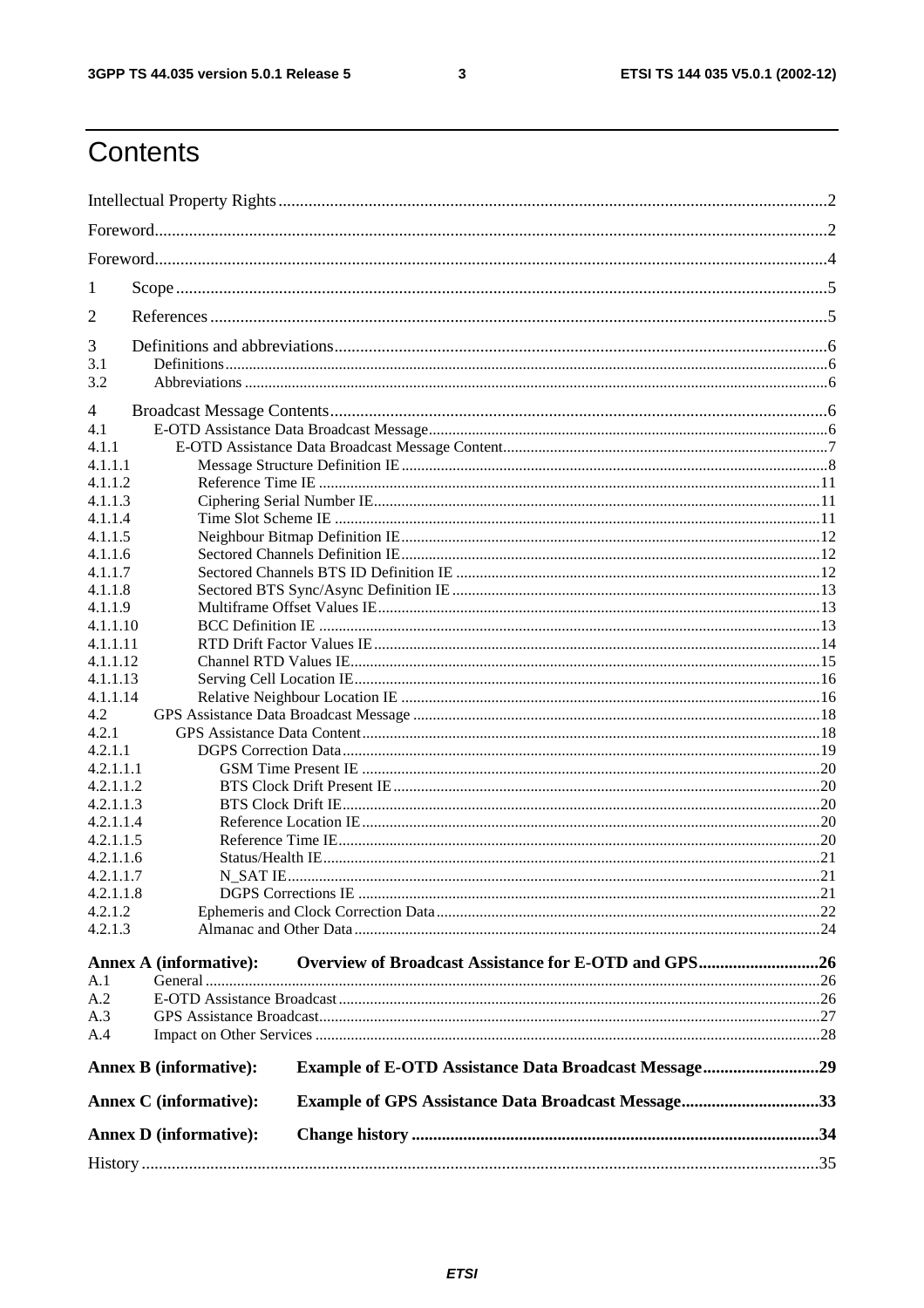# Foreword

This Technical Specification has been produced by the 3<sup>rd</sup> Generation Partnership Project (3GPP).

The present document defines the contents of LCS assistance data broadcast messages from the Serving Mobile Location Centre (SMLC) and the Mobile Station (MS).

The contents of the present document are subject to continuing work within the TSG and may change following formal TSG approval. Should the TSG modify the contents of the present document, it will be re-released by the TSG with an identifying change of release date and an increase in version number as follows:

Version x.y.z

where:

- x the first digit:
	- 1 presented to TSG for information;
	- 2 presented to TSG for approval;
	- 3 or greater indicates TSG approved document under change control.
- y the second digit is incremented for all changes of substance, i.e. technical enhancements, corrections, updates, etc.
- z the third digit is incremented when editorial only changes have been incorporated in the document.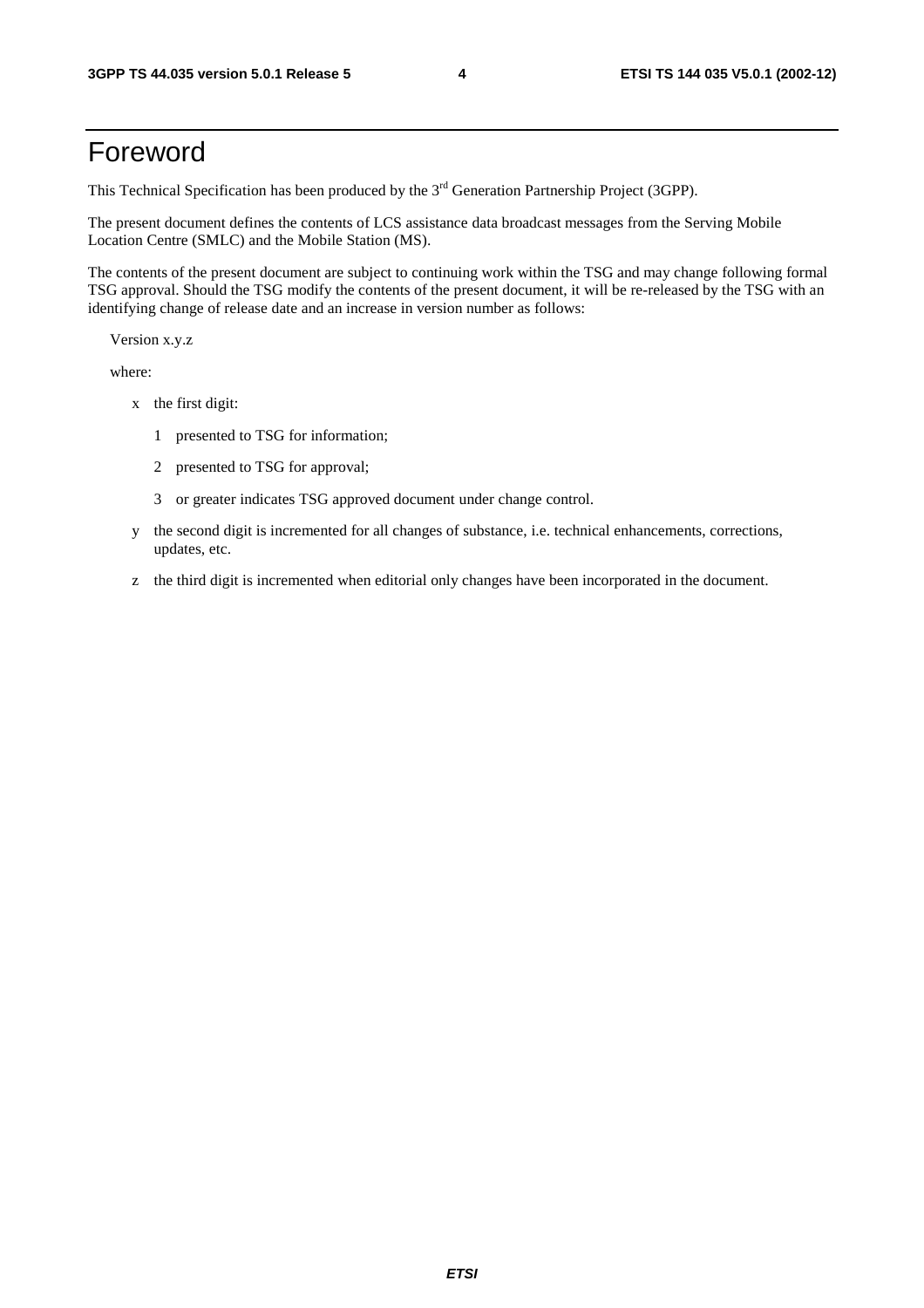# 1 Scope

The present document contains the content of messages necessary for support of MS Based location service operation on the mobile radio interface layer 3.

# 2 References

The following documents contain provisions which, through reference in this text, constitute provisions of the present document.

- References are either specific (identified by date of publication, edition number, version number, etc.) or non-specific.
- For a specific reference, subsequent revisions do not apply.
- For a non-specific reference, the latest version applies. In the case of a reference to a 3GPP document (including a GSM document), a non-specific reference implicitly refers to the latest version of that document *in the same Release as the present document*.
- [1] 3GPP TR 21.905: "Vocabulary for 3GPP Specifications". [2] Void. [3] Void. [4] Void. [5] Void" [6] 3GPP TS 23.041: "Technical realization of Cell Broadcast Service (CBS)". [7] Void. [8] Void. [9] Void. [10] **Void.** [11] **Void.** [12] **Void.** [13] **Void.** [14] Void. [15] RTCM-SC104: "RTCM Recommended Standards for Differential GNSS Service (v.2.2)". [16] ICD-GPS-200: "Navstar GPS Space Segment / Navigation User Interfaces".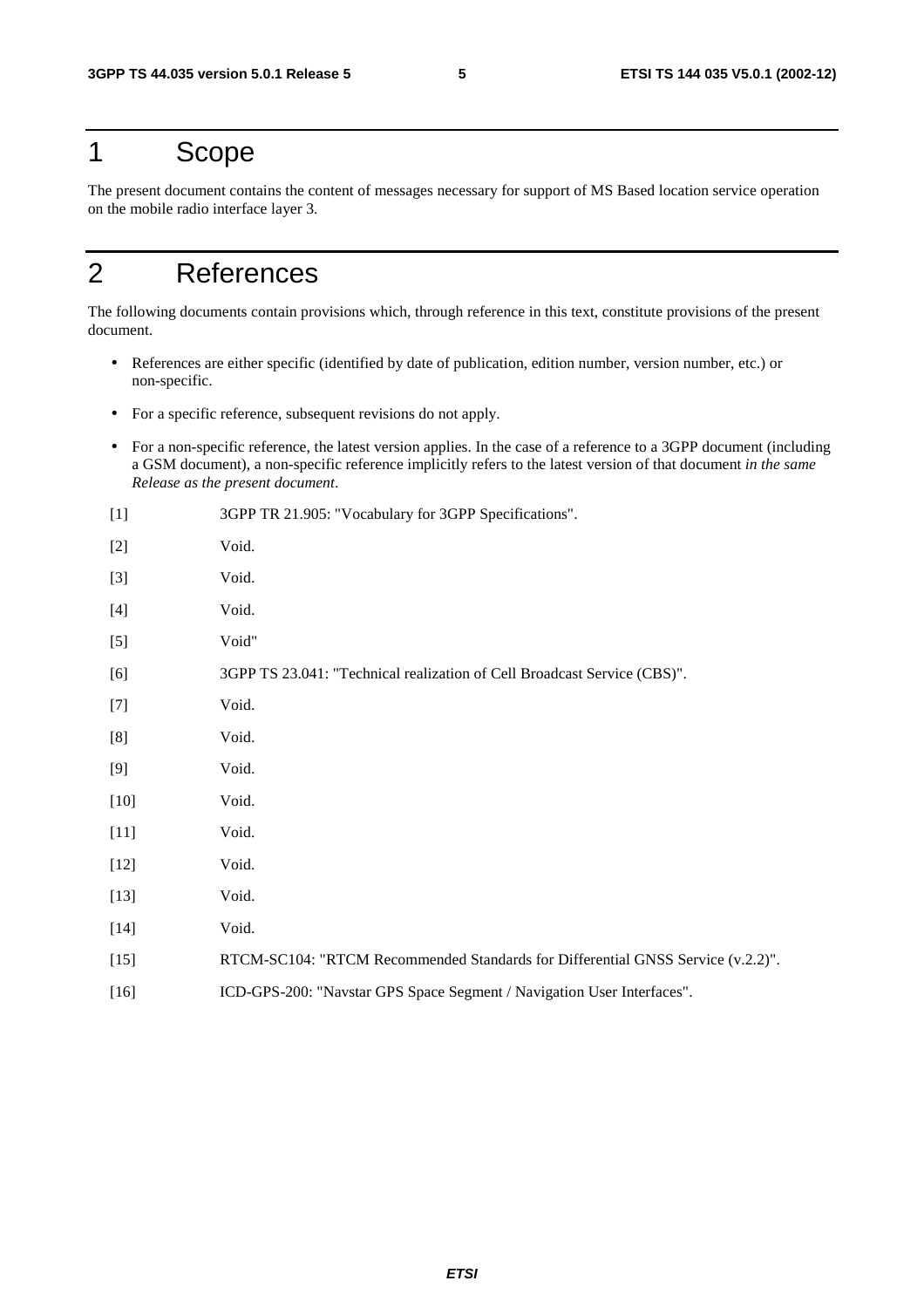# 3 Definitions and abbreviations

# 3.1 Definitions

For the purposes of the present document, the following terms and definitions apply:

**E-OTD Assistance Data Message:** contains the RTD and BTS coordinates of the neighbours that should be used in E-OTD measurements. This E-OTD Assistance Data is broadcasted using CBCH channel using SMSCB DRX service. The reception of this broadcast message enables MS to calculate its own location.

**GPS Assistance Data Message:** contains GPS differential corrections. The reception of this broadcast message enables MS to have calculate more accurate location estimate.

# 3.2 Abbreviations

For the purposes of the present document, the abbreviations given in 3GPP TR 21.905 apply.

# 4 Broadcast Message Contents

This clause describes the LCS Assistance Data messages to be broadcasted in SMSCB message's content part over CBCH channel using SMSCB DRX service. The rules and contets are described so that SMLC is able to construct the message as well as MS is able to process the received message. The E-OTD Assistance Data message contains RTD and BTS coordinate information and GPS Assistance Data contains GPS Differential Correction data, Emphemeris and Clock Correction Data and Almanac and Other Data.

# 4.1 E-OTD Assistance Data Broadcast Message

The E-OTD Assistance Data message contents are defined in this clause. The E-OTD Assistance Data message is built so that it has always a fixed length and some of the information elements are scalable according to the amount of neighbours and the amount of sectored channels. The information elements are in the order which is described in subclause 4.1.1 and no spare bits are allowed between elements. The MSB bits of the information elements are presented always first and if boundary of the octet divides the information element then the LSB part of the information element continues in the LSB part of the next octet (figure 1). Example of E-OTD Assistance Data Broadcast Message is in annex B. The channel to broadcast the E-OTD Assistance Data message is CBCH over which the SMSCB DRX service is used. One SMSCB message has fixed information data length of 82 octets and the purpose is always to use the whole fixed length message capacity for the message. MS can identify the LCS SMSCB message with E-OTD Message Identifier declared in 3GPP TS 23.041.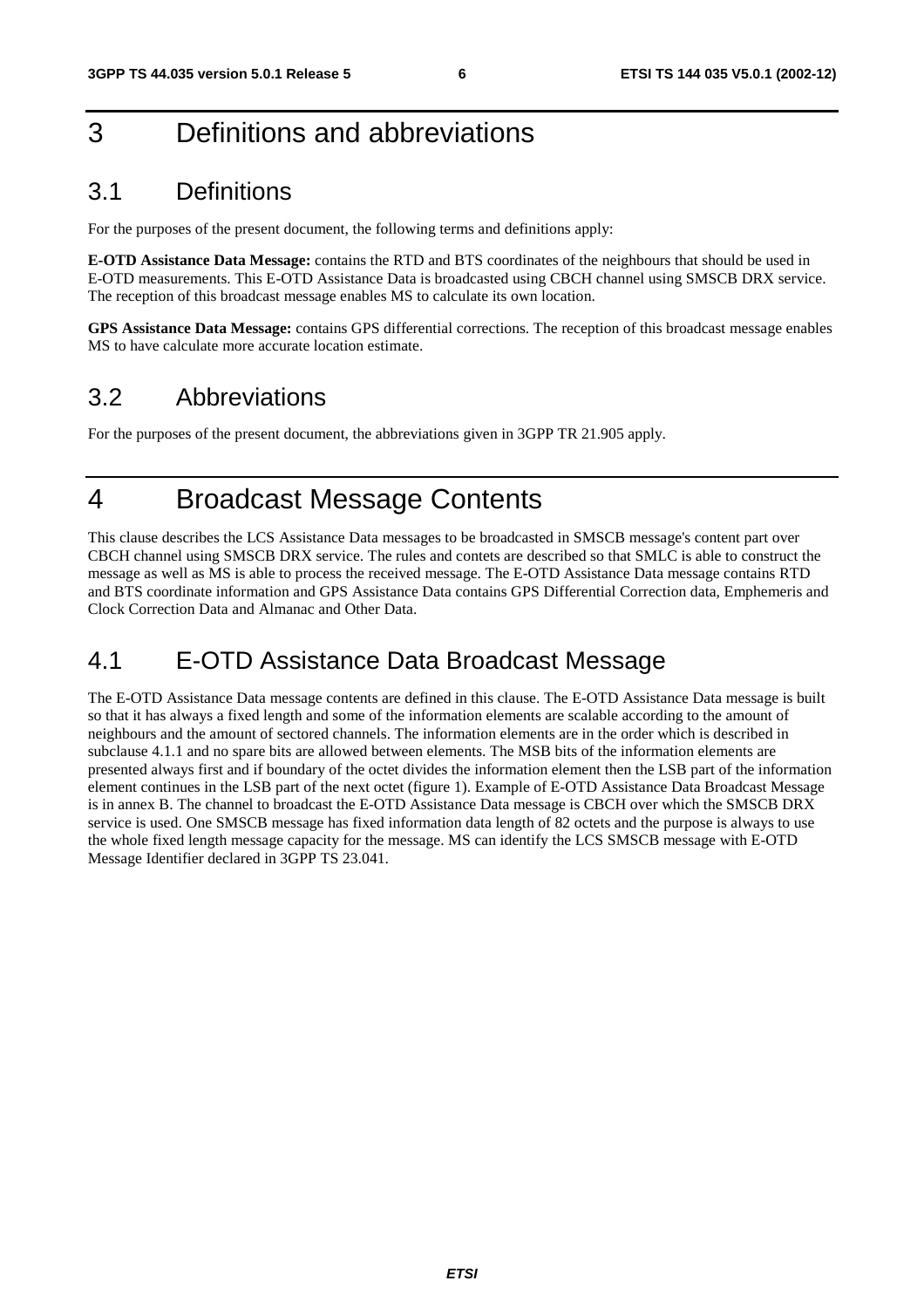

**Figure 1: Information element bit mapping to the broadcast message** 

# 4.1.1 E-OTD Assistance Data Broadcast Message Content

The Broadcast Assistance Data is a point-to-multipoint message from the GSM Network to the MSs. This message gives assistance data to the MS for performing E-OTD measurements and calculating its own position. It contains the following information elements. The information elements are always in the order described in table 1. The ciphered part of message is end of message and indicated with grey shading in table 1.

| <b>Information element</b>             | <b>Type/Reference</b>                            | <b>Presence</b> |
|----------------------------------------|--------------------------------------------------|-----------------|
| <b>Message Structure Definition</b>    | Message Structure<br>Definition 4.1.1.1          | M               |
| Reference Time                         | Reference Time 4.1.1.2                           | М               |
| <b>Ciphering Serial Number</b>         | <b>Ciphering Serial</b><br>Number 4.1.1.3        | C               |
| <b>Time Slot Scheme</b>                | <b>Time Slot</b><br>Scheme 4.1.1.4               | М               |
| Neighbour Bitmap Definition            | Neighbour<br>BitmapDefinition 4.1.1.5            | C               |
| <b>Sectored Channels Definition</b>    | <b>Sectored Channels</b><br>Definition 4.1.1.6   | C               |
| Sectored Channels BTS ID<br>Definition | Sectored Channel's BTS<br>ID Definition 4.1.1.7  | C               |
| Sectored BTS Sync/Async<br>Definition  | Sectored BTS<br>Sync/Async<br>Definition 4.1.1.8 | C               |
| 51 Multiframe Offset Values            | 51 Multiframe Offset<br>Values 4.1.1.9           | M               |
| <b>BCC Definition</b>                  | BCC Definition 4.1.1.10                          | М               |
| <b>RTD Drift Factor Values</b>         | <b>RTD Drift Factor</b><br>Values 4.1.1.11       | C               |
| <b>Channel RTD Values</b>              | Channel RTD<br>Values 4.1.1.12                   | C               |
| Serving Cell Location                  | Serving Cell<br>Location 4.1.1.13                | M               |
| Relative Neighbour Location Values     | Relative Neighbour<br>Location Values 4.1.1.14   | М               |

**Table 1: E-OTD Assistance Data Broadcast Message Content**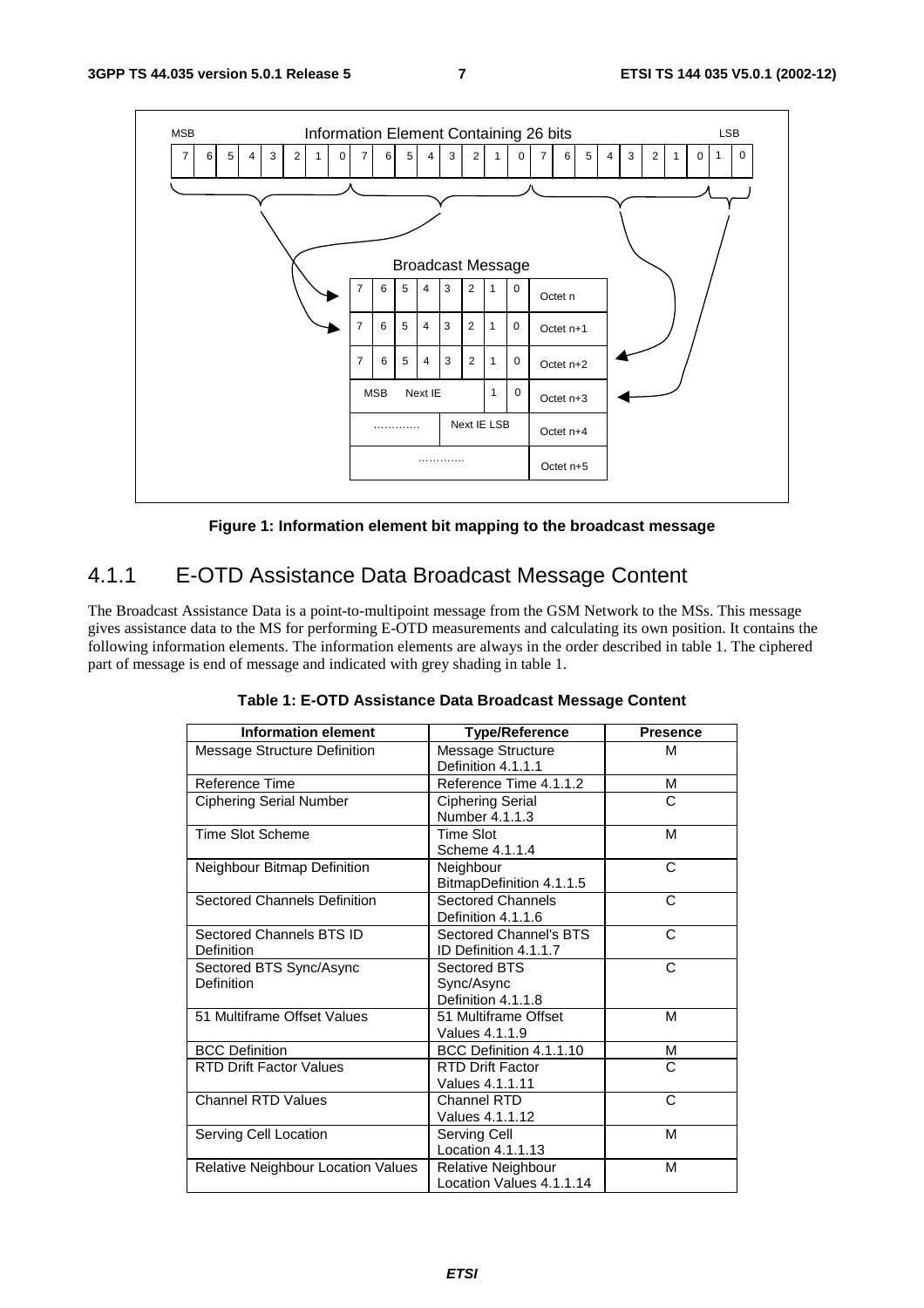# 4.1.1.1 Message Structure Definition IE

This IE contains the definition of this broadcast message. The length of this IE is 19 bits and it is mandatory. This IE contains the following bits.

| <b>Bit</b>     | <b>Bit order</b><br>in field | <b>Definition</b>                |  |  |
|----------------|------------------------------|----------------------------------|--|--|
| 1              | LSB                          |                                  |  |  |
| $\overline{2}$ |                              | Neighbour List Map (bits 2-0)    |  |  |
| 3              | MSB                          |                                  |  |  |
| $\overline{4}$ | <b>LSB</b>                   |                                  |  |  |
| 5              |                              | Accuracy Range (bits 2-0)        |  |  |
| 6              | <b>MSB</b>                   |                                  |  |  |
| $\overline{7}$ |                              | Ciphering Key Flag               |  |  |
| 8              |                              | Cipher On/Off                    |  |  |
| 9              |                              | Sector Ind                       |  |  |
| 10             |                              | RTD Range                        |  |  |
| 11             | <b>LSB</b>                   |                                  |  |  |
| 12             | MSB                          | RTD Accuracy (bits 1-0)          |  |  |
| 13             |                              | <b>RTD Drift Factors Present</b> |  |  |
| 14             |                              | <b>RTDs Present</b>              |  |  |
| 15             | <b>LSB</b>                   |                                  |  |  |
| 16             |                              |                                  |  |  |
| 17             |                              |                                  |  |  |
| 18             |                              | Number of Neighbours (bits 4-0)  |  |  |
| 19             | MSB                          |                                  |  |  |

#### **Table 2: Message Structure Definition**

The first three octets upto bit 3 in octet 3 in the broadcast message's content part containing the Message Structure Definition IE look always as follows.

|                         |                                                | 6                                     |                                       |  |                                           |                                 |               |                    |
|-------------------------|------------------------------------------------|---------------------------------------|---------------------------------------|--|-------------------------------------------|---------------------------------|---------------|--------------------|
| <b>Cipher</b><br>On/Off | Cipher-<br>ing Key<br>Flag                     | <b>Accuracy Range</b><br>$(bits 2-0)$ |                                       |  | <b>Neighbour List Map</b><br>$(bits 2-0)$ |                                 | Octet1        |                    |
|                         | Number of<br><b>Neighbours</b><br>$(bits 4-3)$ | <b>RTDs</b><br>Present                | <b>RTD</b><br><b>Drift</b><br>Factors |  | <b>RTD Accuracy</b><br>$(bits 1-0)$       | <b>RTD</b><br>Range             | Sector<br>Ind | Octet <sub>2</sub> |
|                         |                                                | (Next IE)                             | Present                               |  |                                           | Number of Neighbours (bits 2-0) |               | Octet <sub>3</sub> |

The definitions of each structure item is declared below:

#### **Neighbour List Map**

These bits define in which order the neighbours in the System Information Neighbour List (max 32 neighbours) are reported with the broadcast message.

- The Neighbour List Map will also affect the amount of bits that can be used for Relative Neighbour Location Value definitions.
- This Broadcast Assistance Data message is always referring to the neighbour BTSs included in the System Information Neighbour List which is received in idle state from BCCH. The E-OTD broadcast message does not allow the possibility for delivering assistance data for other BTSs (outside the the System Information Neighbour List.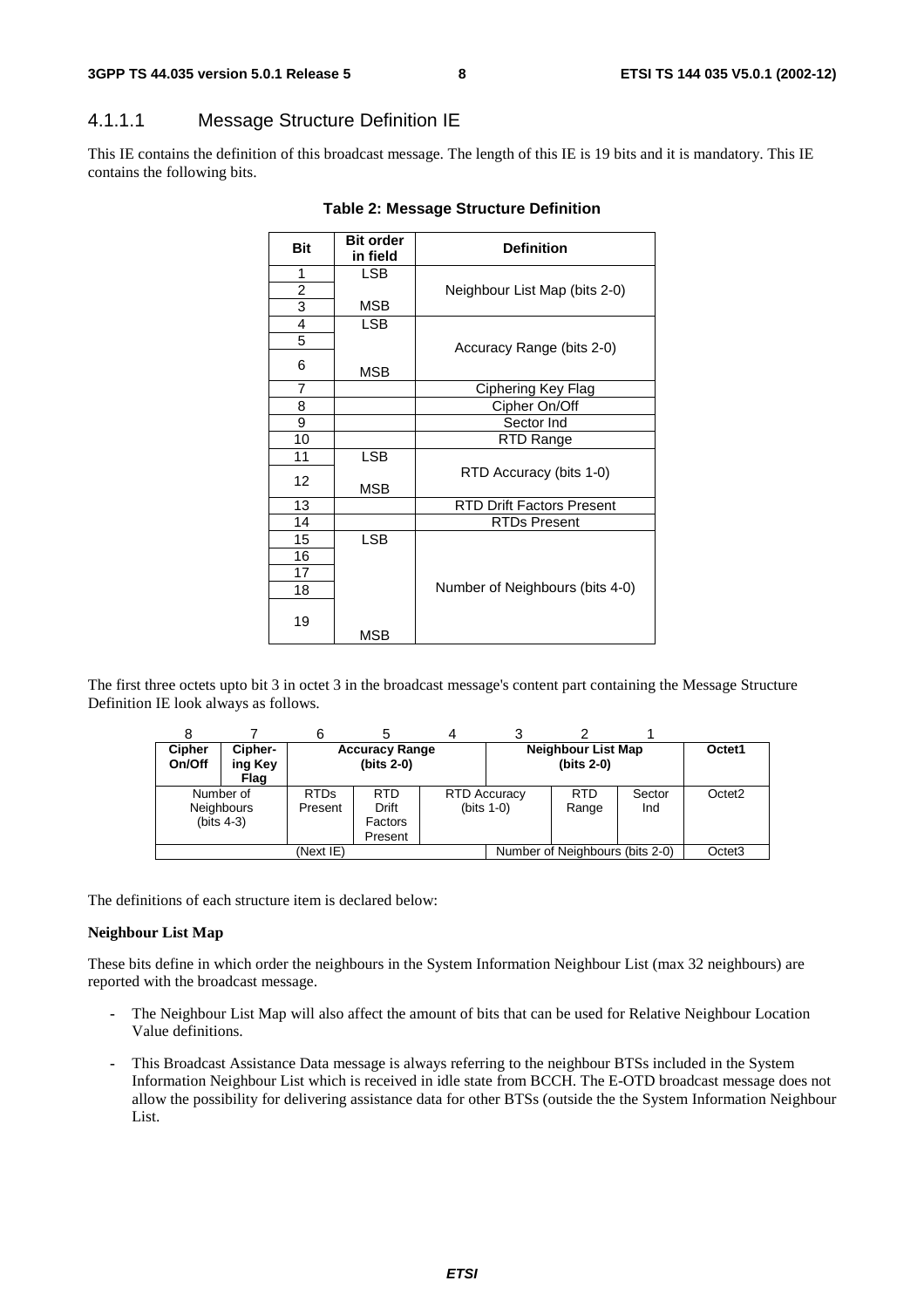|  | <b>Definition</b>                      |  |
|--|----------------------------------------|--|
|  | All Neigbours from neighbour list      |  |
|  | Even Neighbours from neighbour list    |  |
|  | Odd Neighbours from neighbour list     |  |
|  | $1^{\text{st}}$ & $1^{\text{st}}$ +n*3 |  |
|  | $2^{nd}$ & $2^{nd}$ +n*3               |  |
|  | $3^{rd}$ & $3^{rd}$ +n*3               |  |
|  | Neighbour Bitmap Definition            |  |
|  | Spare                                  |  |

**Table 3: Neighbour List Map** 

- All Neighbours means all the neighbours from System Information Neighbour list (max 32 neighbours) are reported in this broadcast message (1 broadcast message).
- Even/Odd neighbours from neighbour list means the even/odd list entries in the System Information Neighbour List are reported in this broadcast message (two broadcast messages needed).
- $1^{\text{st}}$  &  $1^{\text{st}}$  + n\*3 means that  $1^{\text{st}}$ ,  $4^{\text{th}}$ ,  $7^{\text{th}}$ ,  $10^{\text{th}}$ , …,  $31^{\text{st}}$  (max 11 neighbours) will be reported in this broadcast message (1/3 of total broadcast).
- $2^{nd}$  &  $2^{nd}$ +n\*3 means that  $2^{nd}$ ,  $5^{th}$ ,  $8^{th}$ ,  $11^{th}$ , …,  $32^{nd}$  (max 11 neighbours) will be reported in this broadcast message (2/3 of total broadcast).
- $3^{\text{rd}}$  &  $3^{\text{rd}}+n*3$  means that  $3^{\text{rd}}, 6^{\text{th}}, 9^{\text{th}}, 12^{\text{th}}, ..., 30^{\text{th}}$  (max 10 neighbours) will be reported in this broadcast message (3/3 of total broadcast).
- The 1<sup>st</sup> & 1<sup>st</sup>+n\*3, 2<sup>nd</sup> & 2<sup>nd</sup>+n\*3 and 3<sup>rd</sup> & 3<sup>rd</sup>+n\*3 means total 3 broadcast messages.
- Neighbour Bitmap Definition will define which neighbours are included into this broadcast message, see subclause 4.1.1.5.

#### **Accuracy Range**

The accuracy range declares the accuracy of the values in the Relative Neigbour Location Value IE. The accuracy range has the following information.

| $\mathbf{2}$ |  | <b>Definition</b> |
|--------------|--|-------------------|
|              |  | 5 km              |
|              |  | 10 km             |
|              |  | 15 km             |
|              |  | 20 km             |
|              |  | 30 km             |
|              |  | 45 km             |
|              |  | 60 km             |
|              |  | 120 km            |

#### **Table 4: Accuracy Range**

For example if there are 15 bits (1 sign bit and 14 value bits) reserved for Relative Neighbour North or East Value and the accuracy range is defined to be 20 km, then resolution of Relative Neighbour North or East Value is 0.6 m.

#### **Ciphering Key Flag**

The MS gets two (2) deciphering keys always with location update, a deciphering key that is time stamped to be current one and deciphering key that time stamped to be next one. Thus the MS has always two deciphering keys in memory. With this Ciphering Key Flag in this broadcast message the MS knows whether to use current/next deciphering key for deciphering the received broadcast message. The MS shall interpret this IE as follows:

- **Ciphering Key Flag**(previous message) = **Ciphering Key Flag**(this message) => Deciphering Key not changed.
- **Ciphering Key Flag**(previous message) <> **Cipher Key Flag**(this message) => Deciphering Key changed.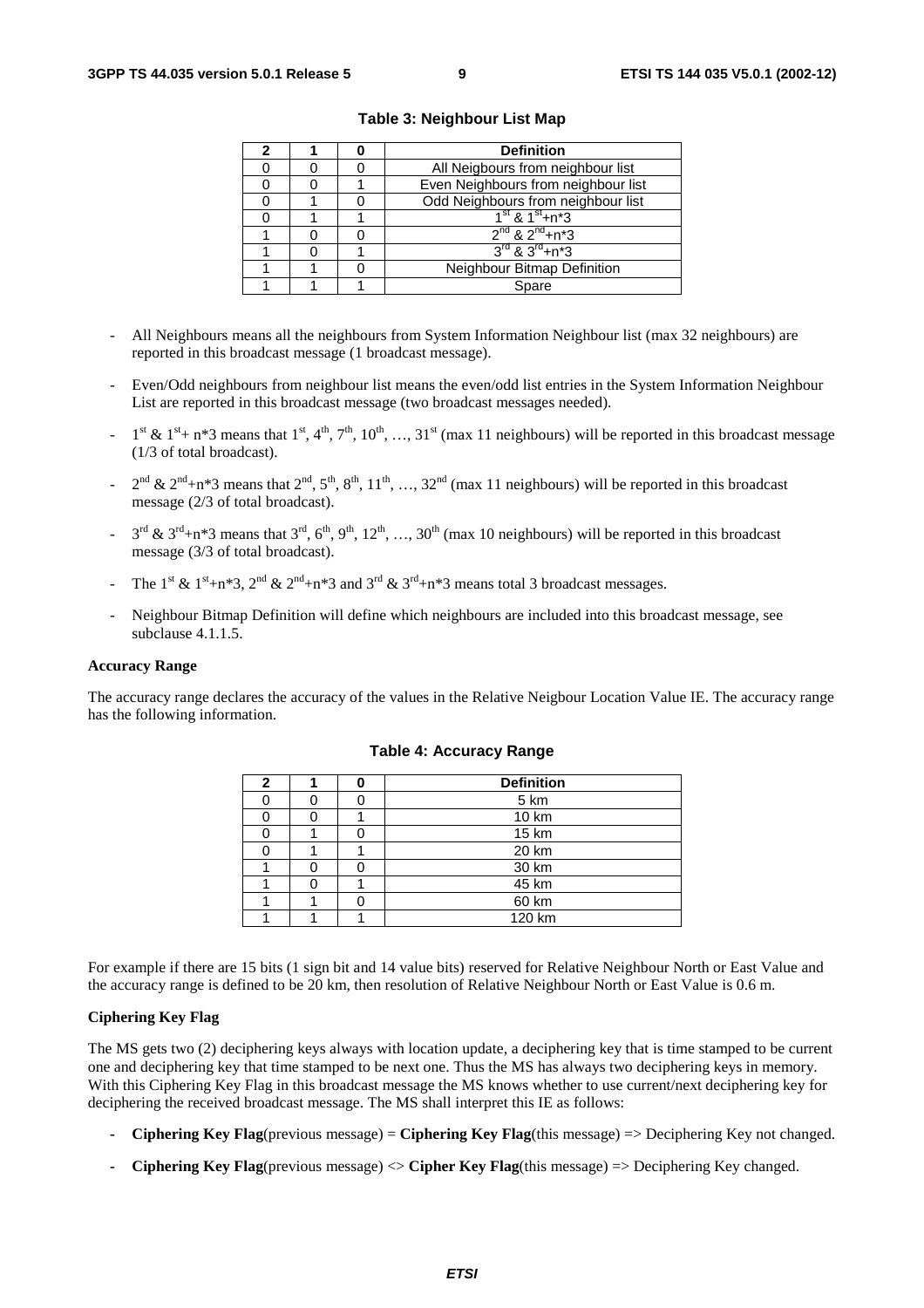#### **Cipher On/Off**

This bit indicates whether this broadcast message has been ciphered or not. The RTD Drift Factor Values IE, Channel RTD Values IE, Serving Cell Location IE and Relative Neighbour Location Values IE will be ciphered if ciphering is active.

- '0' Ciphering Off.
- '1' Ciphering On.

#### **Sector Ind**

This bit indicates whether this broadcast message contains BTS Sectored Cell information or not.

- '0' No Sector Information included.
- '1' Sector Information included.

#### **RTD Range**

This bit indicates whether the RTD value covers only one time slot period or 8 time slot period. This bit will affect the RTD field so that there will be need for 3 bits more for RTD if whole 8 time slot period need to be indicated with RTD value.

- '0' RTD value covers 1 time slot period.
- '1' RTD value covers 8 time slots period.

#### **RTD Accuracy**

This contains two bits, which define what will be the accuracy of RTD value in this broadcast message. The accuracy will be coded as follows.

|  | <b>Definition</b>  |
|--|--------------------|
|  | 1/16 bit accuracy  |
|  | 1/32 bit accuracy  |
|  | 1/64 bit accuracy  |
|  | 1/128 bit accuracy |

The RTD accuracy will affect the amount of bits needed to indicate the RTD value. The following table describes the accuracy related to needed bits.

| <b>Time Slots</b> | <b>Accuracy</b> | <b>Amount of Bits Needed</b> |
|-------------------|-----------------|------------------------------|
|                   | 1/16            | 12 bits                      |
|                   | 1/32            | 13 bits                      |
|                   | 1/64            | 14 bits                      |
|                   | 1/128           | 15 bits                      |
|                   | 1/16            | 15 bits                      |
| 8                 | 1/32            | 16 bits                      |
|                   | 1/64            | 17 bits                      |
|                   | 1/128           | 18 bits                      |

### **Table 6: Amount of RTD bits needed**

#### **RTD Drift Factors Present**

This bit indicates whether the RTD Drift Factors are present in this broadcast message. If RTDs Present bit indicates that the RTD Values are not included into this broadcast message, the state of this bit should be ignored and the RTD Drift Factors are not present in this broadcast message.

- '0' RTD Drift Factors are not present in the message.
- '1' RTD Drift Factors are present in the message.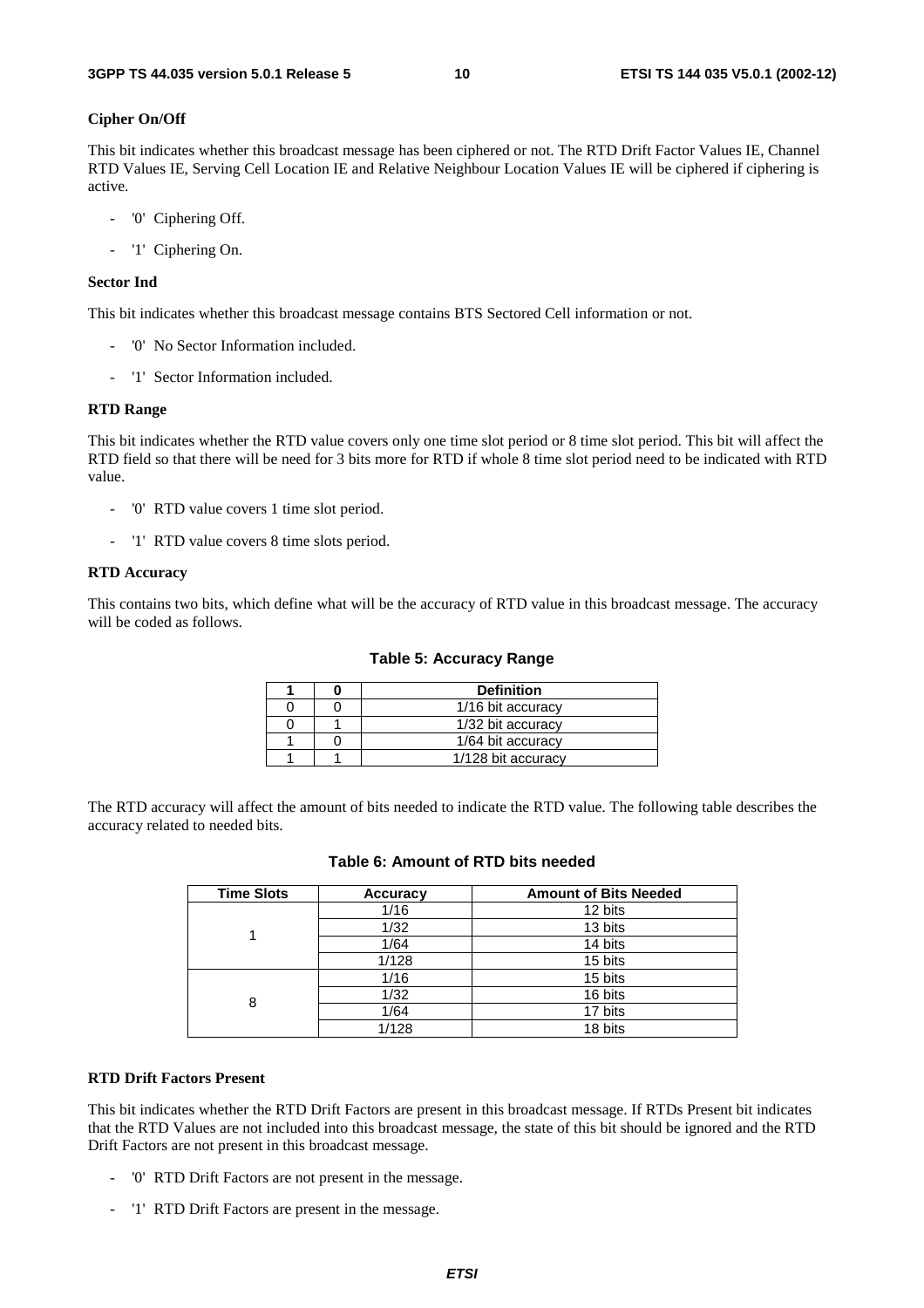#### **RTDs Present**

This bit indicates whether RTD Values IE is present in this broadcast or not.

- '0' RTD Values IE not present.
- '1' RTD Values IE present.

#### **Number of Neighbours**

These 5 bits are indicating the amount of neighbours are in System Information Neighbour List according to which this broadcast message was created. The number of neigbours indicated here makes sure that MS can decode back this broadcast message IEs as they were originally sended. If the MS has received different amount of neighbours in System Information Neighbour List than indicated in this field in broadcast message, the MS should ignore this broadcast message.

Range: 1 - 32 Neighbours.

### 4.1.1.2 Reference Time IE

The Reference Time IE gives information about the time when the RTD values in the broadcast message are calculated. The Reference Time IE contains the serving cell frame number modulo 131072 with 7 LSB bits omitted. The resolution of this Reference Time IE is thus 0.59 s. The Reference Time IE has 10 minutes periodicy. This IE is mandatory.

Range: 0 - 1023.

### 4.1.1.3 Ciphering Serial Number IE

The Ciphering Serial Number IE contains the serial number used in ciphering process of the broadcast message. The IE contains two octets, MSB part and LSB part. The serial number range is 0 - 65535. This IE is conditional and it is present only if the ciphering flag is active in Message Structure Definition IE.



| <b>MSB</b>                       |                                  |
|----------------------------------|----------------------------------|
| Ciphering Serial Number (8 bits) | Ciphering Serial Number (8 bits) |

### 4.1.1.4 Time Slot Scheme IE

This information element contains information about the serving cell channel and neighbour channel time slot scheme. The list starts with Serving Cell Channel and the rest of the list is in the same order as the neighbours in the System Information Neighbour List. For each list member there is one bit reserved to indicate whether the channel has 156.25 bits time slot duration or 156/157 bits time slot duration. This field is varying length depending on amount of neighbours of System Information Neighbour List (max 32) and maximum length of this IE is 33 bits (1+32 bits). The Serving Cell Channel time slot scheme is always indicated as the first (MSB) element of this field. This IE is mandatory.

- '0' 156.25 bits time slot duration.
- '1' 156/157 bits time slot duration.

#### **Table 8: Time Slot Scheme**

| <b>Serving Cell Ch (MSB)</b> | Neigh Ch <sub>last</sub> |   | <b>Neigh Ch<sub>3</sub></b> | Neigh Ch <sub>2</sub> | Neigh Ch <sub>1</sub> (LSB) |
|------------------------------|--------------------------|---|-----------------------------|-----------------------|-----------------------------|
| 1⁄′                          | 0/1                      | . | 0/'                         | 0/1                   | ^/0                         |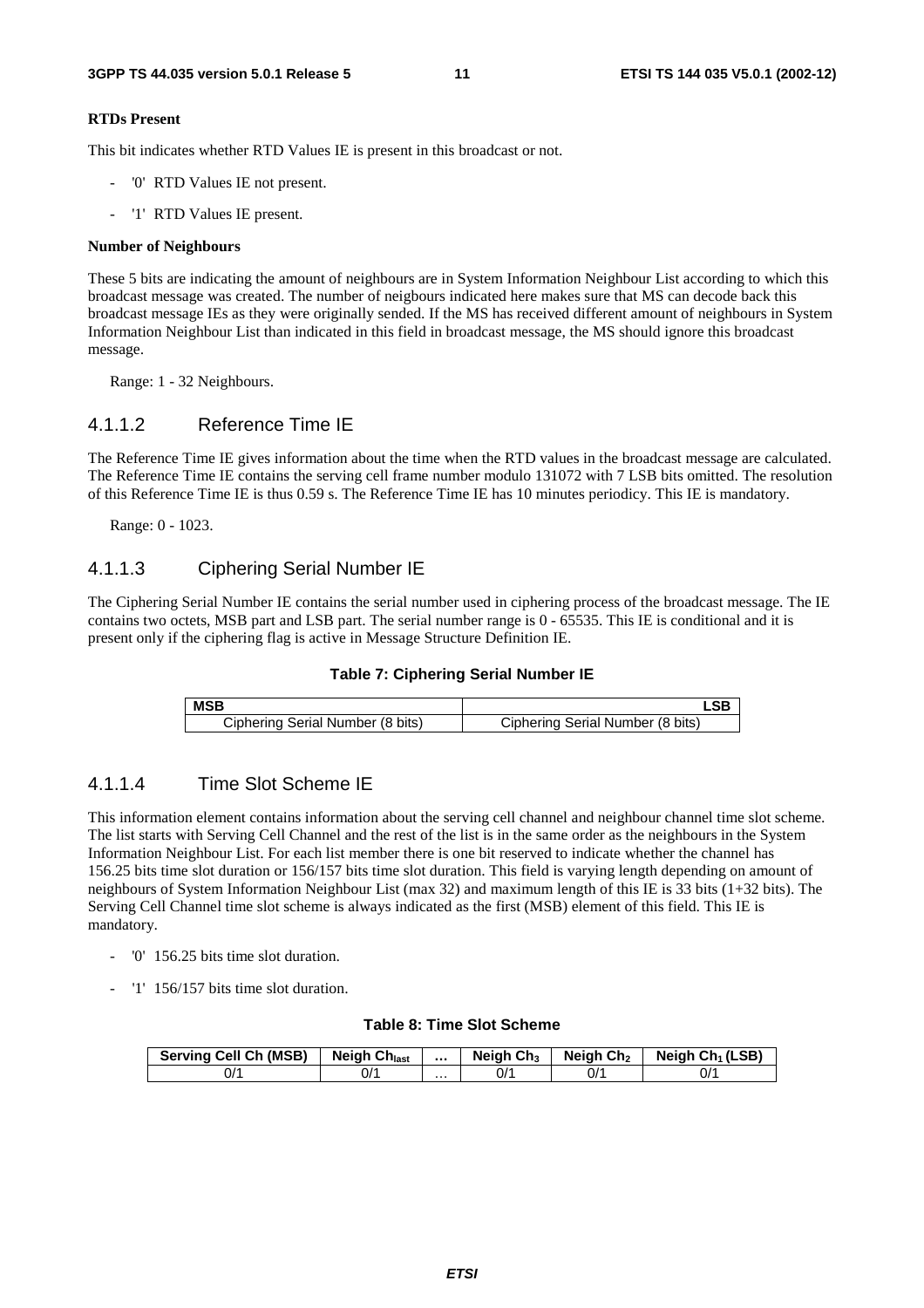# 4.1.1.5 Neighbour Bitmap Definition IE

This IE defines which neighbours from System Information Neighbour List are included in this message. The IE is conditional and included only if Message Structure Definition IE's Neighbour List Map indicates the use of this Neighbour Bitmap Definition. The list is in the same order as the neighbours in the System Information Neighbour List, the last member of the list presented as the MSB element of this field. For each Neighbour List channel number there is one bit reserved to indicate whether the neighbour is included into this broadcast message. This field is varying length depending on the amount of neighbours of System Information Neighbour List (max 32) and maximum length of this IE is 32 bits.

- '0' Neighbour not included into this broadcast message.
- '1' Neighbour included into this broadcast message.

#### **Table 9: Neighbour Bitmap Definition**

| <b>Neigh Ch<sub>last</sub></b> (MSB) |   | Neigh $Ch3$ | Neigh Ch <sub>2</sub> | Neigh $Ch_1(LSB)$ |
|--------------------------------------|---|-------------|-----------------------|-------------------|
| J'                                   | . |             | J/'                   |                   |

# 4.1.1.6 Sectored Channels Definition IE

This information element defines which neighbours in System Information Neighbour List that are included in this broadcast message are belonging to sectored BTSs. This IE is conditional and included only if Message Structure Definition IE's Sector Indicator is active. This field is varying length depending on amount of neighbours included into this broadcast message (max 32) and the maximum length of this IE is 33 bits (1+32 bits). The Serving Cell Channel sector indication is always indicated in MSB of this field and the neighbours are in same order as the neighbours in the System Information Neighbour List.

- '0' Channel not included to sectored BTS.
- '1' Channel included to sectored BTS.

#### **Table 10: Sectored Channels Definition**

| Serving Ch (MSB) | <b>Neigh Chlast</b> |   | Neigh $Ch3$ | Neigh Ch <sub>2</sub> | Neigh Ch <sub>1</sub> (LSB) |
|------------------|---------------------|---|-------------|-----------------------|-----------------------------|
| 0/1              | 0/1                 | . |             | 0/                    | 0/1                         |

# 4.1.1.7 Sectored Channels BTS ID Definition IE

This information element defines what sectored channels are at the same BTS. The indication is done with three bits for each neighbour channel that is indicated to belong to sectored BTS (definition in Sectored Channels Definition IE). Belonging to the same BTS site is indicated with the same three bit binary ID, maximum 8 sectored BTS groups can be identified. This field is varying length depending on amount of sectored BTS in this broadcast message (max 33\*3 bits = 99 bits when all 32 neighbours and the serving cell channel are belonging to some sector). This field follows the order of channels that have indicated to be belonging to sectored BTS in Sectored Channels Definition starting from the MSB. This IE is conditional and included only if Message Structure Definition IE's Sector Ind is active.

#### **Table 11: Sectored Channels BTS ID Definition**

| 2 |  | <b>Definition</b> |
|---|--|-------------------|
|   |  | Sectored BTS ID1  |
|   |  | Sectored BTS ID2  |
|   |  | Sectored BTS ID3  |
|   |  | Sectored BTS ID4  |
|   |  | Sectored BTS ID5  |
|   |  | Sectored BTS ID6  |
|   |  | Sectored BTS ID7  |
|   |  | Sectored BTS ID8  |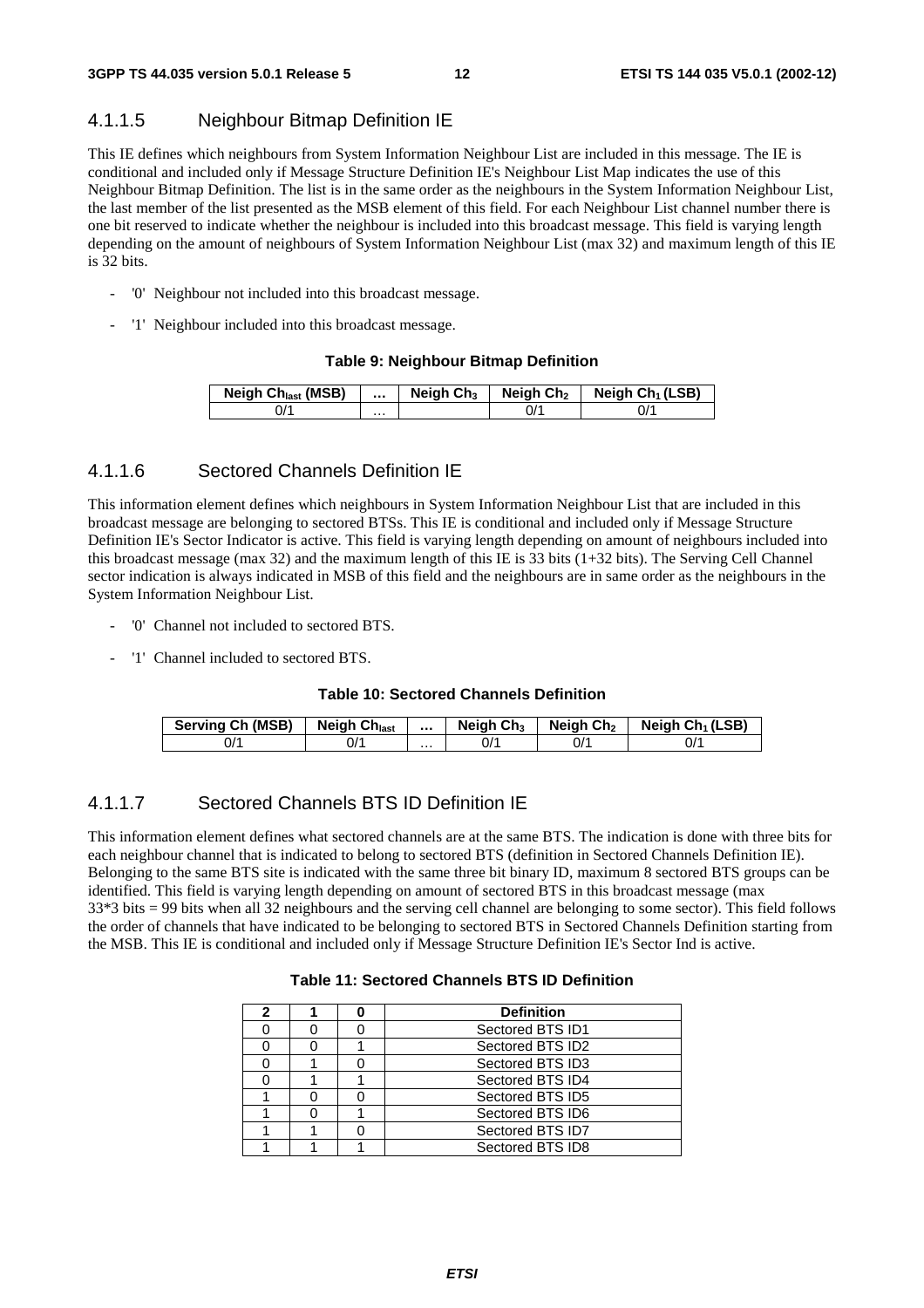| Indicated<br><b>Sectored</b><br>Serving<br><b>Channel (MSB)</b> | <b>Indicated</b><br><b>Sectored</b><br><b>Neighbour</b> <sub>last</sub> | $\cdots$ | <b>Indicated</b><br><b>Sectored</b><br>Neighbour <sub>3</sub> | Indicated<br><b>Sectored</b><br>Neighbour <sub>2</sub> | Indicated<br><b>Sectored</b><br>Neighbour <sub>1</sub><br>(LSB) |
|-----------------------------------------------------------------|-------------------------------------------------------------------------|----------|---------------------------------------------------------------|--------------------------------------------------------|-----------------------------------------------------------------|
| Sec. BTS ID X                                                   | Sec. BTS ID X                                                           |          | Sec. BTS ID X                                                 | Sec. BTS ID X                                          | Sec. BTS ID X                                                   |
| (3 bits)                                                        | (3 bits)                                                                | $\cdots$ | (3 bits)                                                      | (3 bits)                                               | $(3 \text{ bits})$                                              |

**Table 12: Sectored Channels BTS ID Definition** 

# 4.1.1.8 Sectored BTS Sync/Async Definition IE

This information element defines whether the indicated sectored BTS site contains synchronized or asynchronized channels. The sync/async is informed with one bit per sectored BTS ID. This field follows the order of IDs in Sectored Channels BTS ID Definition. This field is varying length depending on amount of sectored BTS ID in this broadcast message (max 8 bits). This IE is conditional and is included only if Message Structure Definition IE's Sector Ind is active.

- '0' Sectored BTS contains async channels.
- '1' Sectored BTS contains sync channels.

#### **Table 13: Sectored BTS Sync/Async Definition**

| Sec BTS <sub>Last</sub> (MSB) |   | Sec $BTS1D3$ | Sec $BTSID2$ | Sec $BTSID1$ (LSB) |
|-------------------------------|---|--------------|--------------|--------------------|
|                               | . | 'ال          |              | J/'                |

# 4.1.1.9 Multiframe Offset Values IE

This information element defines the neighbour channel's 51 Multiframe Values. The 51 Multiframe Offset Values are describing the offset value related to the Serving Cell 51 Multiframe Value. This field is needed when co-channels must be identified from the real neighbour channels (included into System Information Neighbour List). Each 51 Multiframe Offset Value is 6 bits long denoting the offset value to the Serving Cell 51 Multiframe number. The 51 Multiframe Offset Values must be declared to all neighbours in this broadcast message and the values are in the same order as the neighbours in the System Information Neighbour List. The maximum length of this IE is 192 bits (32\*6 bits). This IE is mandatory.

Range: 0 - 50 Frames

#### **Table 14: 51 Multiframe Offset Values IE**

| <b>MF Offset<sub>NbLast</sub></b> (MSB) |   | MF Offset Nb3         | MF Offset $_{Nb2}$    | MF Offset <sub>Nb1</sub> (LSB) |
|-----------------------------------------|---|-----------------------|-----------------------|--------------------------------|
| Offset Value (6 bits)                   | . | Offset Value (6 bits) | Offset Value (6 bits) | Offset<br>Value (6 bits)       |

### 4.1.1.10 BCC Definition IE

This information element defines the BBC (Base Station Color Code) values. The BCC is needed to know what training sequence is in use in the bursts in BCCH frequency. Each BCC is 3 bits long denoting the one of the 8 possible TSCs (Training Sequence Codes) possible to be used in bursts. BCC values must be declared to all neighbours in this message and the values are in the same order as the neighbours in the System Information Neighbour List. The maximum length of this IE is 96 bits (32\*3 bits). This IE is mandatory.

#### **Table 15: BCC Definition IE**

| <b>BCC<sub>NbLast</sub></b> (MSB) |   | $\mathsf{BCC}_{\mathsf{Nb3}}$ | BCC <sub>Nb2</sub>     | $BCCNb1$ (LSB)     |
|-----------------------------------|---|-------------------------------|------------------------|--------------------|
| BCC Value (3 bits)                | . | Value (3 bits)<br>- BCC       | Value (3 bits)<br>BCC. | BCC Value (3 bits) |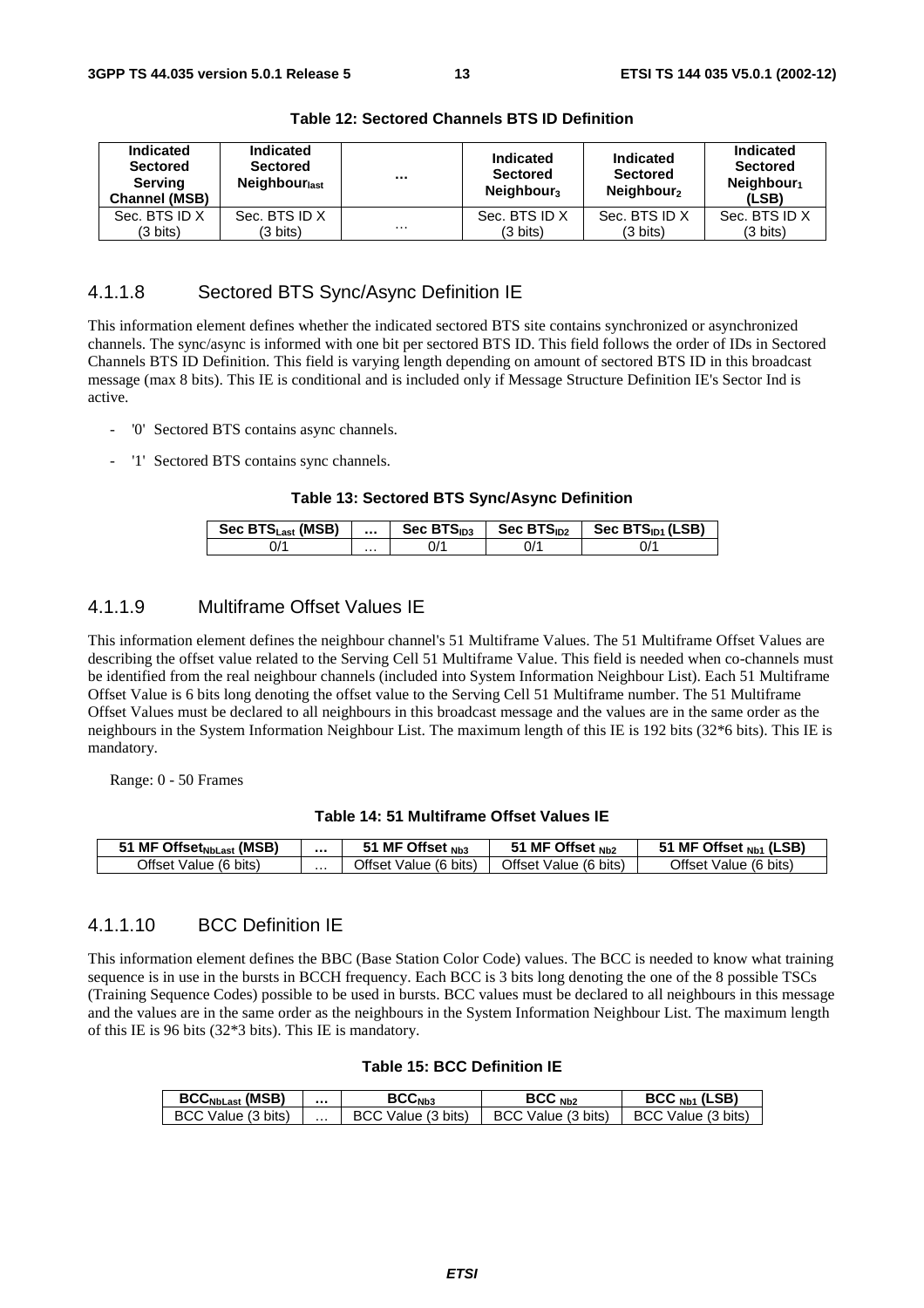# 4.1.1.11 RTD Drift Factor Values IE

This IE contains the drift factor values for the Channel RTD Values included into this broadcast message. The RTD Drift Factor Values indicate the RTD drift in meters per second. Positive and negative RTD Drift Factors can be indicated as well as no drift value. This information element is conditional and included if the RTD Drift Factors Present bit in the Message Structure Definition IE is active and the RTDs Present bit is active. The RTD Drift Factors are included into the broadcast message with same conditions and in same order than the Channel RTD Values which are described in Channel RTD Values IE section (subclause 4.1.1.12). This IE should be ciphered if the ciphering is active. Each RTD Drift Factor Value is 5 bits long and the coding is as follows:

| <b>Positive/Negative</b> |             |                | <b>Coding Bits</b> |                | <b>Definition</b>   |
|--------------------------|-------------|----------------|--------------------|----------------|---------------------|
| <b>MSB</b>               | <b>MSB</b>  |                |                    | <b>LSB</b>     |                     |
| 3                        | 3           | $\mathbf 2$    | 1                  | 0              |                     |
| Don't care               | $\mathbf 0$ | $\mathbf 0$    | $\mathbf 0$        | 0              | $0 \text{ m/s}$     |
| 0                        | $\mathbf 0$ | $\mathbf{0}$   | $\mathbf 0$        | $\mathbf{1}$   | $+0.33$ m/s         |
| $\overline{0}$           | $\pmb{0}$   | $\pmb{0}$      | $\overline{1}$     | $\overline{0}$ | $+0.66$ m/s         |
| $\overline{0}$           | 0           | $\pmb{0}$      | 1                  | $\overline{1}$ | $+1$ m/s            |
| 0                        | $\mathbf 0$ | 1              | 0                  | $\mathbf 0$    | $+1.33$ m/s         |
| 0                        | $\mathbf 0$ | 1              | $\mathbf 0$        | 1              | $+1.66$ m/s         |
| $\overline{0}$           | $\mathbf 0$ | 1              | $\overline{1}$     | $\mathbf 0$    | $+2$ m/s            |
| $\overline{0}$           | $\mathbf 0$ | $\overline{1}$ | 1                  | 1              | $+2.5$ m/s          |
| 0                        | 1           | $\mathbf 0$    | 0                  | 0              | $+3$ m/s            |
| 0                        | 1           | 0              | 0                  | $\mathbf{1}$   | $+4$ m/s            |
| $\overline{0}$           | 1           | $\mathbf 0$    | 1                  | $\mathbf 0$    | $+5$ m/s            |
| 0                        | 1           | $\mathbf 0$    | 1                  | 1              | $+7$ m/s            |
| $\overline{0}$           | 1           | 1              | $\mathbf 0$        | 0              | $+9$ m/s            |
| 0                        | 1           | 1              | $\mathbf 0$        | 1              | $+11$ m/s           |
| $\mathbf 0$              | 1           | 1              | 1                  | 0              | $+13$ m/s           |
| 0                        | 1           | 1              | 1                  | 1              | $+15$ m/s           |
| 1                        | 0           | $\mathbf 0$    | $\mathbf 0$        | 1              | $-0.33$ m/s         |
| 1                        | $\mathbf 0$ | $\mathbf 0$    | 1                  | $\mathbf 0$    | $-0.66$ m/s         |
| 1                        | $\mathbf 0$ | $\mathbf 0$    | 1                  | 1              | $-1$ m/s            |
| 1                        | 0           | 1              | 0                  | 0              | $-1.33$ m/s         |
| 1                        | 0           | 1              | $\mathbf 0$        | 1              | $-1.66 \text{ m/s}$ |
| 1                        | $\mathbf 0$ | 1              | 1                  | $\Omega$       | $-2$ m/s            |
| 1                        | $\mathbf 0$ | $\overline{1}$ | $\overline{1}$     | $\overline{1}$ | $-2.5$ m/s          |
| 1                        | 1           | $\pmb{0}$      | $\mathbf 0$        | $\mathbf 0$    | $-3$ m/s            |
| 1                        | 1           | 0              | 0                  | 1              | $-4$ m/s            |
| 1                        | 1           | $\mathbf 0$    | 1                  | 0              | $-5$ m/s            |
| 1                        | 1           | $\mathbf 0$    | 1                  | 1              | $-7$ m/s            |
| 1                        | 1           | 1              | $\mathbf 0$        | $\mathbf 0$    | $-9$ m/s            |
| 1                        | 1           | 1              | 0                  | 1              | $-11$ m/s           |
| 1                        | 1           | 1              | 1                  | 0              | $-13$ m/s           |
| 1                        | 1           | 1              | $\overline{1}$     | $\overline{1}$ | $-15$ m/s           |

### **Table 16: RTD Drift Factor Values**

### **Table 17: RTD Drift Factor Values IE**

| <b>RTD Drift Factor NbLast</b><br>(MSB) |   | <b>RTD Drift Factor Nh3</b> | <b>RTD Drift Factor Nh2</b> | <b>RTD Drift Factor Nh1</b><br>(LSB) |
|-----------------------------------------|---|-----------------------------|-----------------------------|--------------------------------------|
| RTD Drift Factor Value                  | . | RTD Drift Factor Value      | RTD Drift Factor Value      | RTD Drift Factor Value               |
| (5 bits)                                |   | (5 bits)                    | (5 bits)                    | (5 bits)                             |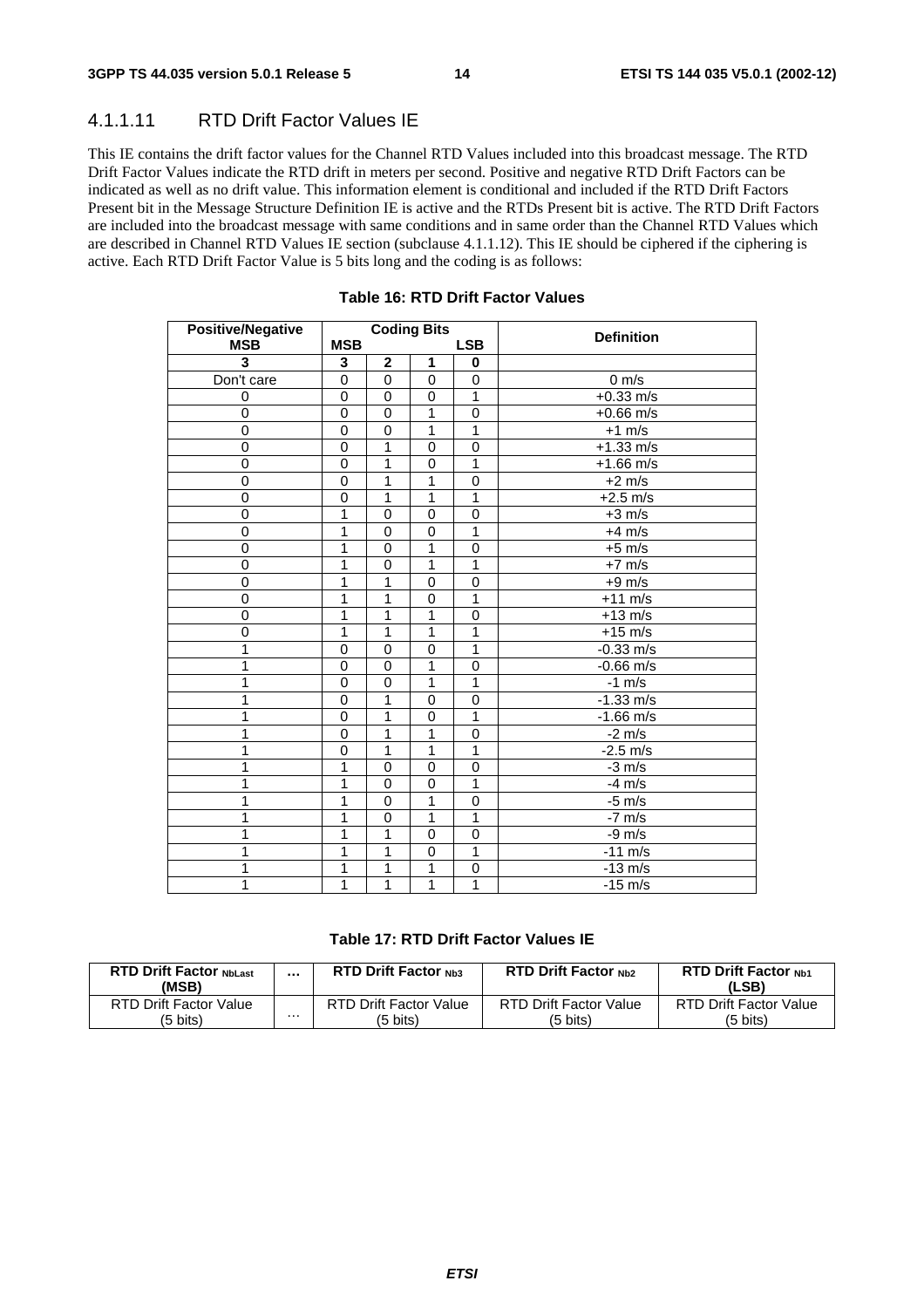# 4.1.1.12 Channel RTD Values IE

This IE contains the channel RTD values relative to the serving BTS. The RTD is defined as TBTS - TServ, where TBTS is the time of the start of TS0 (Time Slot 0) in the neighbor BTS, and Tserv is the time of the start of the TS0 in the serving BTS. The RTD value covers 1 or 8 time slot period with 1/16-1/128 bit accuracy. The 1 or 8 time slot period as well as 1/16-1/128 bit accuracy is defined in Message Structure Definition IE. The RTD values included here are conditional to the RTDs Present and Neighbour List Map (Message Structure Definition IE), Neighbour Bitmap Definition IE, Sectored Channels Definition IE, Sectored Channels BTS ID Definition and Sectored BTS Sync/Async Definition. This IE should be ciphered if the ciphering is active. The decision which BTS RTD value is included in this broadcast message has the following decision process:

- Channel RTD Values IE should not be included at all if RTDs Present bit (Message Structure Definition IE) is not active.
- Neighbours in this broadcast message are defined in Neighbour List Map (Message Structure Definition IE) and in case the Neighbour Bitmap Definition is active then the Neighbour Bitmap Definition IE declares the Neighbours included into this broadcast message.
- If Sector Indicator in Message Structure Definition IE is not active the RTD values are included for all neighbours in this broadcast message.
- If sector indicator in Message Structure Definition IE is active then the Neighbour channels that are not belonging to sectored BTS the RTD values are included directly according to neighbour list order.
- If sector indicator in Message Structure Definition IE is active then the Neighbour channels that are belonging to sectored BTS, the Sectored BTS ID values group the neighbour channels into the groups. If the Sectored BTS ID group is indicated to be synchronous then only one RTD value (decided by SMLC) per the Sectored BTS ID group is included into this broadcast message, if the Sectored BTS ID group is indicated to be asyncronous then all the neighbour channel RTDs belonging to the Sectored BTS ID group have to be included into this broadcast message.

| (MSB) | Varying Length (12-18 bits) | (LSB) |
|-------|-----------------------------|-------|
|       | Neighbour RTD (Last) (MSB)  |       |
|       | Neighbour RTD (Last-1)      |       |
|       | .                           |       |
|       | Neighbour RTD (2)           |       |
|       | Neighbour RTD (1) (LSB)     |       |

### **Table 18: Channel RTD Value IE**

The fields that are included into the Channel RTD Value IE may contain RTD values of neighbour channels and the RTD values of the sectored channels BTS ID. The RTD values should be included into this IE in following order:

- Starting from the last channel in the System Information Neighbour List that is included into this broadcast message.
- First are reported the neighbour channels that are not belonging to the Sectored Channels BTS ID groups and then the Sectored Channels ID groups from 1 up to 8 depending the amount of groups. See annex B for example.

If the RTD value is invalid, following values in the RTD field are reserved for this indication (e.g. if invalid RTD value is indicated the MS shall discard the previous values).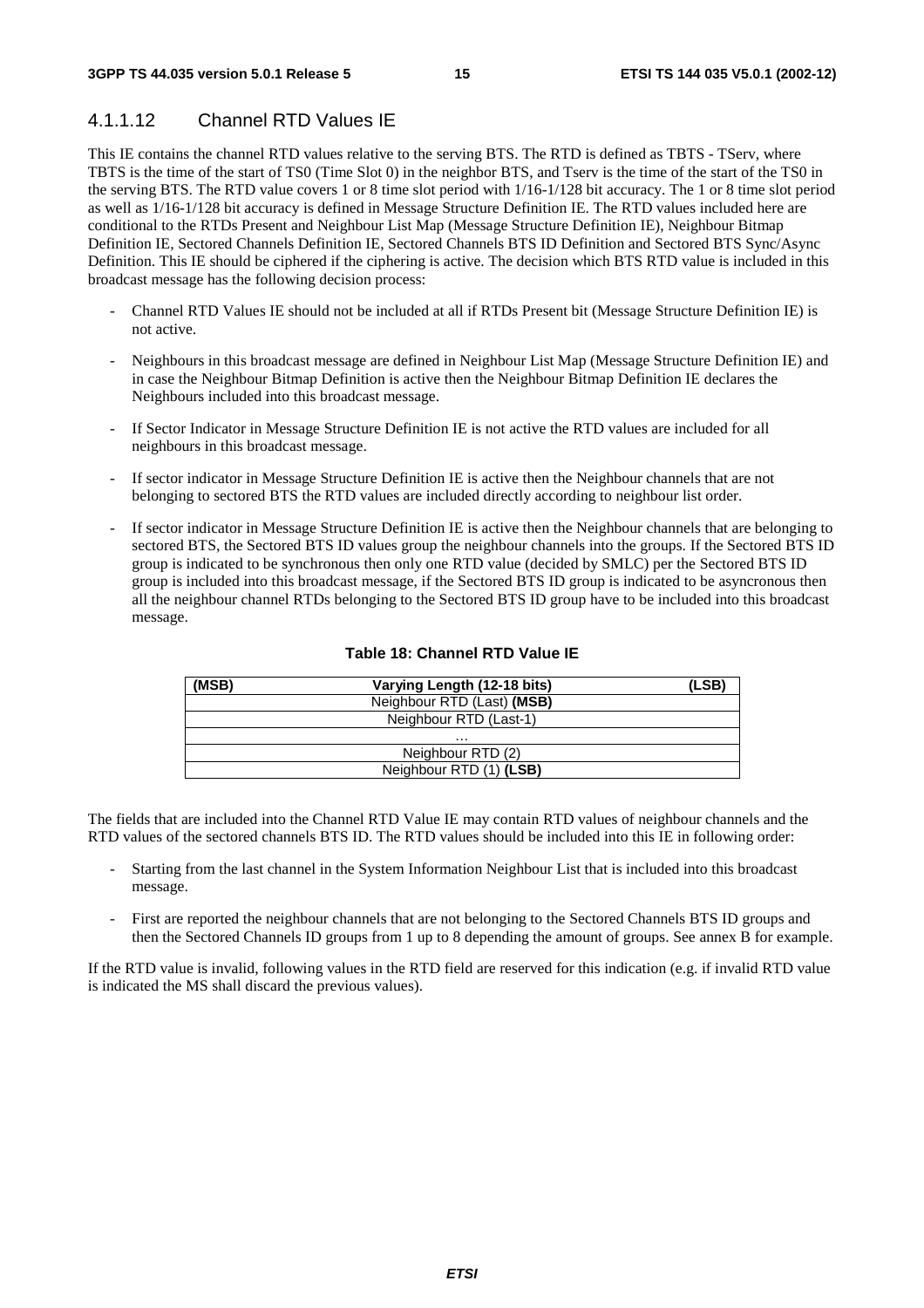| <b>Time Slots</b> | <b>Accuracy</b> | <b>Amount of Bits in RTD</b> | <b>Invalid RTD Code in Hex</b> |
|-------------------|-----------------|------------------------------|--------------------------------|
|                   | 1/16            | 12 bits                      | FFF                            |
|                   | 1/32            | 13 bits                      | 1FFF                           |
|                   | 1/64            | 14 bits                      | 3FFF                           |
|                   | 1/128           | 15 bits                      | 7FFF                           |
|                   | 1/16            | 15 bits                      | 7FFF                           |
| 8                 | 1/32            | 16 bits                      | <b>FFFF</b>                    |
|                   | 1/64            | 17 bits                      | 1FFFF                          |
|                   | 1/128           | 18 bits                      | 3FFFF                          |

**Table 19: Invalid RTD Value Codes** 

This field is varying length depending on amount of Neighbour Channels included as well as amount of sectored cells and the nature (sync/async) of sectored cells. One RTD value has varying length of 12 bits to 18 bits indicating the amount on 1/16-1/128 bit durations over 1 time slot or 8 time slots. Maximum length of this IE is 576 bits (32\*18 bits).

### 4.1.1.13 Serving Cell Location IE

This IE contains the Serving Cell Latitude/Longitude information. This IE should be ciphered if the ciphering is active. This IE is mandatory.

#### **Serving Cell Latitude**

This field indicates WGS-84 latitude with fixed length of 24 bits. Latitude value is coded according to 3GPP TS 23.032. This field is mandatory.

#### **Table 20: Serving Cell Latitude**

| (MCR) |                                                      |  |
|-------|------------------------------------------------------|--|
|       | $(24 \text{ bits})$<br>Servina<br>`atitude .<br>اا∆∶ |  |

#### **Serving Cell Longitude**

This field indicates WGS-84 longitude with fixed length of 24 bits. Latitude value is coded according to 3GPP TS 23.032. This field is mandatory.

#### **Table 21: Serving Cell Longitude**

| (MSB) |                                         |  |
|-------|-----------------------------------------|--|
|       | ell.<br>'Longitude (24 bits)<br>Servina |  |

### 4.1.1.14 Relative Neighbour Location IE

This information element defines the location of Neighbour Channels (BTS) relative to Serving Cell Location. This IE should be ciphered if the ciphering is active. The fields are varying length depending on amount of neighbour channels and sectored cells included in this broadcast message. The location information per neighbour has two elements, Relative North and Relative East. The Relative North positive values indicate north direction, negative values indicate south direction from Serving Cell Location. The Relative East positive values indicate east direction and negative values indicate west direction from Serving Cell Location. The MSB bit in Relative North/East value is reserved for sign indication (positive  $= 0$ , negative  $= 1$ ). The values are expressed in meters according to the accuracy resolution which is defined by Accuracy Range bits in Message Structure Definition IE. For example if the Accuracy Range is set to 20 km and there is 15 bits (1+14 bits) reserved for Relative North/East values this means 0.6 m accuracy for Relative North or East value. This IE is mandatory.

The amount of Relative North/East pairs depends on neighbours included in this broadcast message as well as the amount sectored cells since only one Relative North/East pair is included per Sectored BTS ID.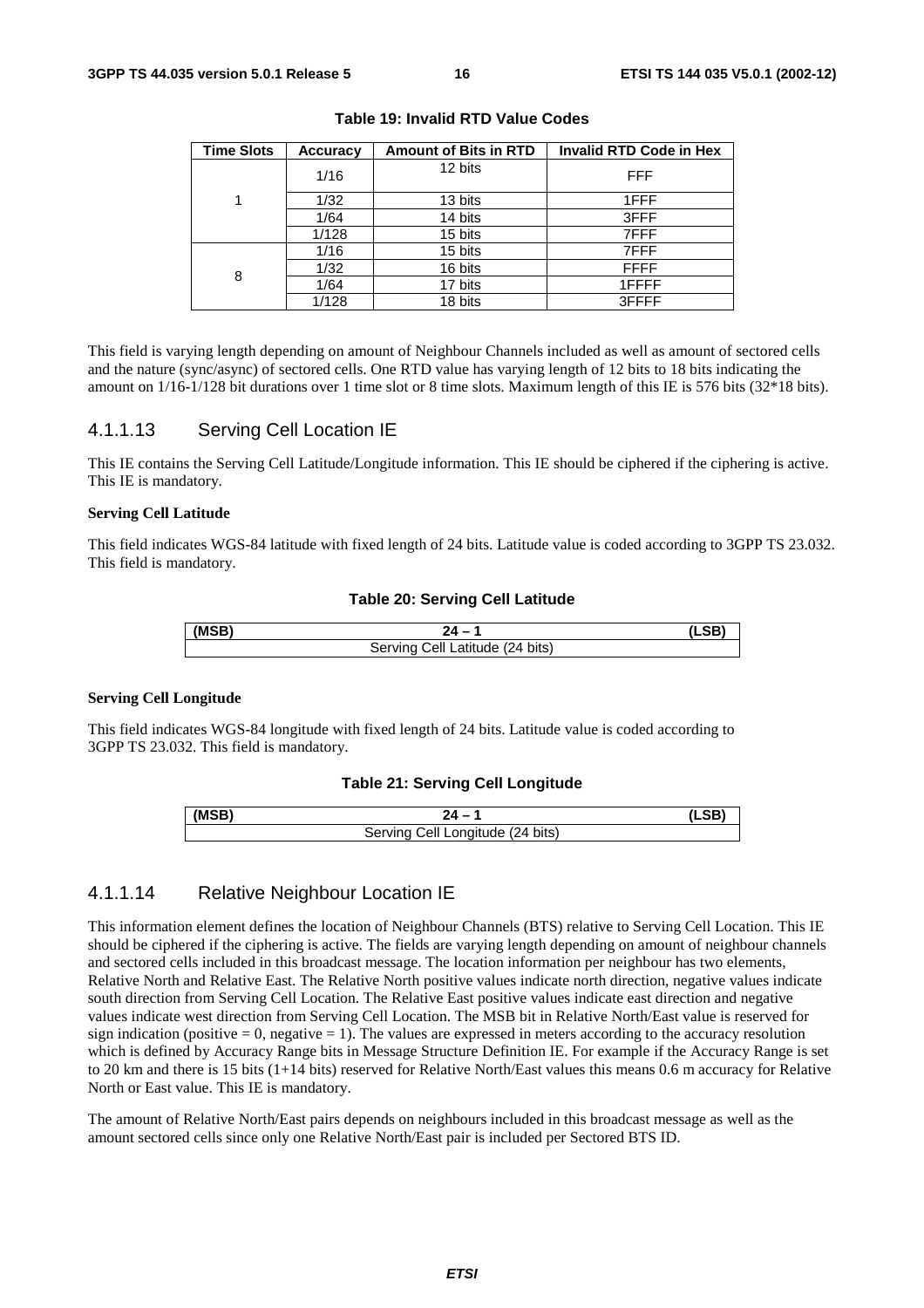| (MSB) | <b>Varying Length</b>                       | (LSB) |
|-------|---------------------------------------------|-------|
|       | Relative North Value Neighbour (Last) (MSB) |       |
|       | Relative East Value Neighbour (Last)        |       |
|       | Relative North Value Neighbour (Last-1)     |       |
|       | Relative East Value Neighbour (Last-1)      |       |
|       | .                                           |       |
|       | Relative North Value (2)                    |       |
|       | Relative East Value (2)                     |       |
|       | Relative North Value (1)                    |       |
|       | Relative East Value (1) (LSB)               |       |

#### **Table 22: Relative Neighbour Location**

The decision what Relative North/East Values are included in this broadcast message has following decision process:

- Neighbours in this broadcast message is defined in Neighbour List Map (Message Structure Definition IE) and in case the Neighbour Bitmap Definition is active then the Neighbour Bitmap Definition IE declares the Neighbours included into this broadcast message.
- If Sector Indicator in Message Structure Definition IE is not active the Relative North/East Values are included in the same order as they are indicated in Message Structure Definition IE / Neighbour Bitmap Definition IE.
- If sector indicator in Message Structure Definition IE is active then the Neighbour channels that are not belonging to sectored BTS Relative North/East Values are included directly according to neighbour list order.
- If sector indicator in Message Structure Definition IE is active then the Neighbour channels that are belonging to sectored BTS, the Sectored BTS ID values group the neighbour channels into the groups. The Relative North/East Values are included in the broadcast message so that only one Relative North/East Value per Sectored BTS ID is included.

The fields that are included into the Relative Neighbour Location IE may contain the Relative North/East values of neighbour channels and the Relative North/East values of the sectored channels BTS ID groups. The RTD values should be included into this IE in following order:

- Starting from the last channel in the System Information Neighbour List that is included into this broadcast message.
- First are reported the neighbour channels that are not belonging to the Sectored Channels BTS ID groups and then the Sectored Channels ID groups from 1 up to 8 depending the amount of groups.
- The neighbour channel/BTS ID value will always contain Relative North value first and then Relative East value. The values are expressed in meters according to the Accuracy Range in the Message Structure Definition IE. See annex B for example.

The bits available for Relative North/East Values can be calculated with following formula:

| $z =$ | number of neighbours in System Info Neighbour List |
|-------|----------------------------------------------------|
| $x =$ | number of neighbours in this broadcast message     |
| $a =$ | number of channels in sectors                      |
| $b =$ | number of BTS IDs                                  |
| $c =$ | RTD accuracy (12-18 bits)                          |
| $W =$ | Neighbour Bitmap used (yes = 1, no = 0)            |
| $s =$ | RTDs Present (yes = $1$ , no = 0)                  |
| $d =$ | RTD Drift Factors included (yes = $1$ , no = 0)    |
| $V =$ | bits per Relative Latitude / Longitude value       |

Int(y) = 
$$
(561-11*x^{-3}*a-b-s*(c+d*5)*(x-a+b)-w*z)/(2*(x-a+b))
$$

If the y doesn't go even, the bits that remain are used as one extra bit (extension bit) per one Relative North or East value in same order as the values are presented in this IE as long as there are remain bits available. See Annex B for example.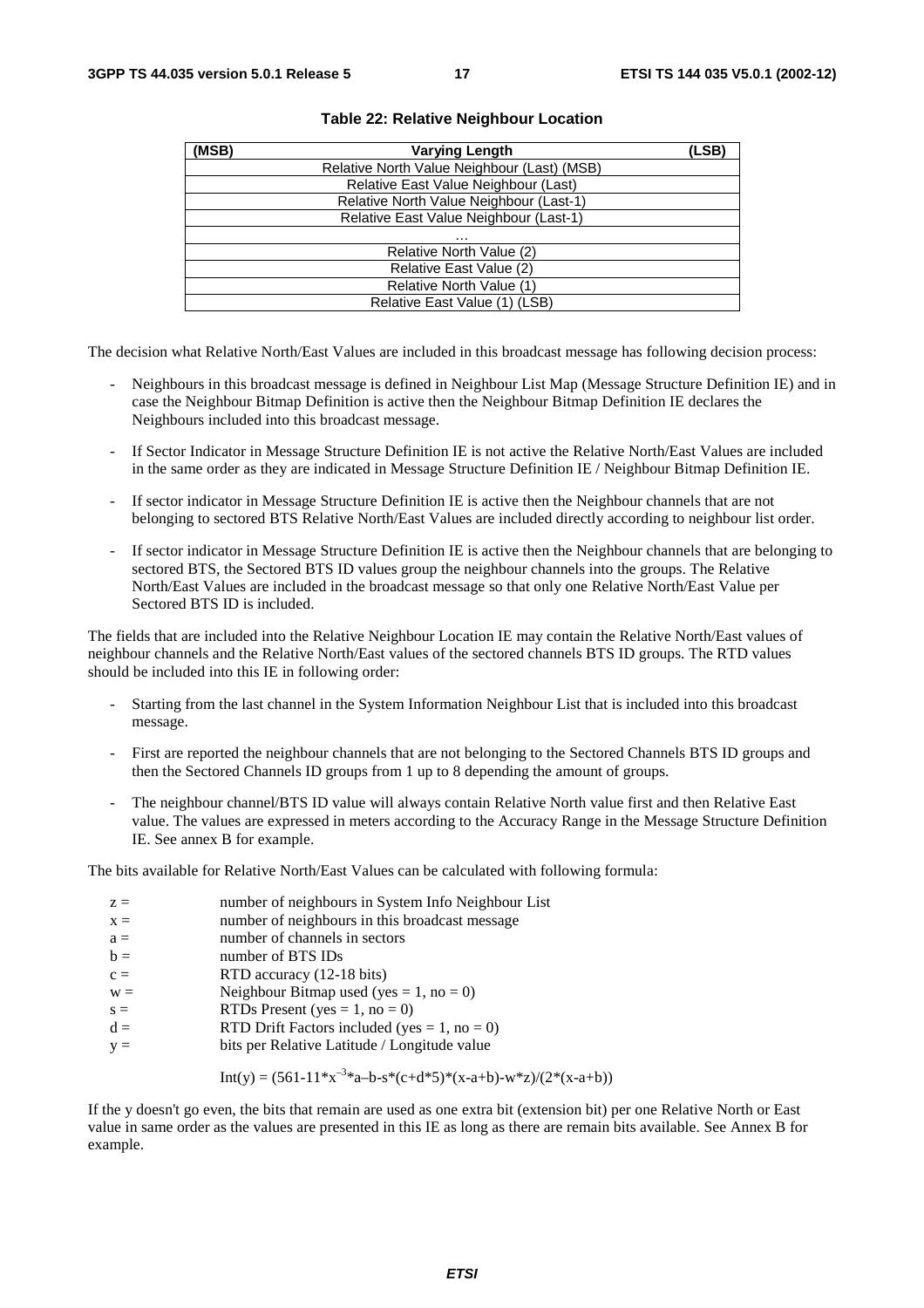# 4.2 GPS Assistance Data Broadcast Message

The GPS Assistance Data message contents are defined in this clause. The GPS Assistance Data message is built so that it is fitted into a fixed length message not necessary occupying the whole message. In case that the fixed length message has less information elements than bits available then the rest of message is filled with fill bits. The information elements are in the order which is described in subclause 4.2.1 and no undefined spare bits are allowed between elements. The channel to broadcast the GPS Assistance Data message is CBCH over which the SMSCB DRX service is used. One SMSCB message has fixed information data length of 82 octets and the maximum length of GPS Assistance Data is 82 octets. MS can identify the LCS SMSCB message with Message Identifiers declared in 3GPP TS 23.041. Example of GPS Assistance Data Broadcast Message is in Annex C. In addition, an Integrity Monitor (IM) shall detect unhealthy (e.g. failed/failing) satellites. When an unhealthy (i.e. failed/failing) satellite is detected, the assistance data, including DGPS corrections, shall not be supplied for that particular satellite. If more satellites are unhealthy, the same can be done to exclude them from the final location calculation. Even when all satellites are healthy, the IM shall monitor the quality of the DGPS corrections. It shall make use of the pseudoranges derived by the DGPS reference receiver, correct them using the DGPS reference receiver-generated DGPS corrections, and compute a position from the corrected pseudo ranges. This computed position shall then be compared with the known, surveyed location of the DGPS reference receiver to compute a DGPS positioning error. Positioning errors which are excessive relative to DGPS expected accuracy levels shall be used to inform users of measurement quality via the UDRE parameter.

# 4.2.1 GPS Assistance Data Content

The GPS Assistance Data Message contents are defined in this clause. It contains three data sets: DGPS correction, ephemeris and clock correction, almanac and other data information. The empheris, clock correction, almanac and other data are obtained from GPS navigation message. It is built so that it fits into a fixed length message not necessarily occupying the whole message. In case that the fixed length message has less information elements than bits available then the rest of message is filled with fill bits.

This message is built to allow for broadcast rates that more closely match the time of applicability of the contained data.

EXAMPLE: With a 30 s rate for DGPS broadcast, mobile staion (MS) can effectively remove degration caused by SA.

GPS subframes 1 through 3 (ephemeris and clock correction data) are contained in the same single broadcast message. With a 90 s rate, Mobile Stations (MS) can receive all visible ephemeris and clock correction data at twelve to eighteen minute intervals depending on number of visible satellites. Subframes 4 and 5 (almanac, ionospheric delay, and other more slowly changing data can be sent at another rate, such as once every several hours. By splitting the data into separate data sets (all based on the same single format), the data can be sent at rates that are correspond to its validity time and/or the desire to update the mobile stations within its network at a particular rate. The Information Elements (IEs) in the message are listed in table 23.

| <b>Parameter</b> |                         | <b>Bits</b> | <b>Resolution</b> | Range       | <b>Units</b> | <b>Occurrences</b> | <b>Presence</b> | Ref |
|------------------|-------------------------|-------------|-------------------|-------------|--------------|--------------------|-----------------|-----|
|                  | Cipher                  |             | $---$             | $0 - 1$     | $---$        |                    | м               |     |
|                  | On/Off                  |             |                   |             |              |                    |                 |     |
| Cipher           | Ciphering               |             | $---$             | $0 - 1$     | $---$        |                    | м               |     |
| Control          | Key Flag                |             |                   |             |              |                    |                 |     |
|                  | Ciphering Serial Number | 16          | $---$             | $0 - 65535$ | $---$        |                    |                 |     |
|                  | Data                    | 638         | $--$              | -           | $---$        | $---$              | M               |     |

**Table 23: Information Elements of GPS Assistance Data message** 

#### **Cipher Control IE**

This information element contains two bits indicating the ciphering properties of the received message. This IE is mandatory.

#### **Cipher On/Off**

This IE indicates whether this broadcast message has been ciphered or not. A value of "0" indicates that ciphering is off, while a value of "1" indicates that ciphering is active. The Data IE is ciphered if ciphering is active.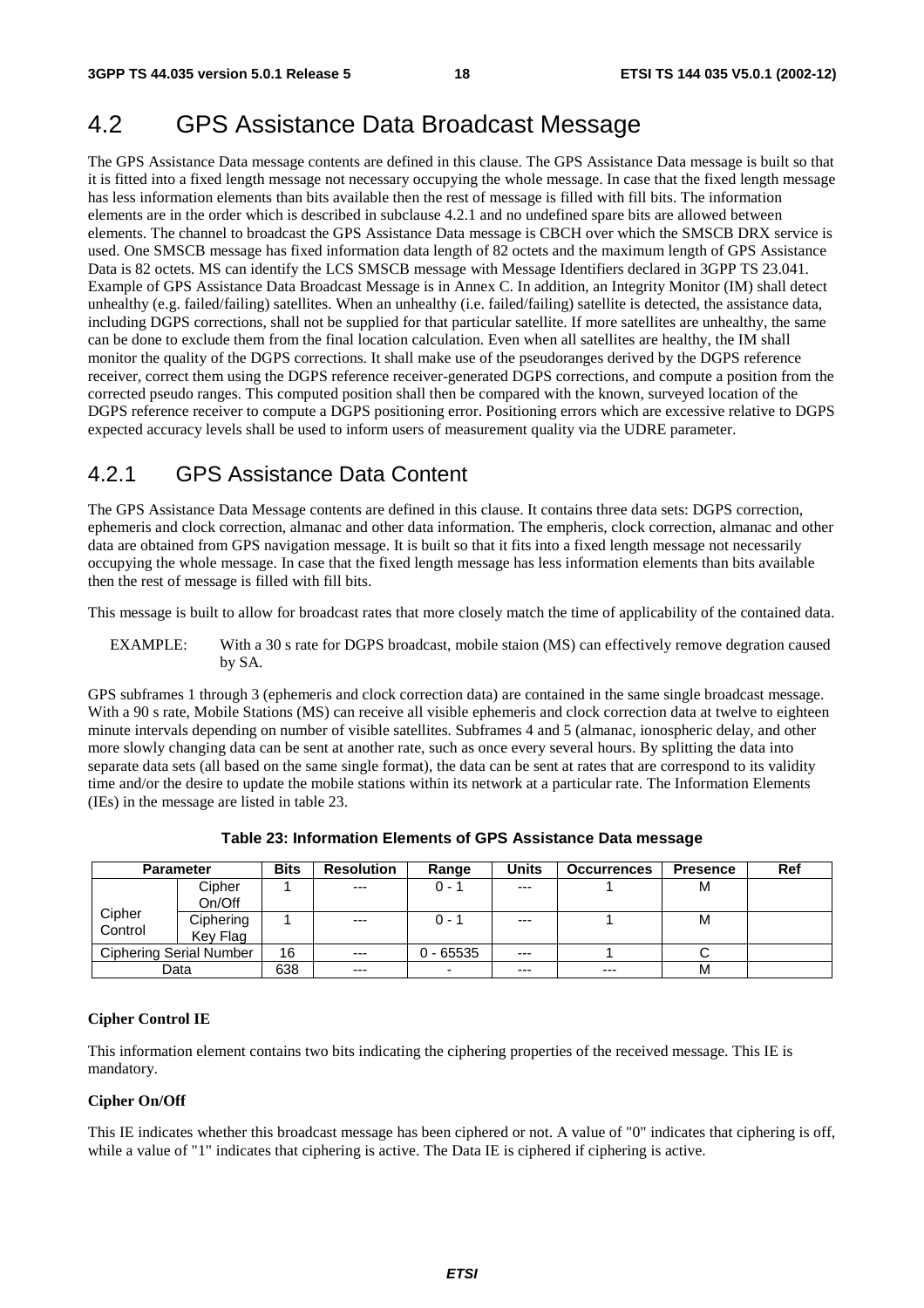#### **Ciphering Key Flag**

The MS always receives two (2) cipher keys during the location update procedure. One of the keys is time-stamped to be current one and the other is time-stamped to be the next one. Thus, the MS always has two cipher keys in memory. The Cipher Key Change Indicator in this broadcast message instructs the MS whether to use current or next cipher key for deciphering the received broadcast message. The MS shall interpret this IE as follows:

- **Ciphering Key Flag**(previous message) = **Ciphering Key Flag**(this message) => Deciphering Key not changed.
- **Ciphering Key Flag**(previous message) <> **Ciphering Key Flag**(this message) => Deciphering Key changed.

#### **Ciphering Serial Number IE**

The Ciphering Serial Number IE contains the serial number used in ciphering process of the broadcast message. The IE contains two octets, MSB part and LSB part. The serial number range is 0 - 65535. This IE is conditional and it is present only if the ciphering flag is active in Cipher Control IE.

#### **Table 24: Ciphering Serial Number IE**

| Ciphering Serial Number (8 bits) | Ciphering Serial Number (8 bits) |
|----------------------------------|----------------------------------|

#### **Data IE**

The Data IE contains the GPS assistance data included in the broadcast message. The Data IE may contain DGPS Correction Data (subclause 4.2.1.1), Emphemeris and Clock Correction Data (subclause 4.2.1.2) or Almanac and Other Data (subclause 4.2.1.3). The Data IE content is indicated with the SMSCB message identifier specified in 3GPP TS 23.041 and 3GPP TS 23.041. When ciphering is active (indicated with Ciphering Control Flags), the ciphering will apply only to the Data IE element. This IE is mandatory.

# 4.2.1.1 DGPS Correction Data

This subclause describes the contents of the broadcast message for differential corrections. The message contents are based on a Type-1 message of version 2.2 of the RTCM-SC-104 recommendation for differential service [15]. This format is a standard of the navigation industry and is supported by all DGPS receivers. For a 11 satellites, the length of the broadcast message is 82 octets, which also is the maximum length of an SMSCB message. The information elements (IEs) in the message are listed in table 26. If any of the conditional elements (Ciphering Serial Number, BTS Clock Drift, FN, TN and BN) are not included to the message, spare bits will be transmitted instead of these fields. The spare bits have equal length to the conditional IE, so that the message structure is unchanged (see annex C). The spare bits are set to '0'.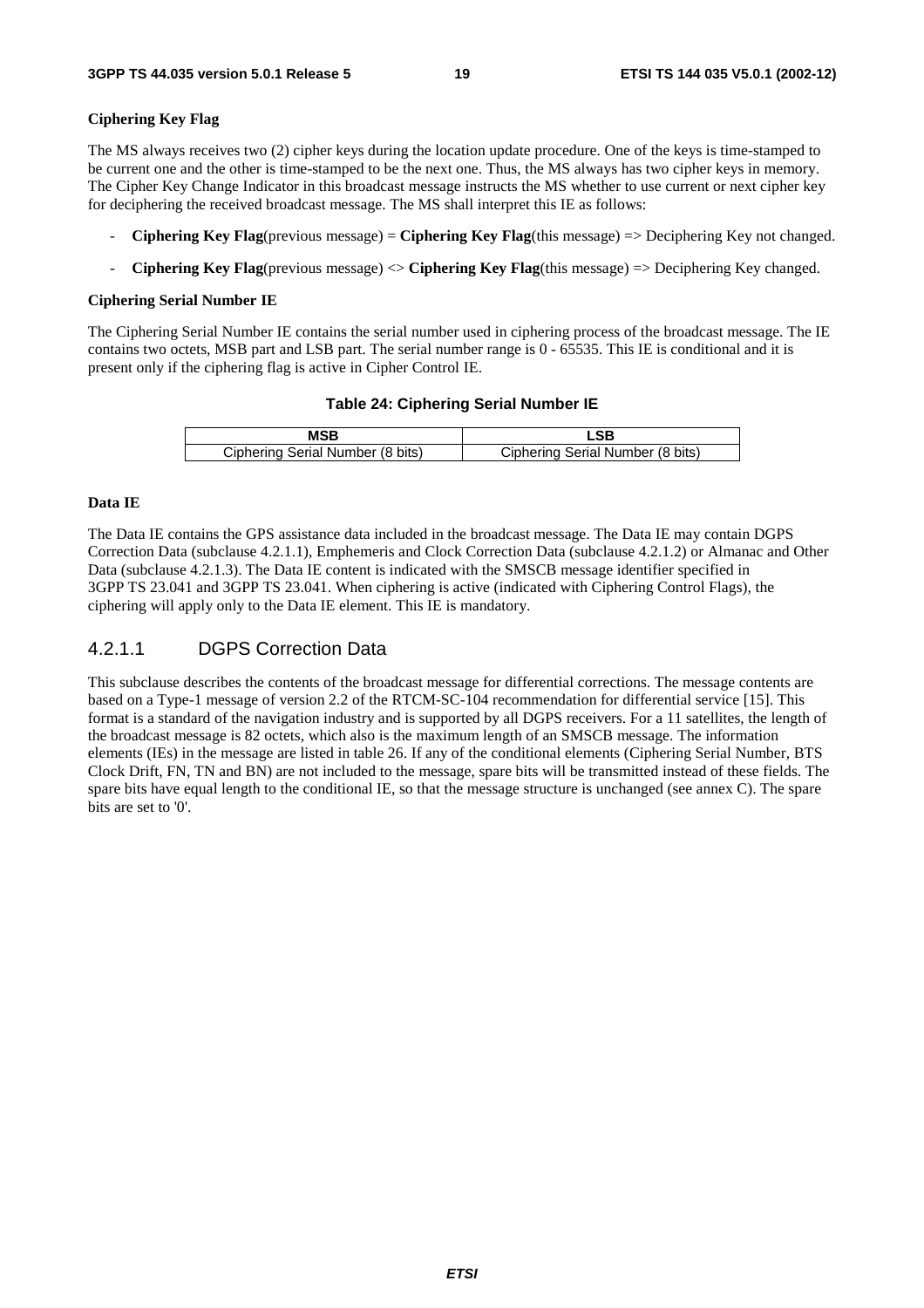| <b>Parameter</b>           |                                | <b>Bits</b>    | <b>Resolution</b> | Range        | <b>Units</b> | <b>Occurrences</b> | <b>Precence</b> | Ref     |
|----------------------------|--------------------------------|----------------|-------------------|--------------|--------------|--------------------|-----------------|---------|
| <b>GSM Time Present</b>    |                                |                | ---               | $0 - 1$      | ---          |                    | M               | 4.2.1.2 |
|                            | <b>BTS Clock Drift Present</b> | 1              | ---               | $0 - 1$      | ---          |                    | M               | 4.2.1.3 |
|                            | <b>BTS Clock Drift</b>         | 4              | 12.5 x $10^{-3}$  | $\pm 0.1$    | usec/sec     |                    | С               | 4.2.1.4 |
| Reference Location         |                                | 48             | ---               | ---          | Degrees      |                    | M               | 4.2.1.5 |
| <b>FN</b>                  |                                | 22             | ---               | $0 - 524287$ | frames       |                    | C               |         |
| Reference<br>time          | TΝ                             | 3              | ---               | $0 - 7$      | timeslots    |                    | C               | 4.2.1.6 |
|                            | <b>BN</b>                      | 8              | ---               | $0 - 156$    | bits         |                    | C               |         |
|                            | <b>GPS TOW</b>                 | 20             | 1                 | $0 - 604794$ | sec          |                    | M               |         |
| Status/Health              |                                | 3              | ---               | $0 - 7$      | ---          |                    | M               | 4.2.1.7 |
|                            | N SAT                          | 4              | ---               | $1 - 12$     | ---          |                    | C               | 4.2.1.8 |
|                            | Satellite ID                   | 6              | ---               | $1 - 64$     | ---          |                    |                 |         |
|                            | <b>IODE</b>                    | 8              | ---               | $0 - 239$    | ---          |                    |                 |         |
| <b>DGPS</b><br>Corrections | <b>UDRE</b>                    | $\overline{c}$ | $---$             | $0 - 3$      | ---          |                    |                 |         |
|                            | <b>PRC</b>                     | 12             | 0.32              | ±655.34      | m            | N SAT              | C               | 4.2.1.9 |
|                            | <b>RRC</b>                     | 8              | 0.032             | ±4.064       | m/s          |                    |                 |         |
|                            | Delta PRC2                     | 8              | 4                 | ±127         | М            |                    |                 |         |
|                            | Delta RRC2                     | 4              | 0.032             | ±0.224       | m/s          |                    |                 |         |

### **Table 26: DGPS Correction Data**

### 4.2.1.1.1 GSM Time Present IE

This field indicates whether or not GSM air-interface timing information values for the serving cell are present in this message. The MS shall interpret a value of "1" to mean that GSM timing informationvalues (FN,TN and BN) are present, and "0" to mean that only the GPS TOW field value is provided. This field is mandatory.

### 4.2.1.1.2 BTS Clock Drift Present IE

This IE is indication whether this broadcast message contains BTS Clock Drift IE value or not. The length of this IE is one bit. The value '1' indicates that BTS Clock Drift IE value is present, '0' indicates that the IE valueis not present in this proadcast message. This IE is mandatory.

### 4.2.1.1.3 BTS Clock Drift IE

This IE provides an estimate of the drift rate of the BTS clock relative to GPS time. It has units of µsec/sec (ppm) and a range of ±0.1. This IE aids the MS in maintaining the relation between GPS and cell timing over a period of time. The value of the clock drift is valid starting at the time contained in the Reference Time IE. A positive value for BTS Clock Drift indicates that the BTS clock is running at a greater frequency than desired. This IE is conditional and value is included in the message if BTS Clock Drift Present IE flag is '1'.

#### 4.2.1.1.4 Reference Location IE

The Reference Location field contains a 2-D location (without uncertainty) specified as per 3GPP TS 23.032. The purpose of this field is to provide the MS with a priori knowledge of its location in order to improve GPS receiver performance.

### 4.2.1.1.5 Reference Time IE

This IE specifies the relationship between GPS time and air-interface timing of the BTS transmission in the serving cell. The **GPS TOW** (time-of-week) has a one-second resolution with a range of 0 to 604799. The **FN**, **TN**, and **BN** IEs are respectively the GSM frame number, timeslot number, and bit number of the BTS transmissions for the serving cell that occur at that GPS time. The frame number FN is modulo- $2^{19}$  (0 – 524287) and the MS shall resolve the ambiguity by interpreting the frame to be as near as possible to the current frame of the serving BTS. The **GPS TOW** IE is mandatory. The **FN**, **TN**, and **BN** IEs are conditional and the values are present only when GSM Time Present bit is '1'.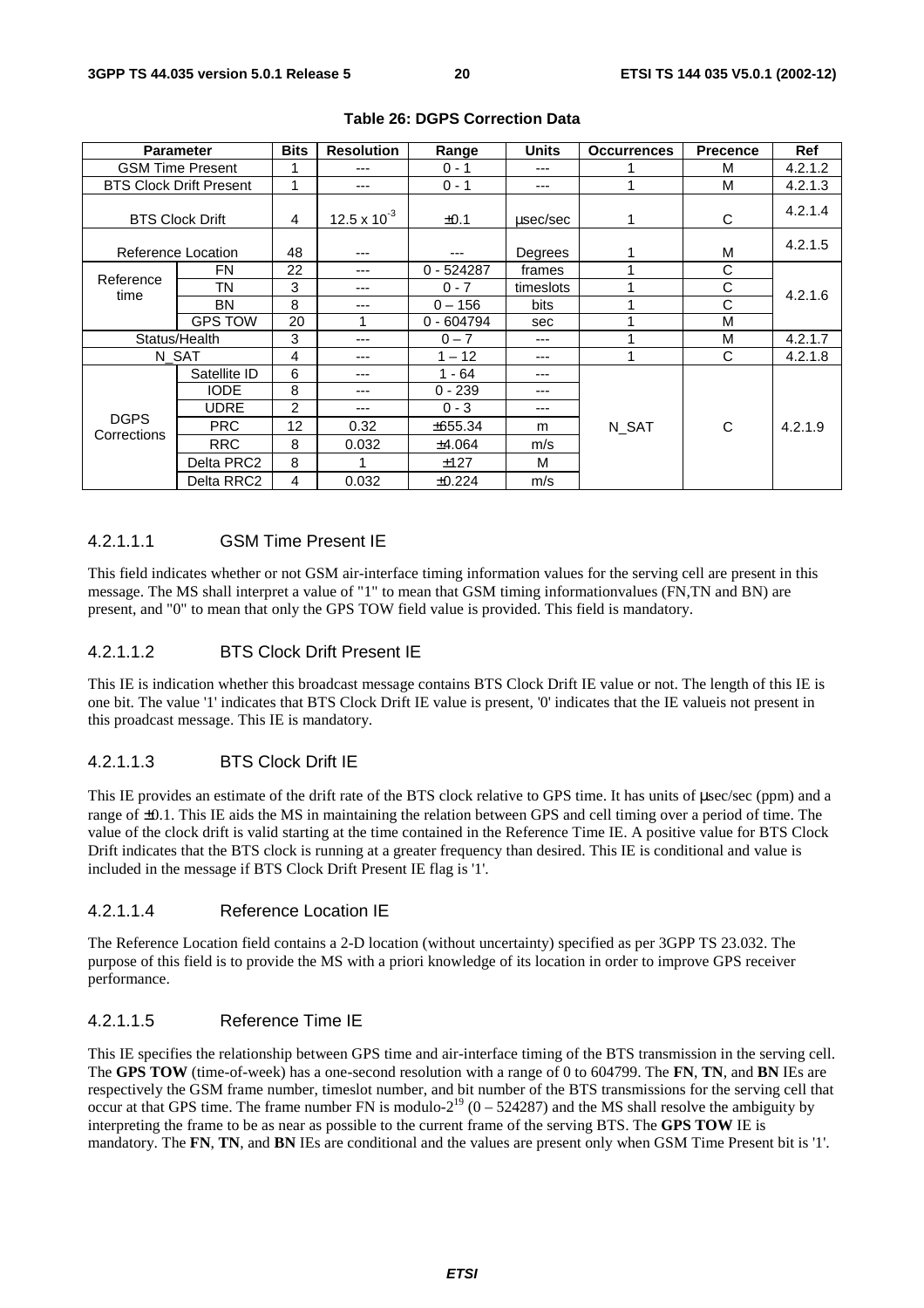### 4.2.1.1.6 Status/Health IE

This IE indicates the status of the differential corrections contained in the broadcast message. It is equivalent to the "Station Health" IE in the common header for all reference station messages specified in [15]. The values of this IE and their respective meanings are shown below in table 25. This IE is mandatory.

#### **Table 25: Values of Correction Status**

The first six values in this IE indicate valid differential corrections in the broadcast message. When using the corrections values described below, the "UDRE Scale Factor" value is applied to the UDRE values contained in the message. The purpose is to indicate an estimate in the amount of error in the corrections.

The value "110" indicates that the source of the differential corrections (e.g. reference station or external DGPS network) is currently not providing information. The value "111" indicates that the corrections provided by the source are invalid, as judged by the source. In either case, the broadcast message shall contain no differential corrections. All MS that read the broadcast message shall contain the appropriate logic to ignore any data IEs following a Correction Status IE having a value of "110" or "111".

### 4.2.1.1.7 N\_SAT IE

This IE indicates the number of satellites (N\_SAT) for which differential corrections are available. The maximum number of satellites that can be included into the message is 12. This IE is conditional and included if Correction Status IE value is not 110 or 111.

#### 4.2.1.1.8 DGPS Corrections IE

This IE contains GPS differential correction data. Each element described below will appear N\_SAT times in this message, once for each satellite for which corrections are available. This IE is conditional and included if Correction Status IE value is not 110 or 111.

#### **Satellite ID**

This IE identifies the satellite for which the corrections are applicable. This value is the same as the PRN number provided in the navigation message transmitted by the particular satellite.The range is 0 to 31, with 0 indicating satellite number 32 as per[15].

#### **IODE**

This IE is the sequence number for the ephemeris for the particular satellite. The MS can use this IE to determine if new ephemeris is used for calculating the corrections that are provided in the broadcast message. This eight-bit IE is incremented for each new set of ephemeris for the satellite and may occupy the numerical range of [0, 239] during normal operations. For more information about this field can be found from [15].

#### **User Differential Range Error (UDRE)**

This IE provides an estimate of the uncertainty  $(1-\sigma)$  in the corrections for the particular satellite. The value in this IE shall be multiplied by the UDRE Scale Factor in the common Corrections Status IE to determine the final UDRE estimate for the particular satellite. The meanings of the UDRE values are described in table 27.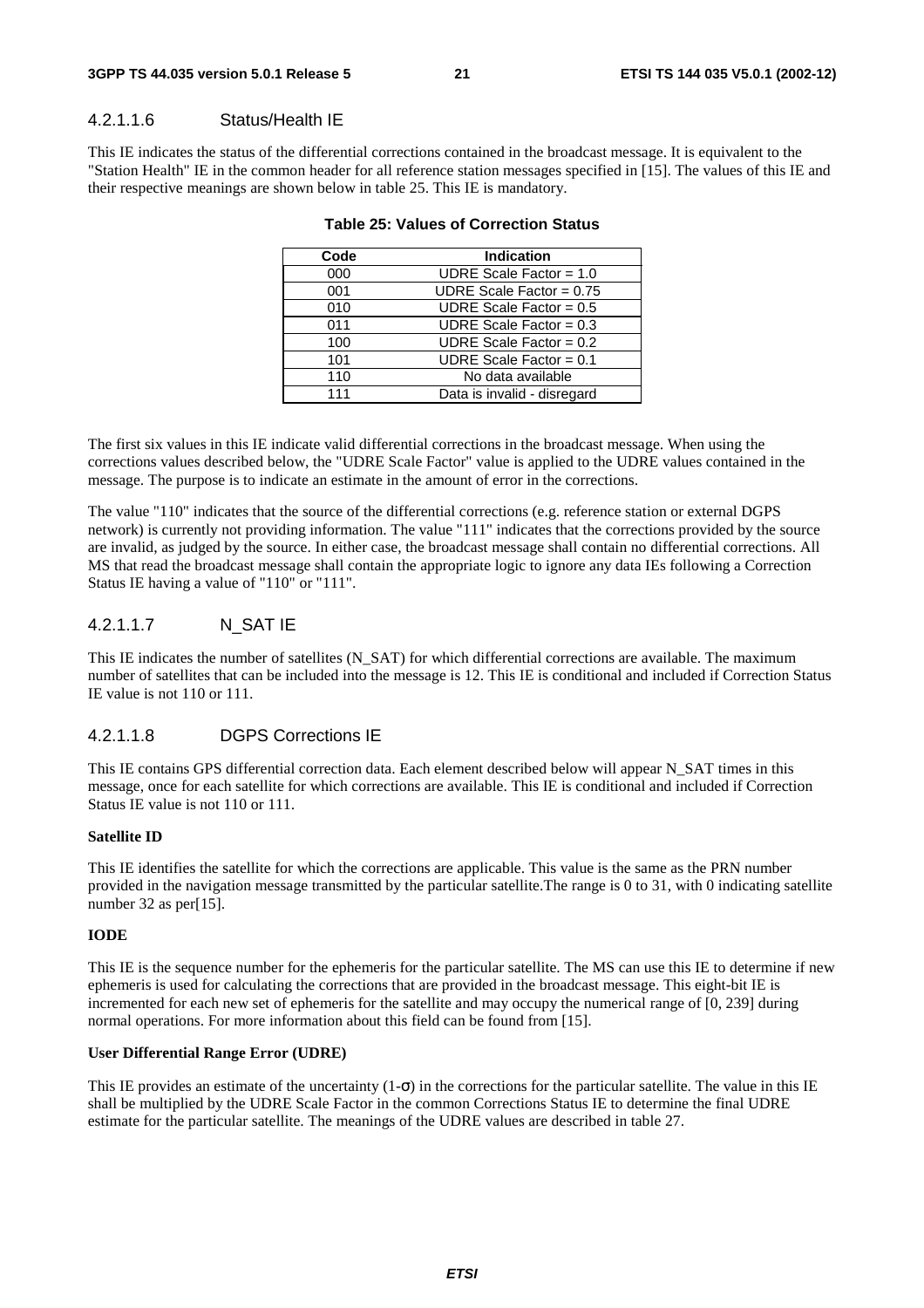| Value | Indication                    |  |  |  |  |
|-------|-------------------------------|--|--|--|--|
| n۵    | UDRE $\leq 1.0$ m             |  |  |  |  |
| ሰ1    | 1.0 m $<$ UDRE $\leq$ 4.0 m   |  |  |  |  |
| 1 በ   | 4.0 m $<$ UDRE $\leq$ 8.0 m   |  |  |  |  |
|       | $8.0 \text{ m} < \text{UDRE}$ |  |  |  |  |

**Table 27: Values of UDRE** 

Each UDRE value shall be adjusted based on the operation of an Integrity Monitor (IM) function which exists at the network (SMLC, GPS server, or reference GPS receiver itself). Positioning errors derived at the IM which are excessive relative to DGPS expected accuracy levels shall be used to scale the UDRE values to produce consistency.

#### **Pseudo-Range Correction (PRC)**

This IE indicates the correction to the pseudorange for the particular satellite at the reference time, *t*0. As mentioned above, this reference time is the GPS TOW. The value of this IE is given in meters (m) and the resolution is 1. The method of calculating this IE are described in [15].

#### **Pseudo-Range Rate Correction (RRC)**

This IE indicates the rate-of-change of the pseudorange correction for the particular satellite, using the satellite ephemeris identified by the IODE IE. The value of this IE is given in meters per second (m/sec) and the resolution is 0.032. For some time  $t_1 > t_0$ , the corrections are estimated by:

 $PRC(t_1, IODE) = PRC(t_0, IODE) + RRC(t_0, IODE) \cdot (t_1 - t_0),$ 

and the MS uses this to correct the pseudorange it measures at  $t_1$ ,  $PR_m(t_1)$ , by:

 $PR(t_1, \text{IODE}) = PR_m(t_1, \text{IODE}) + PRC(t_1, \text{IODE}).$ 

#### **Delta Pseudo-Range Correction 2 (Delta PRC2)**

This IE indicates the difference in the pseudorange correction between the satellite's ephemeris identified by IODE and the previous ephemeris two issues ago IODE –2. The value of this IE is given in meters (m) and the resolution is 0.32. The method of calculating this IE are described in [15].

#### **Delta Pseudo-Range Rate Correction 2 (Delta RRC2)**

This IE indicates the difference in the pseudorange rate-of-change correction between the satellite's ephemeris identified by IODE and IODE-2. The value of this IE is given in meters per second (m/sec) and the resolution is 0.032. For some time  $t_1 > t_0$ , the corrections for IODE–2are estimated by:

$$
PRC(t_1, \text{IODE}-2) = [PRC(t_0, \text{IODE}) + \text{Delta}PRC(t_0, \text{IODE})] + [RRC(t_0, \text{IODE}) + \text{Delta}RRC(t_0, \text{IODE})] \cdot (t_1 \cdot t_0);
$$

and the MS uses this to correct the pseudorange it measures at  $t_1$  using ephemeris IODE-2,  $PR_m(t_1, IODE-2)$ , by:

$$
PR(t_1, IODE-2) = PR_m(t_1, IODE-2) + PRC(t_1, IODE-2).
$$

If there is not an ephemeris set for a currently visible satellite that is two issues old, then the parameters Delta PRC2 and Delta RRC2 are both set to zero.

# 4.2.1.2 Ephemeris and Clock Correction Data

This subclause describes the contents of the Data for ephemeris and clock corrections of a particular satellite. These IE fields are extracted from the subframes 1 to 3 of the GPS navigation message. They are listed in table 28.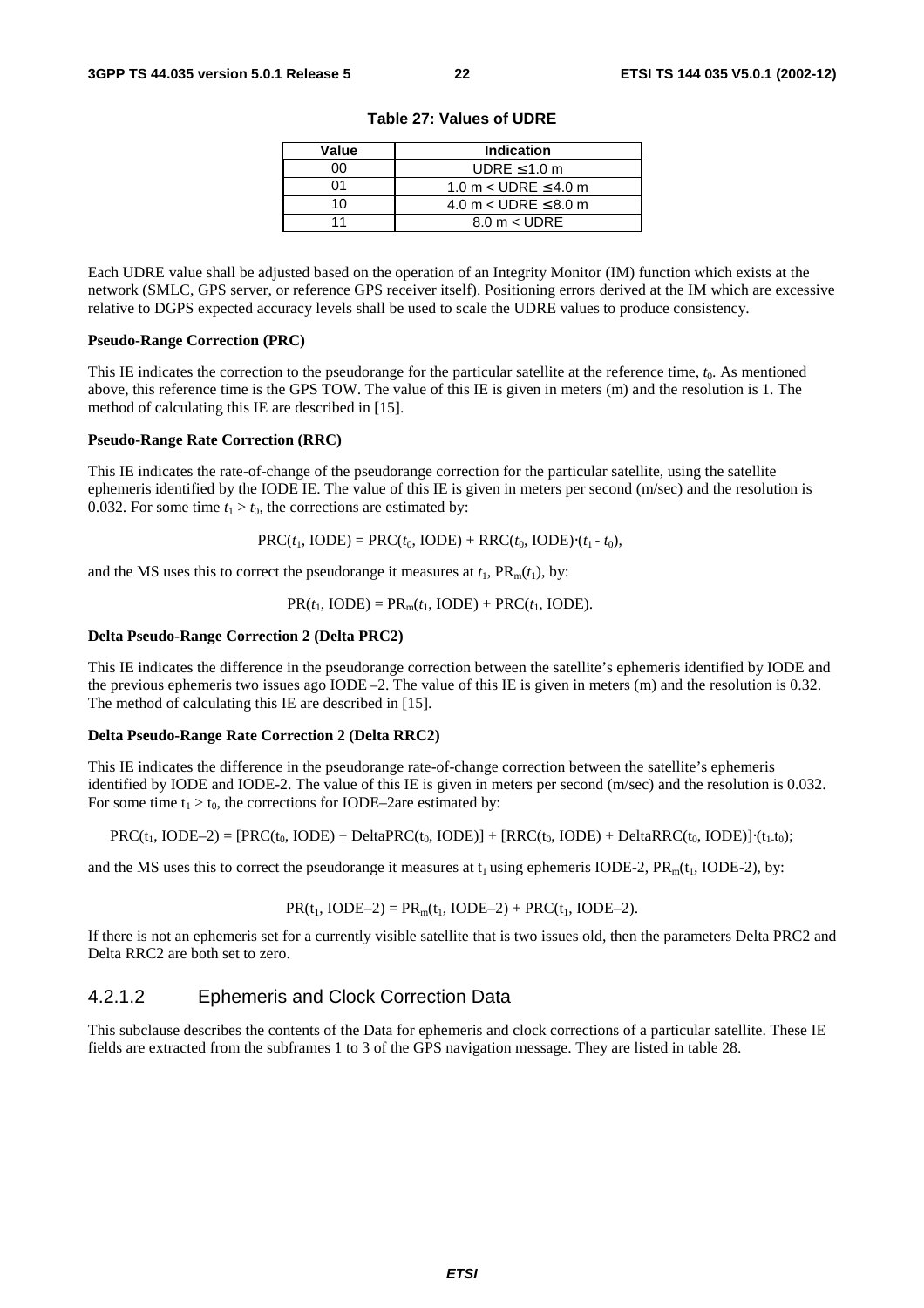| <b>Parameter</b>           | <b>Bits</b>     | <b>Resolution</b>      | Range              | <b>Units</b>             | <b>Occurrences</b> | <b>Presence</b> |
|----------------------------|-----------------|------------------------|--------------------|--------------------------|--------------------|-----------------|
| Transmission               | 20              | 1                      | $0 - 604799$       | seconds                  | 1                  | м               |
| <b>TOW</b>                 |                 |                        |                    |                          |                    |                 |
| SVID/PRNID                 | $6^{(1)}$       | $---$                  | $0 - 63$           | ---                      | 1                  | м               |
| <b>TLM Message</b>         | 14              | ---                    | $0 - 16383$        | $\overline{a}$           | $\mathbf{1}$       | М               |
| TLM Reserved (C)           | $\overline{2}$  | ---                    | $0 - 3$            | ---                      | 1                  | M               |
| <b>HOW</b>                 | $\overline{22}$ | $---$                  | $0 - 4194303$      | $\hspace{0.05cm} \ldots$ | $\overline{1}$     | M               |
| WN                         | 10              | ---                    | $0 - 1023$         | weeks                    | $\mathbf{1}$       | M               |
| C/A or P on L2             | $\overline{c}$  | $---$                  | $0 - 3$<br>Boolean |                          | 1                  | M               |
| <b>URA</b> Index           | 4               | ---                    | $0 - 15$           | Boolean                  | $\mathbf{1}$       | M               |
| SV Health                  | $\overline{6}$  | $---$                  | $0 - 63$           | <b>Boolean</b>           | 1                  | M               |
| <b>IODC</b>                | $10^{(1)}$      | $---$                  | $0 - 1023$         | $\sim$                   | 1                  | М               |
| L <sub>2</sub> P Data Flag | 1               |                        | $0 - 1$            | Boolean                  | 1                  | М               |
| SF1 Reserved               | 87              | ---                    | Ful I Range        | $---$                    | 1                  | M               |
| $T_{GD}$                   | 8               | $2^{31}$               | $-128 - 127$       | seconds                  | $\mathbf{1}$       | M               |
| $t_{oc}$                   | $16^{(1)}$      | 2 <sup>4</sup>         | $0 - 604784$       | seconds                  | 1                  | M               |
| Af <sub>2</sub>            | 8               | $2^{-55}$              | $-128 - 127$       | sec/sec <sup>2</sup>     | 1                  | М               |
| Af <sub>1</sub>            | 16              | $2^{-43}$              | $-32768 - 32767$   | sec/sec                  | $\mathbf{1}$       | M               |
| Af <sub>0</sub>            | $\overline{22}$ | $2^{-31}$              | $-2097152 -$       | seconds                  | $\mathbf{1}$       | M               |
|                            |                 |                        | 2097151            |                          |                    |                 |
| $C_{rs}$                   | 16              |                        | $-32768 - 32767$   | meters                   | 1                  | M               |
| $\Delta n$                 | $\overline{16}$ | $\frac{2^{5}}{2^{43}}$ | $-32768 - 32767$   | semi-                    | $\mathbf{1}$       | M               |
|                            |                 |                        |                    | circles/sec              |                    |                 |
| $M_0$                      | $\overline{32}$ | $2^{31}$               | $-2147483648 -$    | semi-                    | 1                  | M               |
|                            |                 |                        | 2147483647         | circles                  |                    |                 |
| $C_{uc}$                   | 16              | $2^{5}$                | $-32768 - 32767$   | meters                   | 1                  | М               |
| E                          | $32^{(1)}$      | $2^{-33}$              | $0 - 4294967295$   | $\sim$                   | 1                  | M               |
| $C_{us}$                   | 16              | $2^{-29}$              | $-32768 - 32767$   | radius                   | $\overline{1}$     | M               |
| $(A)^{1/2}$                | $32^{(1)}$      | $2^{-19}$              | $0 - 4294967295$   | meters $^{1/2}$          | 1                  | M               |
| $t_{oe}$                   | $16^{(1)}$      | 2 <sup>4</sup>         | $0 - 604784$       | seconds                  | $\mathbf{1}$       | M               |
| Fit Interval Flag          | $\mathbf{1}$    | $\overline{a}$         | $0 - 1$            | Boolean                  | 1                  | M               |
| <b>AODO</b>                | $\overline{5}$  | 900                    | $0 - 31$           | seconds                  | 1                  | M               |
| $C_{ic}$                   | 16              | $2^{-29}$              | $-32768 - 32767$   | radians                  | 1                  | М               |
| OMEGA <sub>0</sub>         | 32              | $2^{-31}$              | $-2147483648 -$    | semi-                    | $\mathbf{1}$       | м               |
|                            |                 |                        | 2147483647         | circles                  |                    |                 |
| $C_{is}$                   | 16              | $2^{-29}$              | $-32768 - 32767$   | radians                  | 1                  | М               |
| $i_0$                      | $\overline{32}$ | $2^{-31}$              | $-2147483648 -$    | semi-                    | $\mathbf{1}$       | M               |
|                            |                 |                        | 2147483647         | circles                  |                    |                 |
| $C_{rc}$                   | 16              | $2^{-29}$              | $-32768 - 32767$   | meters                   | 1                  | M               |
| $\omega$                   | 32              | $2^{31}$               | $-2147483648 -$    | semi-                    | $\mathbf{1}$       | M               |
|                            |                 |                        | 2147483647         | circles                  |                    |                 |
| <b>OMEGAdot</b>            | 24              | $2^{-43}$              | $-8388608-$        | Semi-                    | $\mathbf{1}$       | M               |
|                            |                 |                        | 8388607            | circles/sec              |                    |                 |
| Idot                       | 14              | $2^{-43}$              | $-8192 - 8191$     | Semi-                    | 1                  | М               |
|                            |                 |                        |                    | circles/sec              |                    |                 |
| Spares/zero fill           | 20              | $---$                  | $---$              | $\overline{a}$           | $\mathbf{1}$       | M               |
|                            |                 |                        |                    |                          |                    |                 |

# **Table 28: Ephemeris and Clock Correction Data (per-satellite fields - (1) = Positive range only)**

### **Transmission TOW**

This field indicates the approximate GPS time-of-week when the message is broadcast. The MS should interpret this field as a very coarse estimate of the current time.

#### **SVID/PRNID**

The satellite ID of the data from which this signal was obtained.

### **Rest of Fields**

The rest of fields are defined as in figure 20-1 of [16].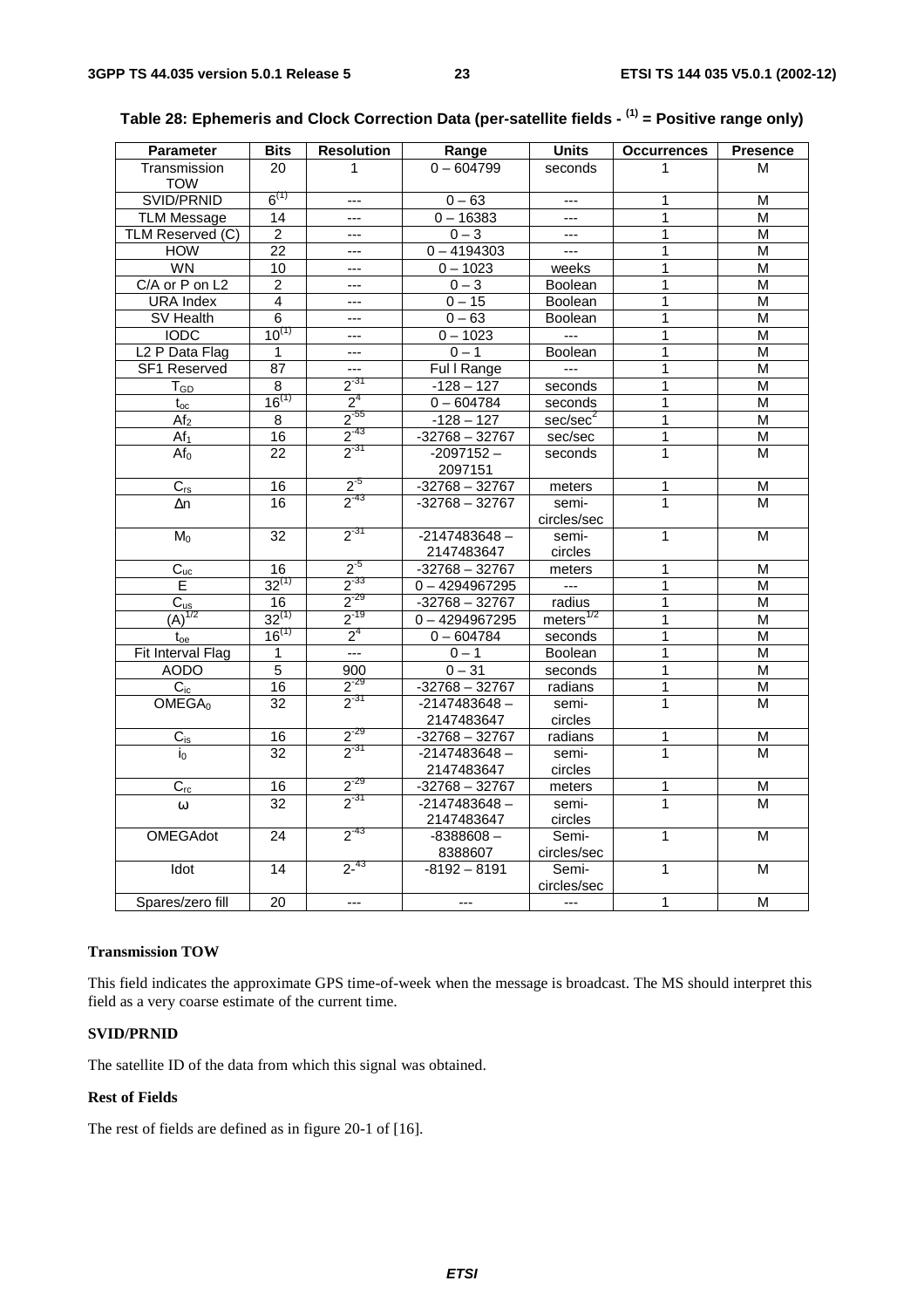### 4.2.1.3 Almanac and Other Data

This subclause describes the contents of the Data for ionospheric delay, UTC offset, and Almanac. These IE fileds are extracted from the subframes 4 and 5 of the GPS navigation message, excluding the parity bits and other redundant bits. They are listed in table 29.

| <b>Parameter</b>        | <b>Bits</b><br><b>Resolution</b> |             | Range        | <b>Occurrences</b> | <b>Presence</b> |
|-------------------------|----------------------------------|-------------|--------------|--------------------|-----------------|
| <b>Transmission TOW</b> | 20                               |             | $0 - 604799$ |                    | м               |
| SV Mask                 | 32                               |             |              |                    | м               |
| LSB TOW                 | 8                                |             | $0 - 255$    |                    | м               |
| SFID 0                  | 1                                |             | $0 - 1$      |                    |                 |
| Data ID                 | $\overline{2}$                   |             | ---          |                    |                 |
| Page No.                | 6                                |             | $1 - 25$     | Repeat three       |                 |
| Word 3                  | 16                               | <b>COSP</b> | COSP         | times:             | м               |
| Word 4                  | 24                               | <b>COSP</b> | <b>COSP</b>  | Each               |                 |
| Word 5                  | 24                               | COSP        | <b>COSP</b>  | corresponds        |                 |
| Word 6                  | 24                               | <b>COSP</b> | COSP         | to a different     |                 |
| Word 7                  | 24                               | <b>COSP</b> | <b>COSP</b>  | page no. as        |                 |
| Word 8                  | 24                               | COSP        | COSP         | described in       |                 |
| Word 9                  | 24                               | <b>COSP</b> | COSP         | table 29           |                 |
| Word 10                 | 22                               | <b>COSP</b> | COSP         |                    |                 |
| Spares/zero fill        | 5                                |             |              |                    | М               |

#### **Table 29: Almanac and Other Data**

#### **Transmission TOW**

This field indicates the approximate GPS time-of-week when the message is broadcast. The MS should interpret this field as a very coarse estimate of the current time.

#### **SV Mask**

This field indicates the satellites that contain the pages being broadcast in this data set.

#### **LSB TOW**

This field indicates the least significant 8 bits of the TOW. See [16], figure 20-2.

#### **COSP**

Format Conditional on Subframe ID and Page Number. See [16], subclause 20.3.3.5, figure 20-1.

#### **SFID 0**

This one bit field conveys the least significant bit of the SubFrame(SF) ID for which the following word 3 through word 10 data applies. Zero indicates subframe  $ID = 4$ , and One indicates Subframe  $ID = 5$ .

#### **Data ID**

Indicates the Data ID field contained in the indicated subframe, word 3, most significant 2 bits, as defined by [16].

#### **Page No.**

Six-bit field indicates the Page ID of the indicated subframe for which the following Word 3 through Word 10 data applies. The page field and SFID field define the data content and format for the following word 3 through word 10 data fields as defined by [16].

#### **Word 3 through Word 10**

Information bits (16, 22 or 24) that are contained in the respective words of the indicated subframe and page, excluding 2 bit "t" from Word 10. See reference [16] for more information.

Each broadcast Almanac and Other Data message contains three subframes of information. All three of subframe pages in this data set can be from the same subframe ID (all from subframe 5 for example), or a mixed set containing some subframe 4 and some subframe 5 data.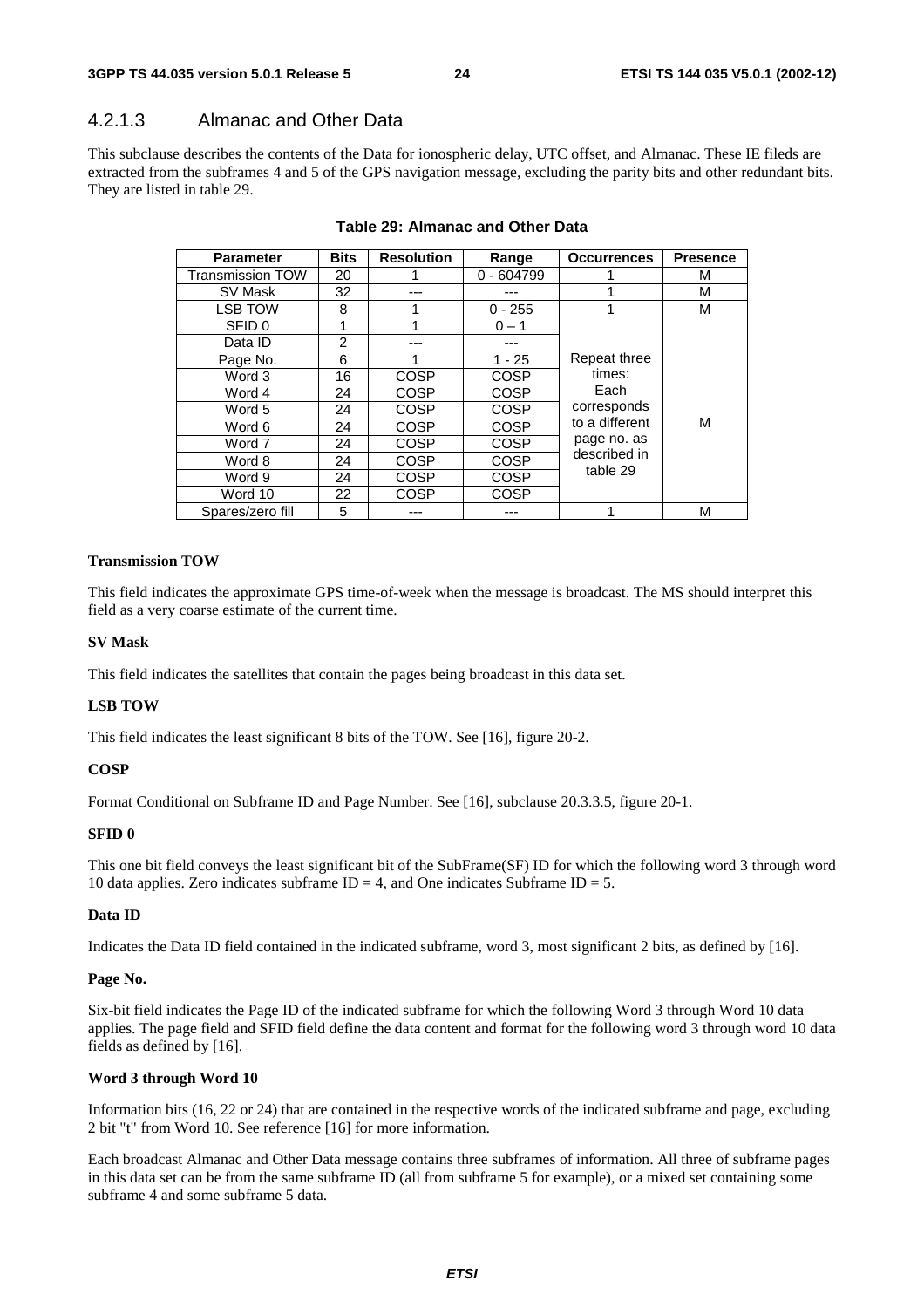Table 29 shows the subframe and page numbers corresponding to the Almanac, SV Health, and Iono / UTC Correction data. A total of 35 subframes must be broadcast if all the information is to be provided to the MS. Given that three subframes worth of content can be delivered per broadcast message, it will take only 12 broadcast messages to deliver the entire data set shown in table 29. If the data listed in table 29 is broadcast at the rate of approximately once per four hours, one Almanac and Other Data message must be broadcast on average every 20 minutes. An alternate approach is to broadcast the 12 messages as a set closely together in time, but with four-hour duration between sets. Note that the four-hour figure is only used to illustrate the concept, and a shorter or longer period may be used instead.

It is possible to broadcast other data contained in Subframes 4 and/or 5 not shown in table 29. The format of the message remains the same, only the particular page of the desired data needs to be set properly. The contents of words 3 through 10 also need to be set as described in [16]. Using this format, it provides maximum compatibility for future expansion to include other data in subframes 4 and 5 not shown in table 30 or [16].

|  | Table 30: Mapping of Almanac, Health, Iono, and UTC Data to Subframe Number and Page Number |
|--|---------------------------------------------------------------------------------------------|
|  |                                                                                             |

| Data Type                | <b>Subframe</b> | Page(s)                 |
|--------------------------|-----------------|-------------------------|
| Almanac Data (SV1 - 24)  |                 | $1 - 24$                |
| Almanac Data (SV25 - 32) |                 | 2, 3, 4, 5, 7, 8, 9, 10 |
| SV Health $(SVI - 24)$   |                 | 25                      |
| SV Health $(SV25 - 32)$  |                 | 25                      |
| Iono/UTC Corrections     |                 |                         |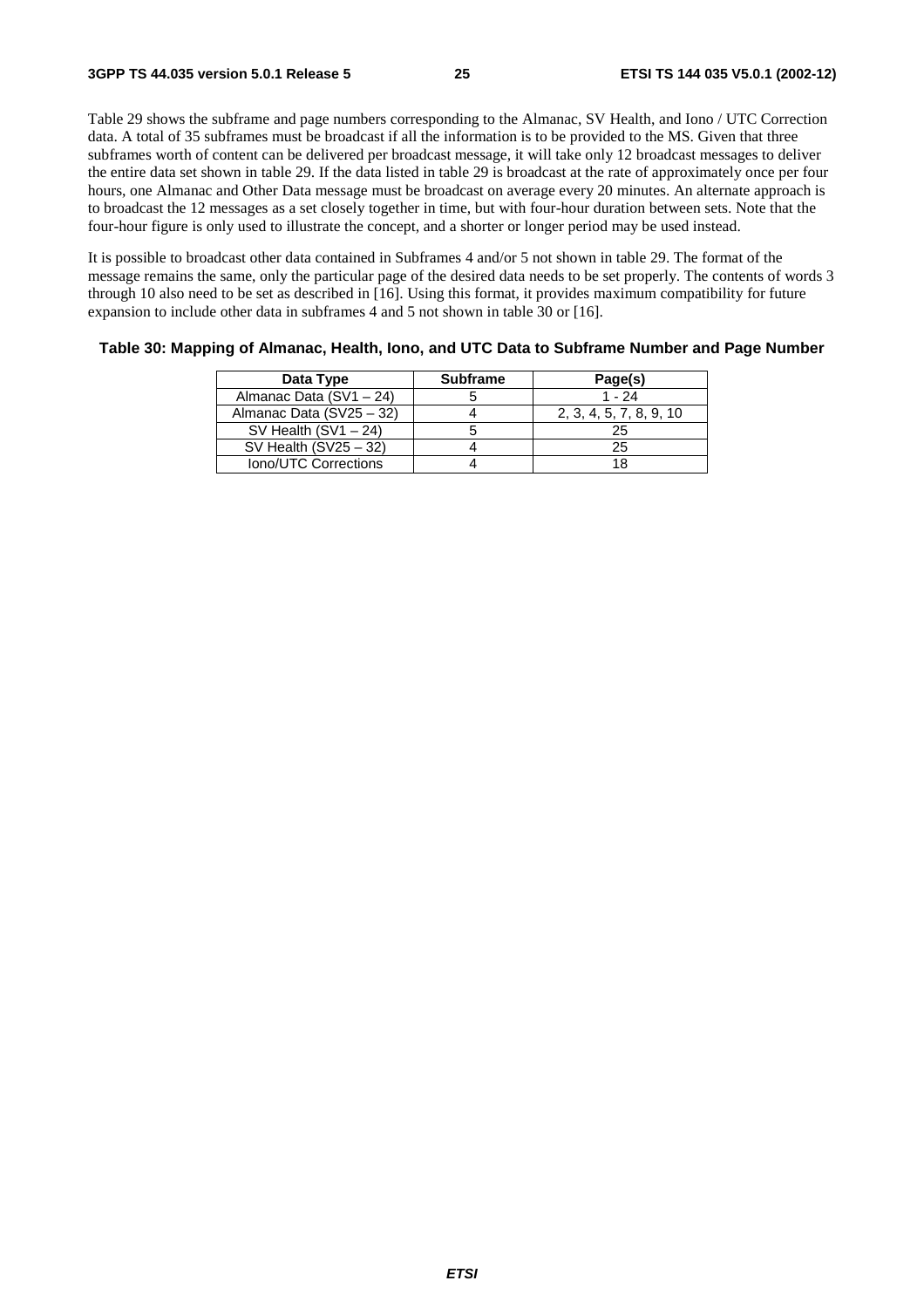# Annex A (informative): Overview of Broadcast Assistance for E-OTD and GPS

This annex presents an overview of the functionality and requirements for broadcasting assistance information for GPS and E-OTD in GSM networks. Potential impacts to other services are also described.

# A.1 General

The E-OTD and GPS assistance information may be broadcast over the SMSCB service. The SMSCB DRX service is used to forecast the occurrences of the broadcast messages. The E-OTD and GPS broadcasts are independent of each other, have own SMSCB message identifiers and are broadcast on the demand of the characteristics of the E-OTD and GPS. In the network side, the SMLC is responsible for gathering the information, constructing the broadcast messages and ciphering a part of the message, if necessary. The SMLC also maintains the deciphering keys that MS requests with MO-LR. The deciphering keys are location area specific.

SMSCB messages can be received when MS is in idle mode. When MS is in dedicated mode the same information that was received in idle mode via broadcast channel may be requested by MS via point-to-point messaging.

# A.2 E-OTD Assistance Broadcast

The information that is broadcast for E-OTD assistance is used in MS-based E-OTD to help the MS measure neighbour BTSs and compute its own position. The broadcast message is built so that it has always a fixed length of 82 octets, which is the size of one SMS Cell Broadcast (SMSCB) message. The information elements are scalable according to the number of neighbour BTSs and the amount of sectored channels.

In general, the following information is included in a broadcast E-OTD assistance message:

- Reference Time.
- Neighbour Channel Time Slot Scheme.
- Information about sectored neighbour channels.
- Neighbour channel 51 Multiframe Offset values.
- Neighbour channel BCC values.
- RTD Drift Factor values (ciphered if active).
- Neighbour channel RTD values (ciphered if active).
- Serving cell and neighbour cell location information (ciphered if active).

The system information message that is received in idle mode contains the neighbour channel information. The E-OTD SMSCB message refers to this system information neighbour list so that there is indication which neighbours in the system information neighbour list are included in the broadcast message. The neighbour channel RTD values, serving cell location and neighbour cell location information may be ciphered.

Based on the information in the broadcast message and the E-OTD measurements done by MS, MS is capable to calculate its position. MS that is not capable to calculate its position itself may receive the SMSCB messages and use the unciphered contents to help the synchronization to the neighbour channels.

Most information contained in the E-OTD broadcast message is static. However, the RTD values change relatively often due to the drift in unsynchronized BTS clocks. The duration of validity of RTD values will affect the location accuracy calculated by MS. The RTD update rate is a function of BTS clock stability and required location accuracy from the operator and may be specified by the operator.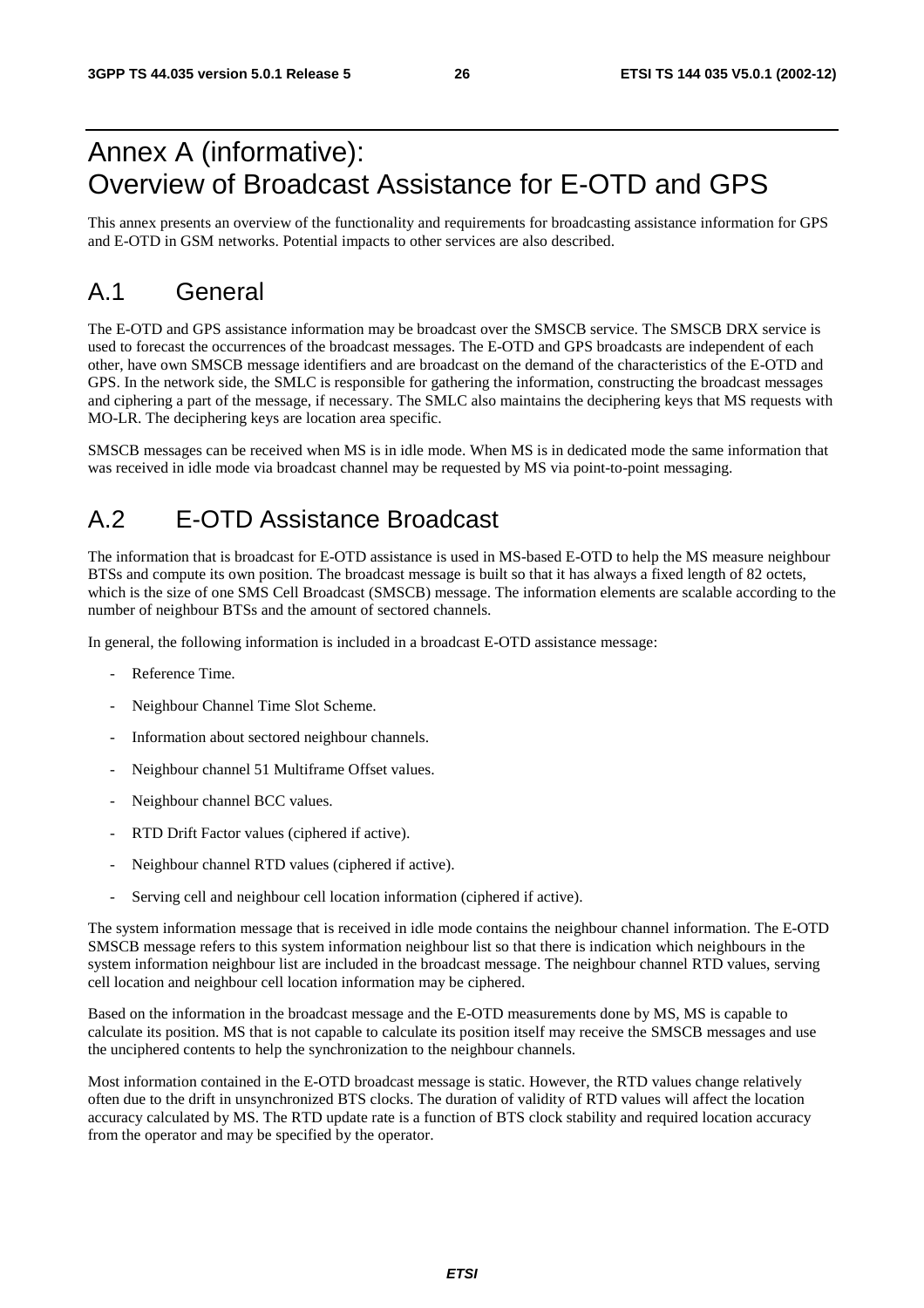# A.3 GPS Assistance Broadcast

### **Broadcast DGPS Data**

The main content of the broadcast message for GPS assistance is DGPS corrections. This information is used in MSbased GPS positioning to improve the accuracy of the position result. Some background information for DGPS broadcast is presented in this subclause. Requirements on the GSM network for broadcasting DGPS corrections are also discussed.

In good signal environments, the primary determinant of position accuracy for GPS is the intentional degradation of the GPS satellite clocks, known as *selective availability* (SA). Another contributor to the error budget is unmodeled atmospheric delay. The techniques used to correct these error sources are collectively known as *differential GPS* (DGPS). These methods involve locating one or more reference receivers at known locations and observing the visible satellite signals. These receivers essentially solve the inverse GPS problem - find differences from the expected measurements at the known position. The accuracy of the DGPS corrections is inversely proportional to the distance from the reference location. The inaccuracy is caused by changes in the geometry and visibility of the satellite constellation. For most applications, however, the corrections are valid for receivers within a 200 km to 400 km radius of the reference station.

One noteworthy characteristic of the DGPS corrections is that they have a short time constant compared to other GPS information such as satellite ephemeris. Once a correction model is computed, its accuracy degrades over time. This is mainly due to the time-varying nature of the SA imposed on the satellite signals. The duration of validity of a set of differential corrections depends on the accuracy requirements of the user or application, but in general the corrections must be updated at least every 30 s.

The fact that DGPS corrections are valid for large areas but require frequent update make them very suitable for delivery over a GSM broadcast channel such as SMSCB. This broadcast strategy is used by other DGPS sources, such as FM broadcast stations and geostationary satellites (WAAS, EGNOS, and MSAS). However, broadcasting the DGPS corrections in the GSM network has a clear advantage over other sources. This is mainly due to the fact that GSM broadcast exploits the existing reliable data link between the GPS-capable MS and the GSM network. In the other methods, the MS must capture the DGPS information from another source and therefore pays a price in power consumption, complexity, or both.

The format used for GSM broadcast of DGPS corrections includes a list of satellites visible at a nearby reference location, the correction in the range measurement for each satellite, and the rate-of-change of the range correction. In addition, an allowance is made for adding correction differences (i.e. ∆PRC and ∆RRC values) for multiple copies of the GPS ephemeris, to reduce the network traffic flow. Other information includes satellite health status and a reference GPS time for the corrections. The total amount of DGPS information is 48 bits (6 octets) per satellite with 80 bits (10 octets) of overhead information. The total message size for 12 visible satellites is 82 octets, which will fit within a single SMSCB message.

#### **Broadcast Other Data**

The contents of the other broadcast GPS Assiatance Message data sets are ephemeris and clock correction, as well as almanac and other data. This information can be used by the GPS receiver integrated with MS to improve the signal acquisition time and sensitivity, to recover GPS time and to obtain Ephemeris, clock correction, UTC offset, Ionospheric delay, and Almanac data. For example, the ephemris data set may be broadcast every 90 s, and Almanac may be broadcast once every serveral hours. The mobile station which does not require E-OTD and/or DGPS assistance can wake up at 90 s intervals, download these data, and then go back to sleep. This broadcast message can assist mobile station in idle mode to acquire GPS satellites with improved sensitivity and perform GPS time recovery without pointto-point communication, therefore improving the time to the first fix and reducing the point-to-point message traffic. The message can be provided within a single SMSCB message.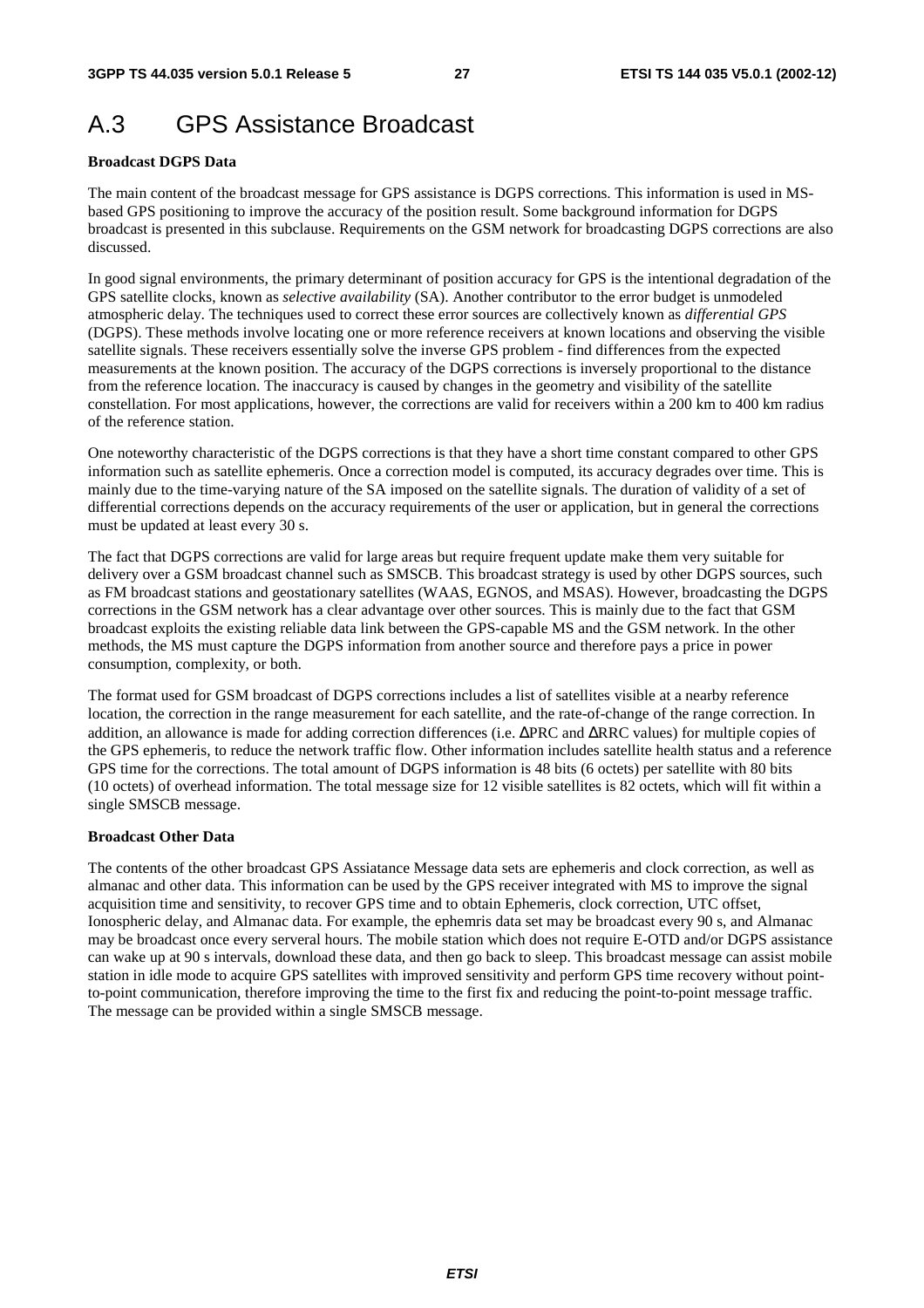# A.4 Impact on Other Services

### *Latency*

The main impact is due to latency requirements for delivery of the DGPS and E-OTD assistance information. Both the DGPS corrections and the RTD values are valid for relatively short periods of time, and must be delivered in a timely manner. Thus, the service is sensitive to delays such as buffering broadcast SMSCB messages. The Reference Time in the broadcast messages and the drift factors can be used to compensate latency.

The Ephemeris and Clock Correction data set needs to be broadcast once every 90 s. The period for broadcasting the data set is chosen to provide the entire ephemeris (three subframes) in a reasonable amount of time. For 8 satellites, it would take 12 minutes. The Almanac and Other Data data set can be broadcast every several hours. To deliver the entire data set within 6 minutes, 12 broadcasts with a 30 s rate are required. It can also be broadcast at a much slower rate. For instance, for a 20 minute rate, the data set can be delivered to the mobile station every 4 hours.

#### *Capacity*

The SMSCB used for LCS uses the basic CBCH or extended CBCH. The support of E-OTD and/or DGPS broadcast needs capacity related to broadcast message characteristics (RTD/DGPS validity). The SMSCB DRX service also needs to schedule a message that is sent once per schedule period. The maximum schedule period is 48 SMSCB message slots.

Example of capacity scenario:

- The basic CBCH uses the same physical resource as SDCCH/4 (sub channel 2) or SDCCH/8 (sub channel 2). If SMSCB service is supported in basic CBCH it occupies 1/4 of SDCCH capacity when using SDCCH/4 and 1/8 of SDCCH capacity when using SDCCH/8.
- The basic CBCH capacity is 1 SMSCB message per 2 s.
- Both DGPS and E-OTD broadcast is assumed to be once per 30 s and the Ephemeris and Almanac messages are assumed to be once per 90 s or longer (capacity is 15 SMSCB messages per 30 s).
- Schedule period is  $45 (= 45 \times 2 \text{ s} = 90 \text{ s})$ . If SMSCB DRX service is used for other services in SMSCB, the one SMSCB DRX schedule message per schedule period is needed to support all services:
	- $\Rightarrow$  LCS needs 2/15 + 1/45 of SMSCB capacity plus one schedule message every 90 s for delivering assistance data for both E-OTD and GPS methods.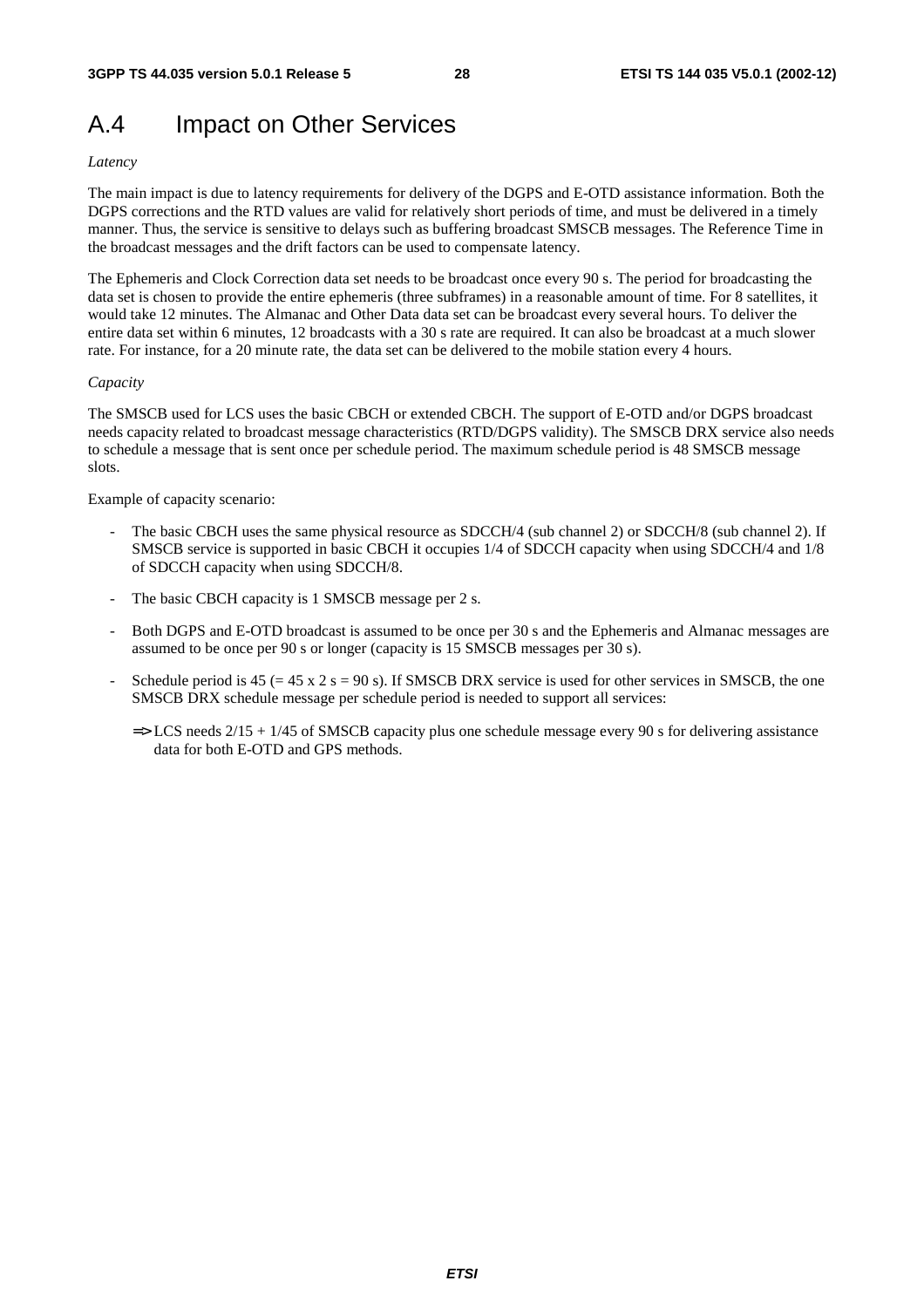# Annex B (informative): Example of E-OTD Assistance Data Broadcast Message

This example describes how the message is built when following neighbour cell information is enclosed into SMSCB broadcast message:

- All neighbours (1-19) from System Information Neighbour List is included into one broadcast message.
- The neighbours 1, 2, 3, 7, 8, 9, 11, 12, 13, 16, 17 and 19 are belonging to sectored BTS and following channels are in the same groups:  $(1, 2, 3)$ ,  $(7, 8, 9)$ ,  $(11, 12, 13)$  and  $(16, 17, 19)$ . Serving cell channel is not belonging to sectored BTS.
- The channels belonging to sectored BTS are syncronized.
- The accuracy range is 15 km, and ciphering is active.
- The 51 Multiframe Value is included, the RTD range is 1 time slot and the RTD accuracy in 1/32 bit.
- BTS network is not syncronized.
- RTD Drift Factors are not included into message.
- NOTE: There are 15 remain bits for Relative Location Values and the 15 bits are used for Relative North or East extention bits. These bits are added to Nb18 North, Nb18 East, Nb15 North, Nb15 East, Nb14 North, Nb14 East, Nb10 North, Nb10 East, Nb6 North, Nb6 East, Nb5 North, Nb5 East, Nb4 North, Nb4 East and ID4 North.. These have 8 bits and the rest have 7 bits for relative location value.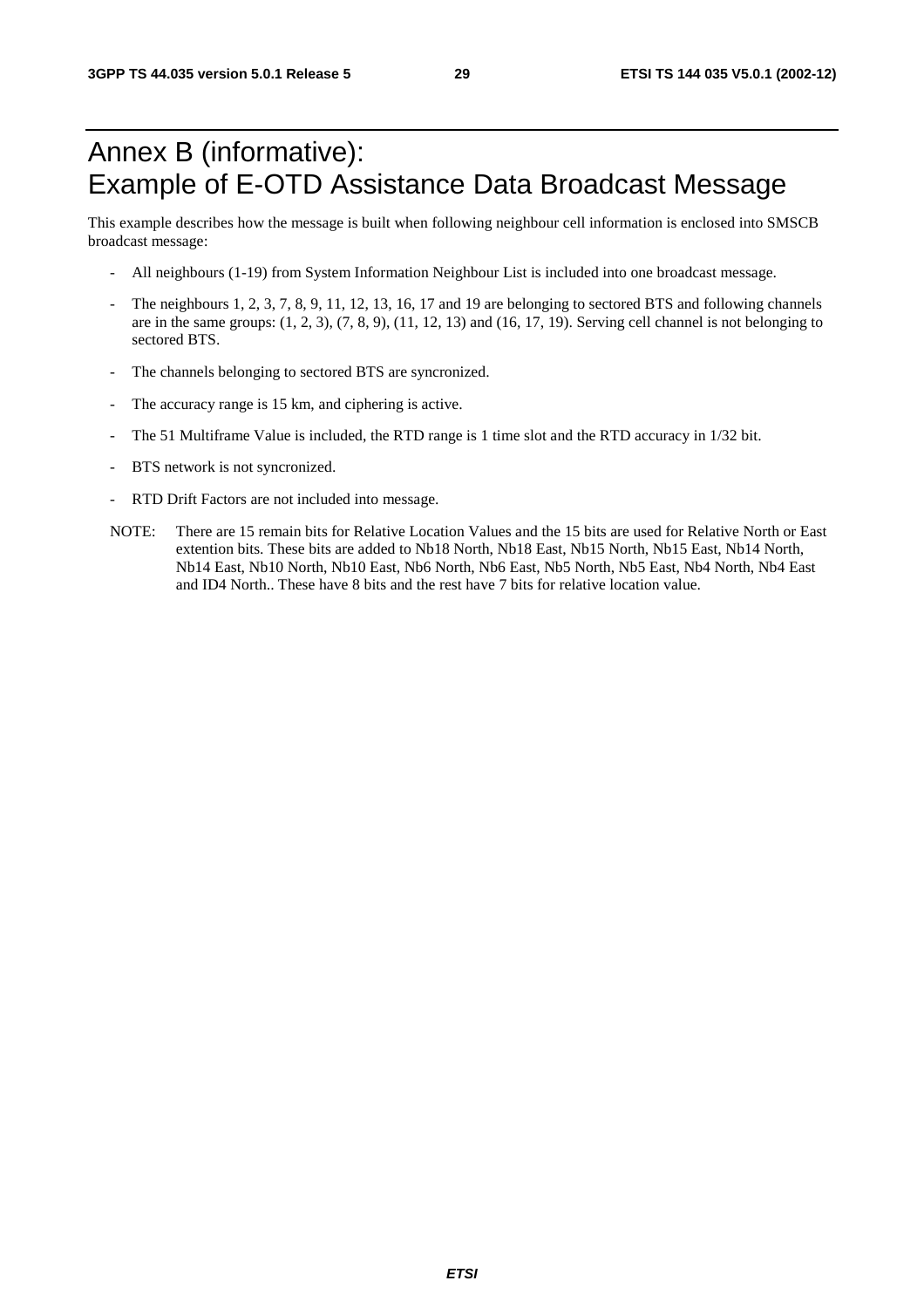| 8                                                                                                       | $\overline{7}$                                                                                                               | 6                                 | 5                                                       | 4                                                           | 3                                                 | 2                                  | 1                                                         |                                |
|---------------------------------------------------------------------------------------------------------|------------------------------------------------------------------------------------------------------------------------------|-----------------------------------|---------------------------------------------------------|-------------------------------------------------------------|---------------------------------------------------|------------------------------------|-----------------------------------------------------------|--------------------------------|
| Cipher<br>On $(1)$                                                                                      | <b>All Neighbours</b><br>Cipher<br><b>Accuracy Range</b><br>MSB(010)LSB<br>MSB(000)LSB<br>Key Ind<br>(0)                     |                                   |                                                         |                                                             |                                                   |                                    |                                                           | Octet1                         |
|                                                                                                         | Number of Neigh<br>MSB(11)                                                                                                   | <b>RTDs</b><br>Present<br>(1)     | <b>RTD</b><br><b>Drift</b><br>Factors<br>Present<br>(0) |                                                             | <b>RTD Accuracy</b><br>MSB(01)LSB                 | <b>RTD</b><br>Range<br>(1)         | Sector<br>Ind On<br>(1)                                   | Octet <sub>2</sub>             |
|                                                                                                         |                                                                                                                              | Reference Time<br>(MSB, bits 9-5) |                                                         |                                                             |                                                   | Number of Neigh (001)LSB           |                                                           | Octet <sub>3</sub>             |
|                                                                                                         | <b>Ciphering Serial Number</b><br>(MSB, bits 15-13)                                                                          |                                   |                                                         |                                                             | Reference Time (LSB, bits 4-0)                    |                                    |                                                           | Octet4                         |
|                                                                                                         |                                                                                                                              |                                   |                                                         | Ciphering Serial Number (bits 12-5)                         |                                                   |                                    |                                                           | Octet <sub>5</sub>             |
|                                                                                                         | <b>Time Slot Scheme</b><br>Serv Cell (MSB)& Nb <sub>19-18</sub>                                                              |                                   |                                                         |                                                             | <b>Ciphering Serial Number</b><br>(bits 4-0, LSB) |                                    |                                                           | Octet <sub>6</sub>             |
|                                                                                                         |                                                                                                                              |                                   |                                                         | Time Slot Scheme Nb <sub>17-10</sub>                        |                                                   |                                    |                                                           | Octet7                         |
|                                                                                                         |                                                                                                                              |                                   |                                                         | Time Slot Scheme Nb <sub>9-2</sub>                          |                                                   |                                    |                                                           | Octet8                         |
|                                                                                                         |                                                                                                                              |                                   |                                                         | Sectored Channels Serv Cell & Nb <sub>19-14</sub> (0101100) |                                                   |                                    | Time<br>Slot<br>Scheme<br>$Nb1$ LSB                       | Octet <sub>9</sub>             |
|                                                                                                         |                                                                                                                              |                                   |                                                         | Sectored Channels Nb <sub>13-6</sub> (11101110)             |                                                   |                                    |                                                           | Octet10                        |
|                                                                                                         | Sec Ch BTS ID4 Nb19<br>MSB(011)LSB                                                                                           |                                   |                                                         |                                                             | <b>Sectored Channels</b><br>$Nb5-1$ (00111) LSB   |                                    |                                                           | Octet11                        |
|                                                                                                         | Sec Ch BTS ID3<br>Nb13 MSB(01)                                                                                               |                                   | Sec Ch BTS ID4 Nb16<br>MSB(011)LSB                      |                                                             |                                                   | Sec Ch BTS ID4 Nb17<br>MSB(011)LSB |                                                           | Octet12                        |
| Sec Ch<br>BTS ID2<br>N <sub>b</sub> 9<br>MSB(0)                                                         | Sec Ch BTS ID3 Nb11<br>MSB(010)LSB                                                                                           |                                   |                                                         | Sec Ch BTS ID3 Nb12<br>MSB(010)LSB                          |                                                   |                                    | Sec Ch<br>BTS ID3<br>$(0)$ LSB                            | Octet13                        |
| Sec Ch BTS ID2 Nb7<br>Sec Ch BTS ID2<br>Sec Ch BTS ID2 Nb8<br>MSB(001)LSB<br>Nb9 (01)LSB<br>MSB(001)LSB |                                                                                                                              |                                   |                                                         |                                                             |                                                   | Octet14                            |                                                           |                                |
|                                                                                                         | Sec Ch BTS ID1 Nb2<br>Sec Ch BTS ID1 Nb3<br>Sec Ch BTS ID1<br><b>Nb1 MSB(00)</b><br><b>MSB(000)LSB</b><br><b>MSB(000)LSB</b> |                                   |                                                         |                                                             |                                                   | Octet15                            |                                                           |                                |
| 51MF Offset Value Nb19 (MSB)                                                                            |                                                                                                                              |                                   | Sync<br>ID <sub>1</sub> $(1)$                           | Sync<br>ID2(1)                                              | Sync<br>ID3(1)                                    | Sync<br>ID4(1)                     | Sec Ch<br><b>BTS ID1</b><br>N <sub>b</sub> 1<br>$(0)$ LSB | Octet16                        |
|                                                                                                         |                                                                                                                              | 51MF Offset Value Nb18 (MSB)      |                                                         |                                                             |                                                   | 51MF Offset Value Nb19 (LSB)       |                                                           | Octet17                        |
| 51MF<br>Offset<br>Value<br>Nb16<br>(MSB)                                                                |                                                                                                                              |                                   |                                                         | 51MF Offset Value Nb17 (MSB LSB)                            |                                                   |                                    | <b>51MF</b><br>Offset<br>Value<br><b>Nb18</b><br>(LSB)    | Octet18                        |
|                                                                                                         | 51MF Offset Value Nb15 (MSB)                                                                                                 |                                   |                                                         |                                                             | 51MF Offset Value Nb16 (LSB)                      |                                    |                                                           | Octet19                        |
|                                                                                                         |                                                                                                                              | 51MF Offset Value Nb14 (MSB)      |                                                         |                                                             |                                                   | 51MF Offset Value Nb15 (LSB)       | 51MF                                                      | Octet20<br>Octet21             |
| <b>Offset</b><br>Value<br>Nb <sub>12</sub><br>(MSB)                                                     | 51MF<br>51MF Offset Value Nb13 (MSB LSB)<br><b>Offset</b><br>Value<br>Nb <sub>14</sub><br>(LSB)                              |                                   |                                                         |                                                             |                                                   |                                    |                                                           |                                |
|                                                                                                         | 51MF Offset Value Nb11 (MSB)                                                                                                 |                                   |                                                         |                                                             | 51MF Offset Value Nb12 (LSB)                      |                                    |                                                           | Octet22                        |
| 51MF                                                                                                    |                                                                                                                              | 51MF Offset Value Nb10 (MSB)      |                                                         |                                                             |                                                   | 51MF Offset Value Nb11 (LSB)       |                                                           | Octet <sub>23</sub><br>Octet24 |
| Offset<br>Value<br>N <sub>b</sub> 8<br>(MSB)                                                            | 51MF Offset Value Nb9 (MSB LSB)<br><b>51MF</b><br>Offset<br>Value<br><b>Nb10</b><br>(LSB)                                    |                                   |                                                         |                                                             |                                                   |                                    |                                                           |                                |
|                                                                                                         | 51MF Offset Value Nb7 (MSB)                                                                                                  |                                   |                                                         |                                                             | 51MF Offset Value Nb8 (LSB)                       |                                    |                                                           | Octet <sub>25</sub>            |
|                                                                                                         |                                                                                                                              | 51MF Offset Value Nb6 (MSB)       |                                                         |                                                             |                                                   | 51MF Offset Value Nb7 (LSB)        |                                                           | Octet26                        |
| 51MF<br>Offset<br>Value<br>N <sub>b</sub> 4<br>(MSB)                                                    |                                                                                                                              |                                   |                                                         | 51MF Offset Value Nb5 (MSB LSB)                             |                                                   |                                    | 51MF<br>Offset<br>Value<br>N <sub>b</sub> 6<br>(LSB)      | Octet <sub>27</sub>            |
|                                                                                                         | 51MF Offset Value Nb3 (MSB)<br>51MF Offset Value Nb4 (LSB)                                                                   |                                   |                                                         |                                                             |                                                   |                                    | Octet28                                                   |                                |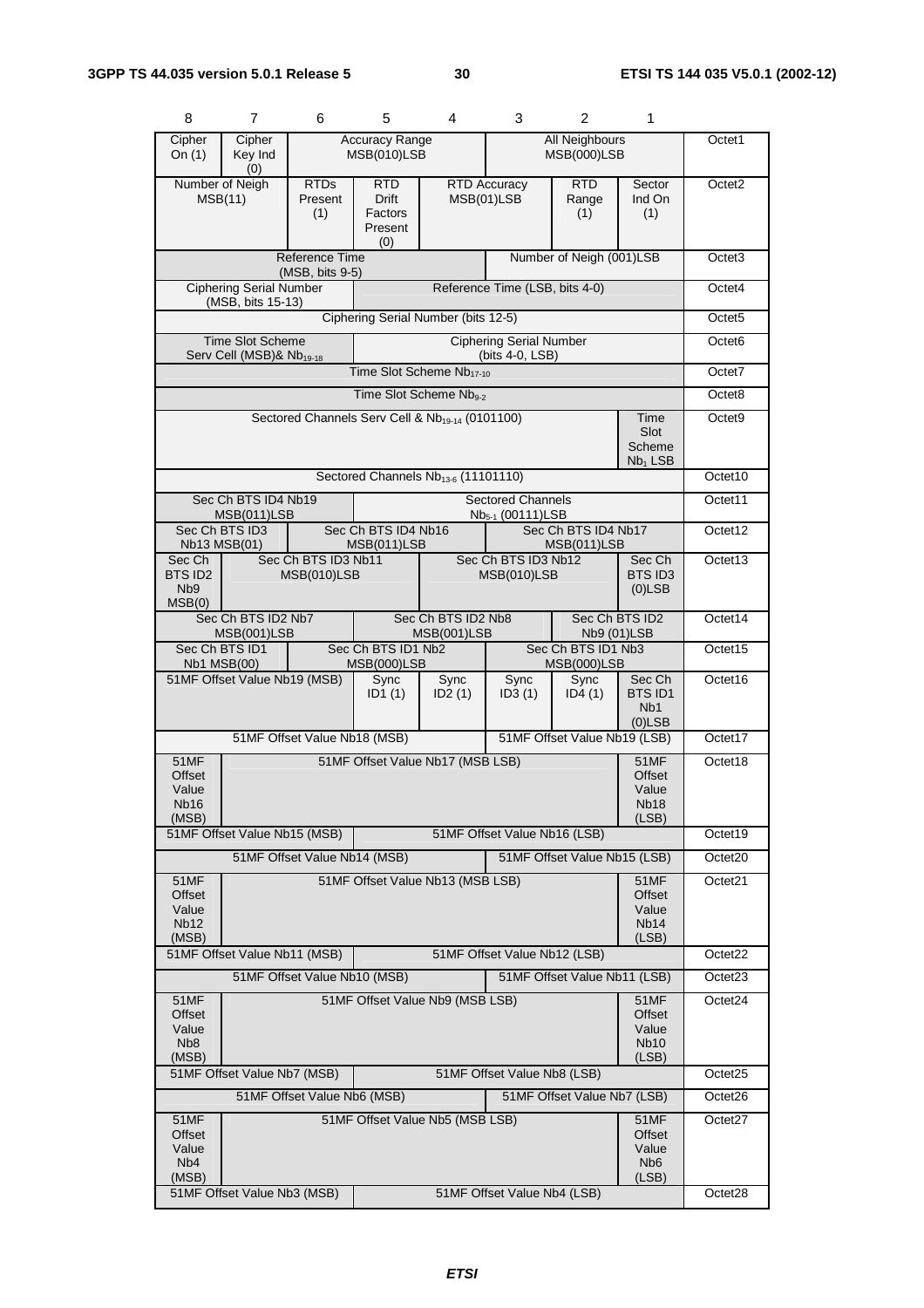| 8                                           | 7                                                          | 6                    | 5                   | 4                               | 3                   | 2                       | 1                                                           |                     |
|---------------------------------------------|------------------------------------------------------------|----------------------|---------------------|---------------------------------|---------------------|-------------------------|-------------------------------------------------------------|---------------------|
|                                             | 51MF Offset Value Nb2 (MSB)<br>51MF Offset Value Nb3 (LSB) |                      |                     |                                 |                     |                         |                                                             | Octet29             |
| <b>BCC</b><br>Nb <sub>19</sub><br>(MSB)     |                                                            |                      |                     | 51MF Offset Value Nb1 (MSB LSB) |                     |                         | 51MF<br><b>Offset</b><br>Value<br>N <sub>b</sub> 2<br>(LSB) | Octet <sub>30</sub> |
|                                             | BCC Nb17 (MSB LSB)                                         |                      |                     | BCC Nb18 (MSB LSB)              |                     | BCC Nb19 (LSB)          |                                                             | Octet31             |
|                                             | BCC Nb14 (MSB)                                             |                      | BCC Nb15 (MSB LSB)  |                                 |                     | BCC Nb16 (MSB LSB)      |                                                             | Octet <sub>32</sub> |
| <b>BCC</b><br><b>Nb11</b><br>(MSB)          |                                                            | BCC Nb12 (MSB LSB)   |                     |                                 | BCC Nb13 (MSB LSB)  |                         | <b>BCC</b><br>Nb <sub>14</sub><br>(LSB)                     | Octet <sub>33</sub> |
|                                             | BCC Nb9 (MSB LSB)                                          |                      |                     | BCC Nb10 (MSB LSB)              |                     | BCC Nb11 (LSB)          |                                                             | Octet <sub>34</sub> |
|                                             | BCC Nb6 (MSB)                                              |                      | BCC Nb7 (MSB LSB)   |                                 |                     | BCC Nb8 (MSB LSB)       |                                                             | Octet35             |
| <b>BCC</b><br>N <sub>b</sub> 3<br>(MSB)     |                                                            | BCC Nb4 (MSB LSB)    |                     |                                 | BCC Nb5 (MSB LSB)   |                         | <b>BCC</b><br>N <sub>b</sub> <sub>6</sub><br>(LSB)          | Octet <sub>36</sub> |
|                                             | BCC Nb1 (MSB LSB)                                          |                      |                     | BCC Nb2 (MSB LSB)               |                     |                         | BCC Nb3 (LSB)                                               | Octet <sub>37</sub> |
|                                             |                                                            |                      |                     | RTD Value Nb18 (MSB)            |                     |                         |                                                             | Octet38             |
|                                             | RTD Value Nb15 (MSB)                                       |                      |                     |                                 | RTD Nb18 (LSB)      |                         |                                                             | Octet39             |
|                                             |                                                            |                      |                     | RTD Value Nb15                  |                     |                         |                                                             | Octet40             |
|                                             |                                                            | RTD Value Nb14 (MSB) |                     |                                 |                     | RTD Value Nb15<br>(LSB) |                                                             | Octet41             |
| <b>RTD</b><br>Value<br><b>Nb10</b><br>(MSB) | RTD Value Nb14 (LSB)                                       |                      |                     |                                 |                     |                         |                                                             | Octet42             |
|                                             |                                                            |                      |                     | RTD Value Nb10                  |                     |                         |                                                             | Octet43             |
|                                             |                                                            | RTD Value Nb6 (MSB)  |                     |                                 |                     | RTD Value Nb10 (LSB)    |                                                             | Octet44             |
|                                             |                                                            |                      |                     | RTD Value Nb6                   |                     |                         |                                                             | Octet45             |
|                                             |                                                            |                      | RTD Value Nb5 (MSB) |                                 |                     |                         | <b>RTD</b><br>Value<br>N <sub>b</sub> 6<br>(LSB)            | Octet46             |
| (MSB)                                       | RTD Value Nb4                                              |                      |                     |                                 | RTD Value Nb5 (LSB) |                         |                                                             | Octet47             |
|                                             |                                                            |                      |                     | <b>RTD Value Nb4</b>            |                     |                         |                                                             | Octet48             |
|                                             | RTD Value ID4 (MSB)<br>RTD Value Nb4 (LSB)                 |                      |                     |                                 |                     |                         |                                                             | Octet49             |
|                                             |                                                            |                      |                     | RTD Value ID4 (LSB)             |                     |                         |                                                             | Octet50             |
|                                             | RTD value ID3 (MSB)                                        |                      |                     |                                 |                     |                         |                                                             | Octet <sub>51</sub> |
| RTD Value ID2 (MSB)                         |                                                            |                      | RTD Value ID3 (LSB) |                                 |                     |                         |                                                             | Octet52             |
|                                             |                                                            |                      | RTD Value ID2       |                                 |                     |                         |                                                             | Octet53             |
|                                             | RTD Value ID1 (MSB)                                        |                      |                     |                                 |                     | (LSB)                   | RTD Value ID2                                               | Octet54             |
| Serv<br>Cell Lat<br>(MSB)                   |                                                            |                      |                     | RTD Value ID1 (LSB)             |                     |                         |                                                             | Octet55             |
| Serv Cell Lat                               |                                                            |                      |                     |                                 |                     |                         |                                                             | Octet56             |
| Serv Cell Lat                               |                                                            |                      |                     |                                 |                     |                         | Octet57                                                     |                     |
| Serv<br>Cell<br>Long<br>(MSB)               |                                                            |                      |                     | Serv Cell Lat (LSB)             |                     |                         |                                                             | Octet58             |
| Serv Cell Long                              |                                                            |                      |                     |                                 |                     |                         | Octet59                                                     |                     |
|                                             | Serv Cell Long                                             |                      |                     |                                 |                     |                         |                                                             | Octet60             |
| Rel<br>North<br>Nb <sub>18</sub><br>(MSB)   |                                                            |                      |                     | Serv Cell Long (LSB)            |                     |                         |                                                             | Octet61             |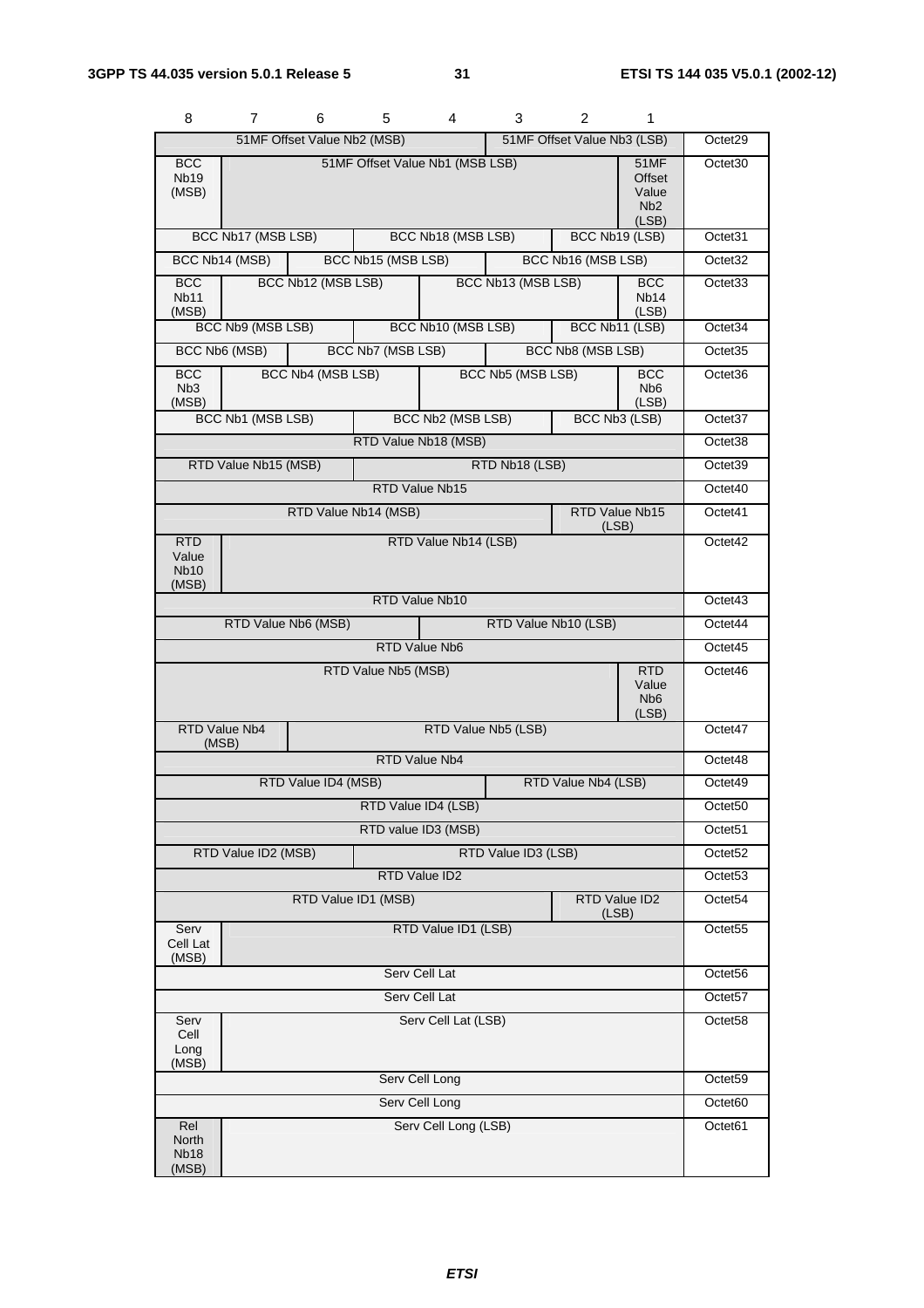| 8                            | 7                                                                | 6 | 5                      | 4                    | 3 | $\overline{c}$     | 1                        |         |
|------------------------------|------------------------------------------------------------------|---|------------------------|----------------------|---|--------------------|--------------------------|---------|
| <b>Rel East</b>              |                                                                  |   |                        | Rel North Nb18 (LSB) |   |                    |                          | Octet62 |
| <b>Nb18</b><br>(MSB)         |                                                                  |   |                        |                      |   |                    |                          |         |
| Rel                          |                                                                  |   |                        | Rel East Nb18 (LSB)  |   |                    |                          | Octet63 |
| North<br><b>Nb15</b>         |                                                                  |   |                        |                      |   |                    |                          |         |
| (MSB)                        |                                                                  |   |                        |                      |   |                    |                          |         |
| <b>Rel East</b>              |                                                                  |   |                        | Rel North Nb15 (LSB) |   |                    |                          | Octet64 |
| <b>Nb15</b><br>(MSB)         |                                                                  |   |                        |                      |   |                    |                          |         |
| Rel                          |                                                                  |   |                        | Rel East Nb15 (LSB)  |   |                    |                          | Octet65 |
| North                        |                                                                  |   |                        |                      |   |                    |                          |         |
| Nb <sub>14</sub><br>(MSB)    |                                                                  |   |                        |                      |   |                    |                          |         |
| <b>Rel East</b>              |                                                                  |   |                        | Rel North Nb14 (LSB) |   |                    |                          | Octet66 |
| Nb <sub>14</sub>             |                                                                  |   |                        |                      |   |                    |                          |         |
| (MSB)<br>Rel                 |                                                                  |   |                        | Rel East Nb14 (LSB)  |   |                    |                          | Octet67 |
| North                        |                                                                  |   |                        |                      |   |                    |                          |         |
| <b>Nb10</b>                  |                                                                  |   |                        |                      |   |                    |                          |         |
| (MSB)<br><b>Rel East</b>     |                                                                  |   |                        | Rel North Nb10 (LSB) |   |                    |                          | Octet68 |
| <b>Nb10</b>                  |                                                                  |   |                        |                      |   |                    |                          |         |
| (MSB)                        |                                                                  |   |                        |                      |   |                    |                          |         |
| Rel<br>North                 |                                                                  |   |                        | Rel East Nb10 (LSB)  |   |                    |                          | Octet69 |
| Nb <sub>6</sub>              |                                                                  |   |                        |                      |   |                    |                          |         |
| (MSB)                        |                                                                  |   |                        |                      |   |                    |                          |         |
| Rel East<br>N <sub>b</sub> 6 |                                                                  |   |                        | Rel North Nb6 (LSB)  |   |                    |                          | Octet70 |
| (MSB)                        |                                                                  |   |                        |                      |   |                    |                          |         |
| Rel                          |                                                                  |   |                        | Rel East Nb6 (LSB)   |   |                    |                          | Octet71 |
| North<br>Nb <sub>5</sub>     |                                                                  |   |                        |                      |   |                    |                          |         |
| (MSB)                        |                                                                  |   |                        |                      |   |                    |                          |         |
| Rel East                     |                                                                  |   |                        | Rel North Nb5 (LSB)  |   |                    |                          | Octet72 |
| N <sub>b5</sub><br>(MSB)     |                                                                  |   |                        |                      |   |                    |                          |         |
| Rel                          |                                                                  |   |                        | Rel East Nb5 (LSB)   |   |                    |                          | Octet73 |
| North                        |                                                                  |   |                        |                      |   |                    |                          |         |
| Nb4<br>(MSB)                 |                                                                  |   |                        |                      |   |                    |                          |         |
| <b>Rel East</b>              |                                                                  |   |                        | Rel North Nb4 (LSB)  |   |                    |                          | Octet74 |
| N <sub>b</sub> 4<br>(MSB)    |                                                                  |   |                        |                      |   |                    |                          |         |
| Rel                          |                                                                  |   |                        | Rel East Nb4 (LSB)   |   |                    |                          | Octet75 |
| North                        |                                                                  |   |                        |                      |   |                    |                          |         |
| ID4<br>(MSB)                 |                                                                  |   |                        |                      |   |                    |                          |         |
| Rel East                     |                                                                  |   |                        | Rel North ID4 (LSB)  |   |                    |                          | Octet76 |
| ID <sub>4</sub>              |                                                                  |   |                        |                      |   |                    |                          |         |
| (MSB)                        |                                                                  |   |                        |                      |   |                    |                          |         |
|                              | Rel East ID4 (LSB)<br>Rel North ID3 (MSB)<br>Rel North ID3 (LSB) |   |                        |                      |   |                    | Octet77                  |         |
|                              | Rel East ID3 (MSB)                                               |   |                        |                      |   |                    |                          | Octet78 |
|                              | Rel North ID2 (MSB)                                              |   |                        |                      |   | Rel East ID3 (LSB) |                          | Octet79 |
|                              | Rel East ID2 (MSB)<br>Rel North ID2 (LSB)                        |   |                        |                      |   |                    |                          | Octet80 |
|                              |                                                                  |   | Rel North ID1 (MSB)    |                      |   | Rel East ID2 (LSB) |                          | Octet81 |
|                              |                                                                  |   | Rel East ID1 (MSB LSB) |                      |   |                    | Rel                      | Octet82 |
|                              |                                                                  |   |                        |                      |   |                    | North                    |         |
|                              |                                                                  |   |                        |                      |   |                    | ID <sub>1</sub><br>(LSB) |         |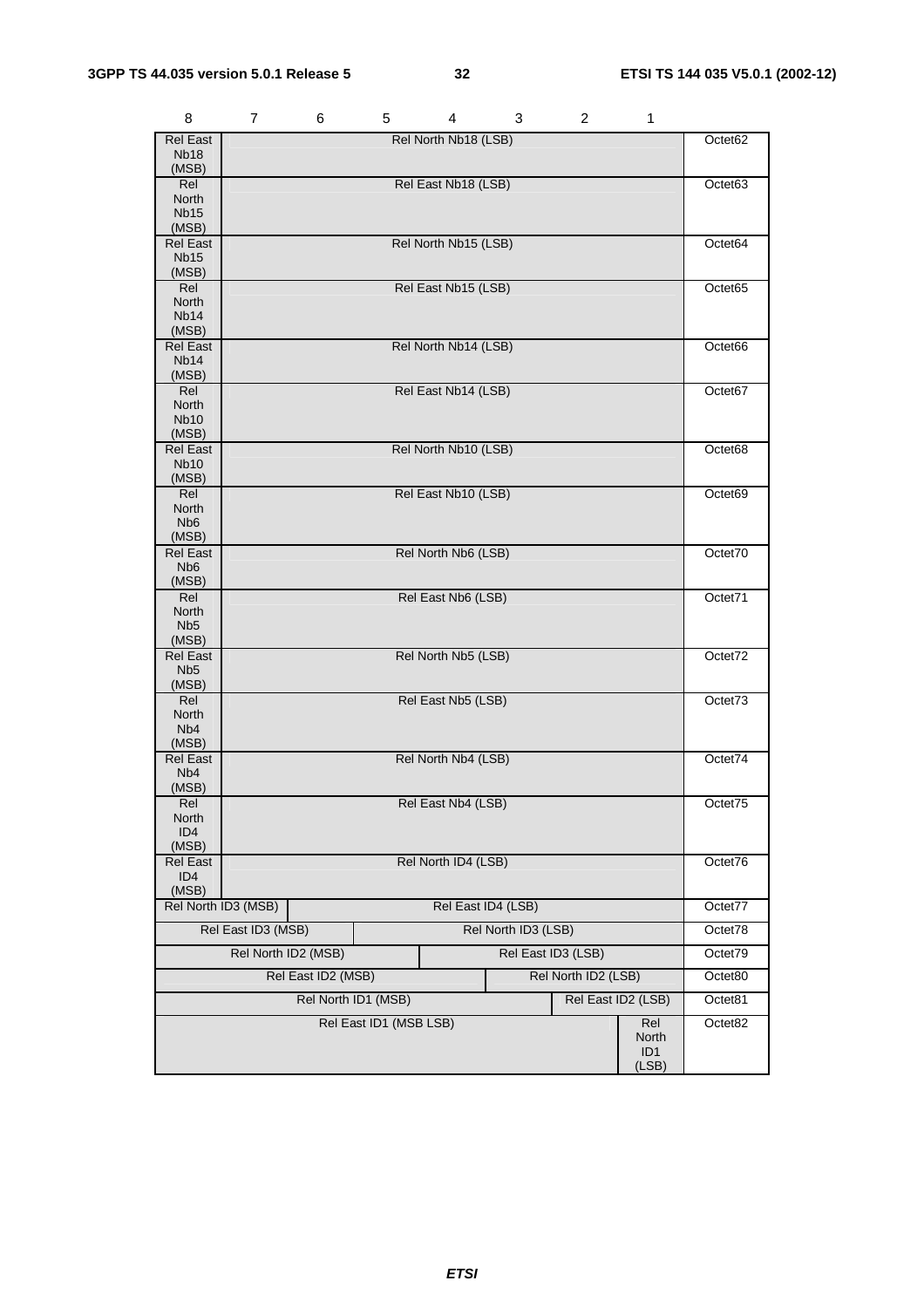# Annex C (informative): Example of GPS Assistance Data Broadcast Message

This annex gives an example of how the information IE should be packed into the GPS Assistance Data message. The example shown in table C.1 includes corrections for 12 satellites.

### **Table C.1: Example of a GPS Assistance Data (DGPS Correction) message with 11 satellites**

| <b>Octet</b>    | <b>MSB</b><br><b>LSB</b>                        |                                  |                                        |                                    |                                |                                           |  |                          |
|-----------------|-------------------------------------------------|----------------------------------|----------------------------------------|------------------------------------|--------------------------------|-------------------------------------------|--|--------------------------|
| 1               | Cipher                                          | Cipher                           |                                        |                                    |                                |                                           |  |                          |
|                 | On/Off                                          | Key Flag                         |                                        |                                    |                                | Ciphering Serial Number (MSB, bits 15-10) |  |                          |
|                 |                                                 |                                  |                                        |                                    | or                             |                                           |  |                          |
|                 |                                                 |                                  |                                        |                                    | Spare                          |                                           |  |                          |
| $\overline{c}$  |                                                 |                                  |                                        | Ciphering Serial Number (bits 9-2) |                                |                                           |  |                          |
|                 |                                                 |                                  |                                        | or<br>Spare                        |                                |                                           |  |                          |
| 3               |                                                 |                                  | BTS Clock Drift (bits 3-0)             |                                    | <b>BTS</b>                     | <b>GSM</b>                                |  | <b>Ciphering Serial</b>  |
|                 |                                                 |                                  | or<br>Spare                            |                                    | Clock<br>Drift                 | Time<br>Present                           |  | Number (bits 1-0)<br>or  |
|                 |                                                 |                                  |                                        |                                    | Present                        |                                           |  | Spare                    |
|                 |                                                 |                                  |                                        |                                    |                                |                                           |  |                          |
| 4               |                                                 |                                  |                                        | Reference Location                 |                                |                                           |  |                          |
|                 |                                                 |                                  |                                        |                                    |                                |                                           |  |                          |
| 9               |                                                 |                                  |                                        | Reference Location                 |                                |                                           |  |                          |
| 10              |                                                 |                                  |                                        | FN (MSB bits 17-10)                |                                |                                           |  |                          |
|                 |                                                 |                                  |                                        | or                                 |                                |                                           |  |                          |
|                 |                                                 |                                  |                                        | Spare                              |                                |                                           |  |                          |
| 11              |                                                 |                                  |                                        | FN (bits 9-2)<br>or                |                                |                                           |  |                          |
|                 |                                                 |                                  |                                        | Spare                              |                                |                                           |  |                          |
| 12              | BN (MSB bits 7 - 5)                             |                                  |                                        |                                    | TN (bits 3-0)                  |                                           |  | FN (LSB bits 1-0)        |
|                 |                                                 | or<br>Spare                      |                                        |                                    | or<br>Spare                    |                                           |  | or<br>Spare              |
| 13              |                                                 | GPS TOW (MSB bits 19-17)         |                                        |                                    |                                | BN (LSB bits 4 - 0)                       |  |                          |
|                 | or                                              |                                  |                                        |                                    |                                | or                                        |  |                          |
| 14              | Spare<br>Spare<br>GPS TOW (bits 16-9)           |                                  |                                        |                                    |                                |                                           |  |                          |
| 15              | GPS TOW (bits 8-1)                              |                                  |                                        |                                    |                                |                                           |  |                          |
| 16              | N_SAT (bits 3-0)                                |                                  |                                        |                                    |                                | <b>Correction Status/Health</b>           |  | <b>GPS</b>               |
|                 |                                                 |                                  |                                        |                                    |                                | $(bits 2-0)$                              |  | <b>TOW</b><br>(LSB bit0) |
| 17              | Satellite ID (Sat 1)                            |                                  |                                        |                                    |                                |                                           |  | UDRE (Sat 1)             |
|                 |                                                 |                                  |                                        |                                    |                                |                                           |  |                          |
| 18<br>19        | IODE (Sat 1)<br>PRC (Sat $1 - MSBs$ , $7 - 0$ ) |                                  |                                        |                                    |                                |                                           |  |                          |
| 20              | PRC (Sat $1 - MSBs$ , $7 - 4$ )                 |                                  |                                        |                                    | RRC (Sat 1 - LSBs, 3-0)        |                                           |  |                          |
| $\overline{21}$ | RRC (Sat $1 -$ LSBs, $7 - 4$ )                  |                                  |                                        | Delta PRC (Sat 1 - LSBs, 3-0)      |                                |                                           |  |                          |
| 22              | Delta PRC (Sat 1 - MSBs, $7 - 4$ )              |                                  |                                        |                                    | Delta RRC (Sat 1)              |                                           |  |                          |
| Ł<br>Ł          |                                                 |                                  |                                        |                                    |                                |                                           |  |                          |
| 77              | Satellite ID (Sat 12)                           |                                  |                                        |                                    |                                |                                           |  | UDRE (Sat 12)            |
| 78              | IODE (Sat 12)                                   |                                  |                                        |                                    |                                |                                           |  |                          |
| 79              |                                                 | PRC (Sat $12 - MSBs$ , $7 - 0$ ) |                                        |                                    |                                |                                           |  |                          |
| 80              | PRC (Sat $12 - MSBs$ , $7 - 4$ )                |                                  |                                        |                                    | RRC (Sat 12 - LSBs, 3-0)       |                                           |  |                          |
| 81              |                                                 |                                  | RRC (Sat $12 -$ LSBs, $7 - 4$ )        |                                    | Delta PRC (Sat 12 - LSBs, 3-0) |                                           |  |                          |
| 82              |                                                 |                                  | Delta PRC (Sat $12 - MSBs$ , $7 - 4$ ) |                                    | Delta RRC (Sat 12)             |                                           |  |                          |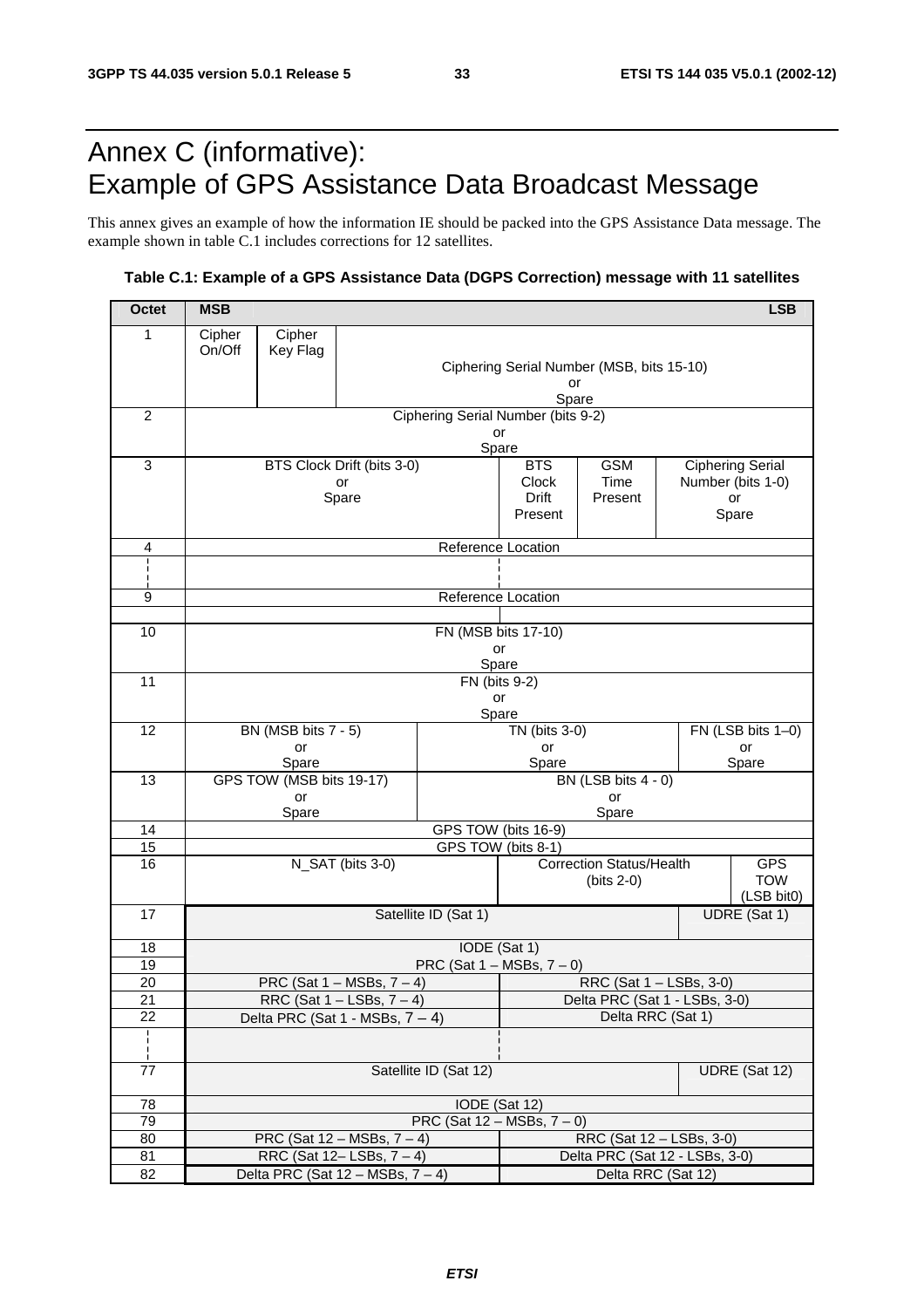# Annex D (informative): Change history

| Meetina#              | Tdoc | СR | Rev | <b>Subject/Comment</b>               | <b>New Version</b> |
|-----------------------|------|----|-----|--------------------------------------|--------------------|
| September 2002        |      |    |     | Version 5.0.0 based on version 4.1.0 | 15.0.0             |
| <b>IDecember 2002</b> |      |    |     | <b>Purely editorial update</b>       | 15.0.7             |